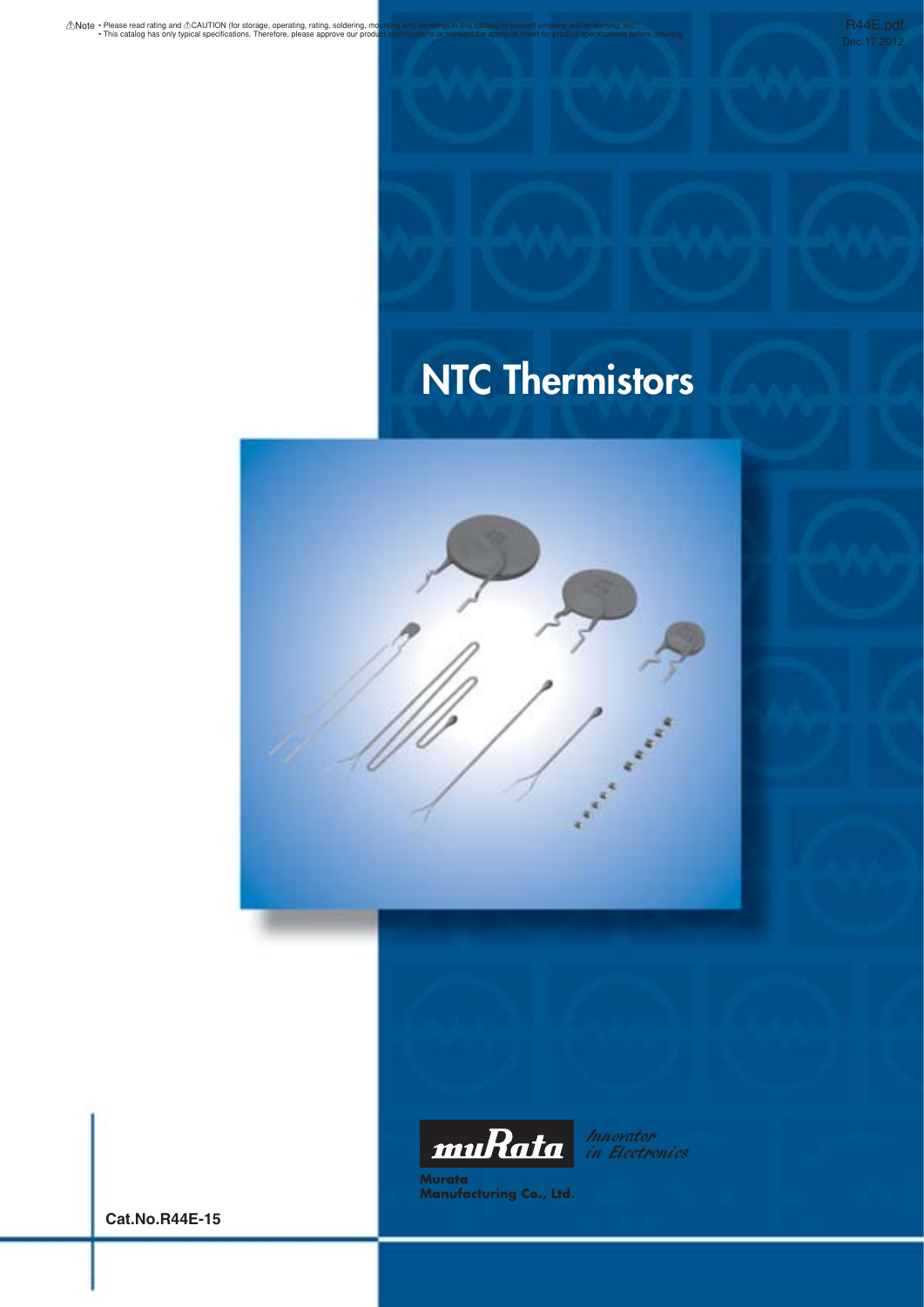# **EU RoHS Compliant**

- $\cdot$  All the products in this catalog comply with EU RoHS.
- $\cdot$  EU RoHS is "the European Directive 2011/65/EU on the Restriction of the Use of Certain Hazardous Substances in Electrical and Electronic Equipment."
- · For more details, please refer to our website 'Murata's Approach for EU RoHS' (http://www.murata.com/info/rohs.html).

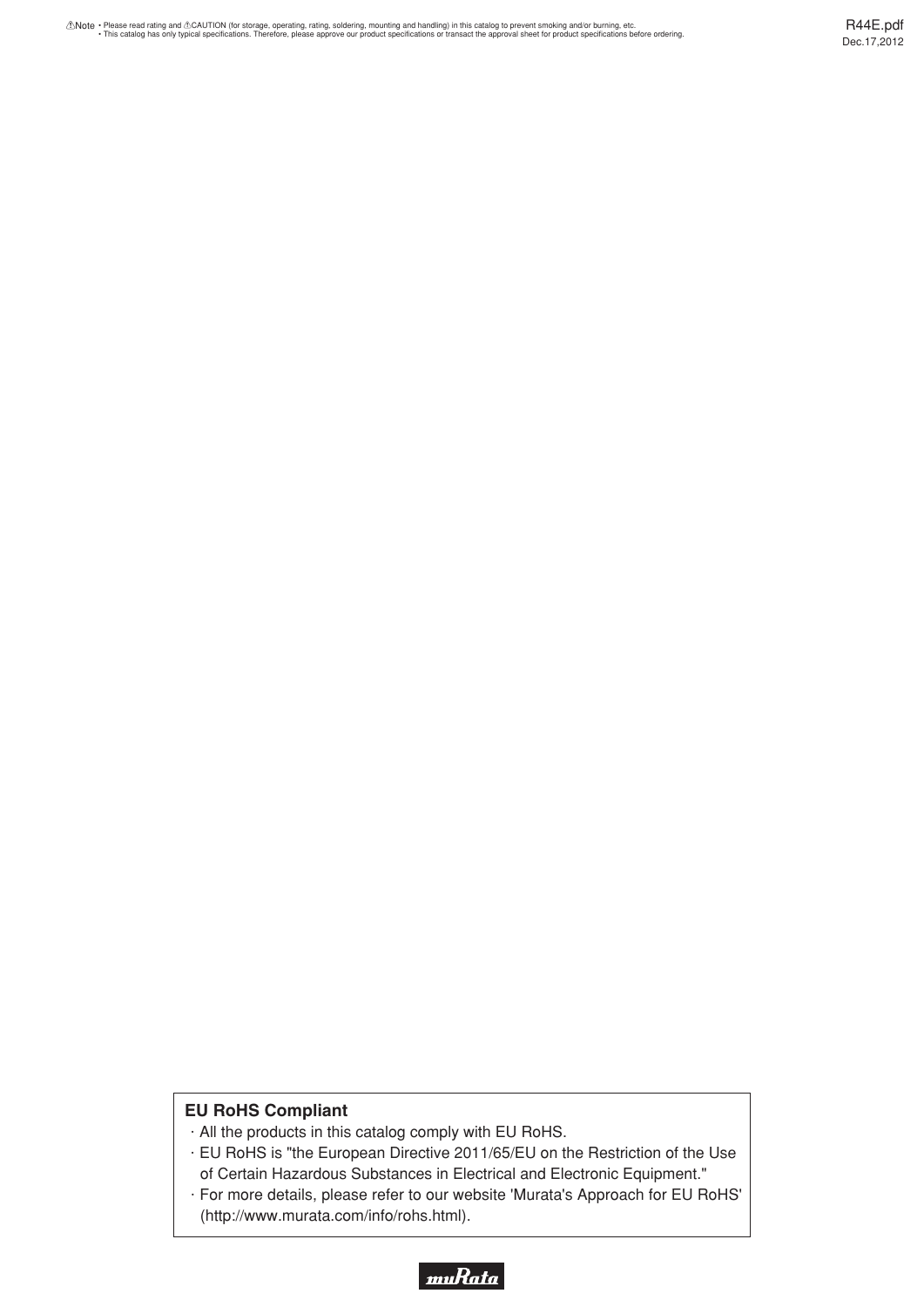Note · Please read rating and ACAUTION (for storage, operating, rating, soldering, mounting and handling) in this catalog to prevent smoking and/or burning, etc.<br>This catalog has only typical specifications. Therefore, ple

# R44E.pdf

Dec.17,2012

# **CONTENTS**

| <b>Part Numbering</b>                                                                                                                                                                                                          | 2  |
|--------------------------------------------------------------------------------------------------------------------------------------------------------------------------------------------------------------------------------|----|
| <b>Basic Characteristics</b>                                                                                                                                                                                                   | 6  |
| Temperature Sensor and Compensation 0201 (0603) Size ––––––––––––––                                                                                                                                                            | 7  |
| Temperature Sensor and Compensation 0402 (1005) Size —<br>$\overline{2}$                                                                                                                                                       | 8  |
| Temperature Sensor and Compensation 0603 (1608) Size —<br>$\mathbf{3}$                                                                                                                                                         | 10 |
| Temperature Sensor and Compensation 0805 (2012) Size –––––––––––––––<br>$\overline{4}$                                                                                                                                         | 12 |
| Temperature Sensor and Compensation Chip Type Standard Land Pattern Dimensions                                                                                                                                                 | 13 |
| Temperature Sensor and Compensation Chip Type Temperature Characteristics (Center Value)   -                                                                                                                                   | 14 |
| Temperature Sensor and Compensation Chip Type <b><i>A</i>Caution/Notice</b>                                                                                                                                                    | 18 |
| Temperature Sensor and Compensation Chip Type Package                                                                                                                                                                          | 22 |
| $\sqrt{5}$<br><b>Temperature Sensor Thermo String Type</b>                                                                                                                                                                     | 25 |
| <b>Temperature Sensor Thermo String Type Specifications and Test Methods</b>                                                                                                                                                   | 26 |
| <b>Temperature Sensor Lead Type</b><br>the control of the control of the control of the control of the control of the control of<br>6                                                                                          | 28 |
| ● Temperature Sensor Lead Type Specifications and Test Methods ––––––––––––––––                                                                                                                                                | 29 |
| Temperature Sensor Thermo String/Lead Type Temperature Characteristics (Center Value)                                                                                                                                          | 30 |
| Temperature Sensor Thermo String/Lead Type <i>A</i> Caution/Notice                                                                                                                                                             | 31 |
| Temperature Sensor Thermo String/Lead Type Package                                                                                                                                                                             | 32 |
| Inrush Current Suppression Lead Type   The Contract Current Current Current Current Current Current Current Cu<br>$\overline{7}$                                                                                               | 33 |
| Current - R Ratio (RT/R25)/Current - Temperature Characteristics (Typical) –––––––––––––––––––––––––––––––––––                                                                                                                 | 35 |
|                                                                                                                                                                                                                                | 38 |
| • Inrush Current Suppression Lead Type Package Theory of the Contract of the Contract of the Contract of the Contract of the Contract of the Contract of the Contract of the Contract of the Contract of the Contract of the C | 40 |

2

1

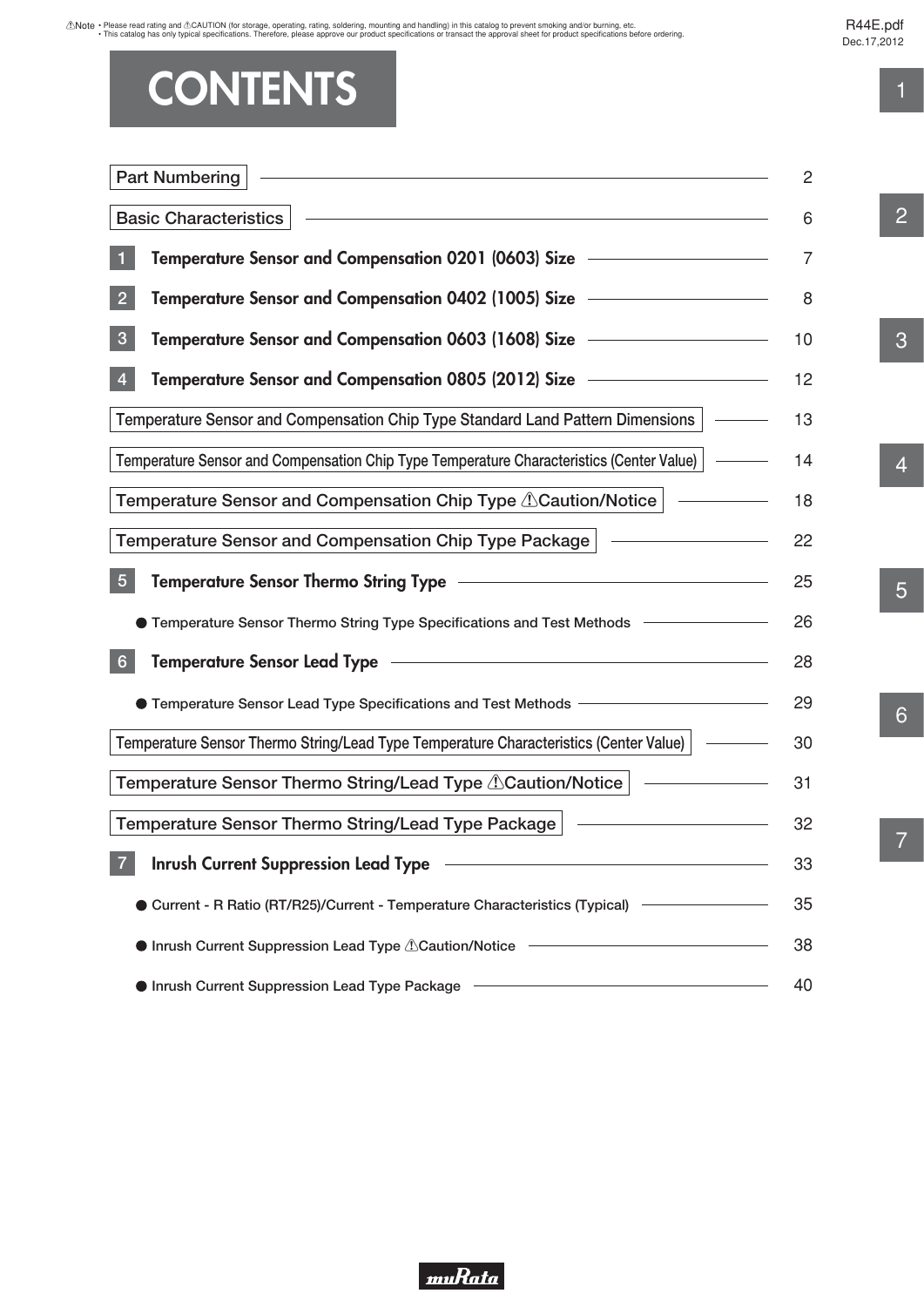#### <span id="page-3-0"></span>o **Part Numbering**

#### **NTC Thermistors for Temp. Sensor and Compensation Chip Type**

| (Part Number) |  |  | NC P 18 XH 103 J 03 RB |  |  |
|---------------|--|--|------------------------|--|--|
|               |  |  | 0 0 0 0 0 0 0 0        |  |  |

#### **O**Product ID

| <b>Product ID</b> |
|-------------------|
| $\sim$            |

**NC** NTC Thermistors Chip Type

| <b>2</b> Series |  |
|-----------------|--|

| Code | <b>Series</b>                    |
|------|----------------------------------|
|      | <b>Plated Termination Series</b> |

#### **ODimensions (LXW)**

| Code | Dimensions (LXW)      | EIA  |
|------|-----------------------|------|
| 03   | $0.60 \times 0.30$ mm | 0201 |
| 15   | $1.00\times0.50$ mm   | 0402 |
| 18   | $1.60\times0.80$ mm   | 0603 |
| 21   | $2.00 \times 1.25$ mm | 0805 |

#### **4**Temperature Characteristics

| Code      | <b>Temperature Characteristics</b> |  |  |
|-----------|------------------------------------|--|--|
| ХC        | Nominal B-Constant 3100-3149K      |  |  |
| XF        | Nominal B-Constant 3250-3299K      |  |  |
| XН        | Nominal B-Constant 3350-3399K      |  |  |
| XМ        | Nominal B-Constant 3500-3549K      |  |  |
| XQ        | Nominal B-Constant 3650-3699K      |  |  |
| XV        | Nominal B-Constant 3900-3949K      |  |  |
| <b>XW</b> | Nominal B-Constant 3950-3999K      |  |  |
| <b>WB</b> | Nominal B-Constant 4050-4099K      |  |  |
| <b>WD</b> | Nominal B-Constant 4150-4199K      |  |  |
| WF        | Nominal B-Constant 4250-4299K      |  |  |
| WL        | Nominal B-Constant 4450-4499K      |  |  |
| WМ        | Nominal B-Constant 4500-4549K      |  |  |

#### **S**Resistance

Expressed by three-digit alphanumerics. The unit is ohm  $(\Omega)$ . The first and second figures are significant digits, and the third figure expresses the number of zeros which follow the two figures.

| Ex. | Code | Resistance   |
|-----|------|--------------|
|     | 102  | $1k\Omega$   |
|     | 103  | $10k\Omega$  |
|     | 104  | $100k\Omega$ |

#### **G**Resistance Tolerance

| Code | <b>Resistance Tolerance</b> |  |  |
|------|-----------------------------|--|--|
|      | ±0.5%                       |  |  |
|      | ±1%                         |  |  |
| F    | ±3%                         |  |  |
|      | ±5%                         |  |  |

#### **OIndividual Specifications**

Structures and others are expressed by two figures.

| Ex. | Code | <b>Individual Specifications</b> |  |  |  |
|-----|------|----------------------------------|--|--|--|
| 03  |      | <b>Standard Type</b>             |  |  |  |

#### **@Packaging**

| Code | Packaging                            |  |  |
|------|--------------------------------------|--|--|
| RA   | Plastic Taping 4mm Pitch (4000 pcs.) |  |  |
| RB   | Paper Taping 4mm Pitch (4000 pcs.)   |  |  |
| RC   | Paper Taping 2mm Pitch (10000 pcs.)  |  |  |
| RL   | Paper Taping 2mm Pitch (15000 pcs.)  |  |  |

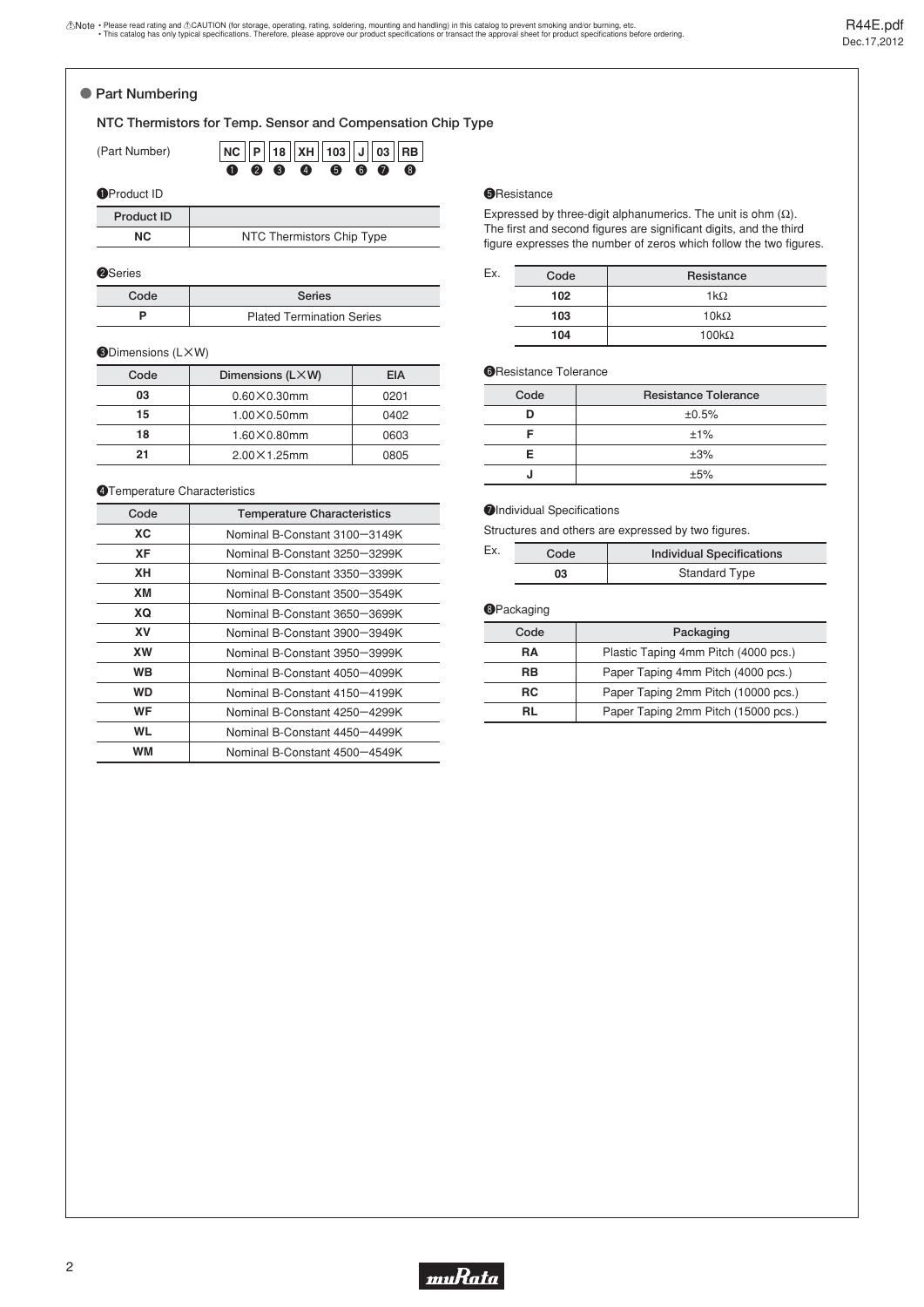| NTC Thermistor for Temperature Sensor Thermo String Type |                                                                                                                            |                                           |                        |                               |  |  |
|----------------------------------------------------------|----------------------------------------------------------------------------------------------------------------------------|-------------------------------------------|------------------------|-------------------------------|--|--|
| (Part Number)                                            | $103$ $ F $<br>∣ XH<br> A  2<br><b>NXF</b><br>15 <sup>1</sup><br>$\bullet$ 8<br>6<br>6<br>6<br>$\bullet$<br>$\bullet$<br>O | в<br>025<br>$\boldsymbol{9}$<br>$\bullet$ |                        |                               |  |  |
| <b>O</b> Product ID                                      |                                                                                                                            |                                           | <b>OLead Wire Type</b> |                               |  |  |
| <b>Product ID</b>                                        |                                                                                                                            |                                           | Code                   | <b>Lead Wire Type</b>         |  |  |
| <b>NXF</b>                                               | NTC Thermistors Sensor Thermo String Type                                                                                  |                                           | A                      | 00.3 Copper Lead Wire with Po |  |  |
|                                                          |                                                                                                                            |                                           |                        |                               |  |  |

#### **2**Individual Specifications

| Code | <b>Individual Specifications</b> |
|------|----------------------------------|
|      | Commercial Type                  |

#### **OChip Dimensions**

| Code | Dimensions (LxT)      | EIA  |
|------|-----------------------|------|
| 15   | $1.00 \times 0.50$ mm | በ4በ2 |

#### **@Temperature Characteristics**

| Code | <b>Temperature Characteristics</b> |
|------|------------------------------------|
| XН   | Nominal B-Constant 3350-3399K      |
| WВ   | Nominal B-Constant 4050-4099K      |
| WF   | Nominal B-Constant 4250-4299K      |

#### **G**Resistance

Expressed by three figures. The unit is  $(\Omega)$ . The first and second figures are significant digits, and the third figure expresses the number of zeros which follow the two figures.

| Ex. | Code | Resistance   |
|-----|------|--------------|
|     | 103  | $10k\Omega$  |
|     | 473  | $47k\Omega$  |
|     | 104  | $100k\Omega$ |

#### **G**Resistance Tolerance

| Code | <b>Resistance Tolerance</b> |
|------|-----------------------------|
|      | $+1%$                       |

#### **OLead Wire Type**

| duct ID    |                                           | Code | Lead Wire Type                               |
|------------|-------------------------------------------|------|----------------------------------------------|
| <b>NXF</b> | NTC Thermistors Sensor Thermo String Type |      | 00.3 Copper Lead Wire with Polyurethane Coat |

#### **OShape of the Lead Wire Kink**

| Code | Shape of the Lead Wire Kink |
|------|-----------------------------|
|      | The Twist of Lead Wire Type |
|      | <b>Standard Type</b>        |

#### **OPackaging**

| Packaging |
|-----------|
|           |

#### !0Dimensions (Full Length)

| Code | Dimensions (Full Length) |
|------|--------------------------|
| 025  | 25mm                     |
| 030  | 30mm                     |
| 040  | 40mm                     |
| 050  | 50 <sub>mm</sub>         |
| 060  | 60mm                     |
| 070  | 70mm                     |
| 080  | 80mm                     |
| 090  | 90mm                     |
| 100  | 100mm                    |
| 110  | 110mm                    |
| 120  | 120mm                    |
| 130  | 130mm                    |
| 140  | 140mm                    |
| 150  | 150mm                    |

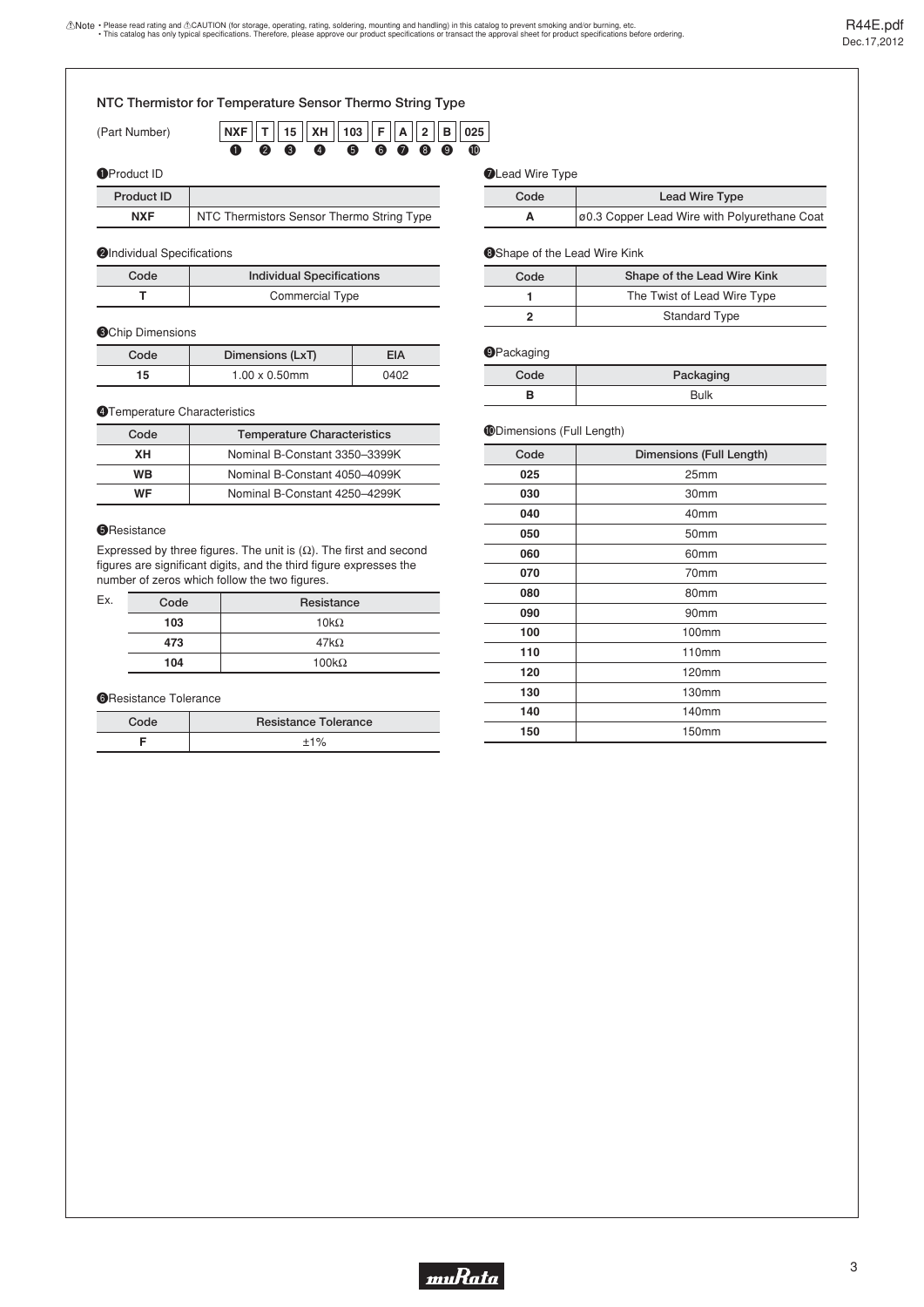#### **O**Product ID **NTC Thermistor for Temperature Sensor/Lead Type**  (Part Number) **90000 103 T 15 XH F A 1 B NXR 040 e** 3 <sup>4</sup>  $\bullet$

| <b>Product ID</b> |                                 |
|-------------------|---------------------------------|
| <b>NXR</b>        | NTC Thermistor Sensor/Lead Type |

#### **2**Individual Specifications

| Code | <b>Individual Specifications</b> |
|------|----------------------------------|
|      | <b>Commercial Type</b>           |

#### **OChip Dimensions**

I.

| Code | Dimensions (LxT)      |
|------|-----------------------|
| 15   | $1.00 \times 0.50$ mm |

#### **@Temperature Characteristics**

| Code | <b>Temperature Characteristics</b> |
|------|------------------------------------|
| WВ   | Nominal B-Constant 4050-4099K      |
| WF   | Nominal B-Constant 4250-4299K      |
| XН   | Nominal B-Constant 3350-3399K      |
| xм   | Nominal B-Constant 3500-3549K      |
| x٧   | Nominal B-Constant 3900-3949K      |

#### **G**Resistance

Expressed by three figures. The unit is  $(\Omega)$ . The first and second figures are significant digits, and the third figure expresses the number of zeros which follow the two figures.

| Ex. | Code | Resistance   |
|-----|------|--------------|
|     | 103  | $10k\Omega$  |
|     | 473  | $47k\Omega$  |
|     | 104  | $100k\Omega$ |

#### **@Resistance Tolerance**

| Code | <b>Resistance Tolerance</b> |
|------|-----------------------------|
|      | ±1%                         |
|      | ±3%                         |
|      | ±5%                         |

#### **OLead Wire Type**

| Code | Lead Wire Type                   |
|------|----------------------------------|
|      | ø0.4 Copper-clad Fe Wire, Tinned |

#### **@Shape of the Lead Wire**

| Code | Shape of the Lead Wire |
|------|------------------------|
|      | Lead Spacing 2.5mm     |
|      | Lead Spacing 5.0mm     |

#### **OPackaging**

| Code | Packaging        |
|------|------------------|
|      | Ammo Pack Taping |
|      | <b>Bulk</b>      |

#### !0Dimensions (Full Length)

| Code | Dimensions (Full Length)                                    |
|------|-------------------------------------------------------------|
| 010  | 10 <sub>mm</sub>                                            |
| 020  | 20 <sub>mm</sub>                                            |
| 030  | 30 <sub>mm</sub>                                            |
| 040  | 40 <sub>mm</sub>                                            |
| 016  | 16mm (Lead distance between<br>reference and bottom planes) |

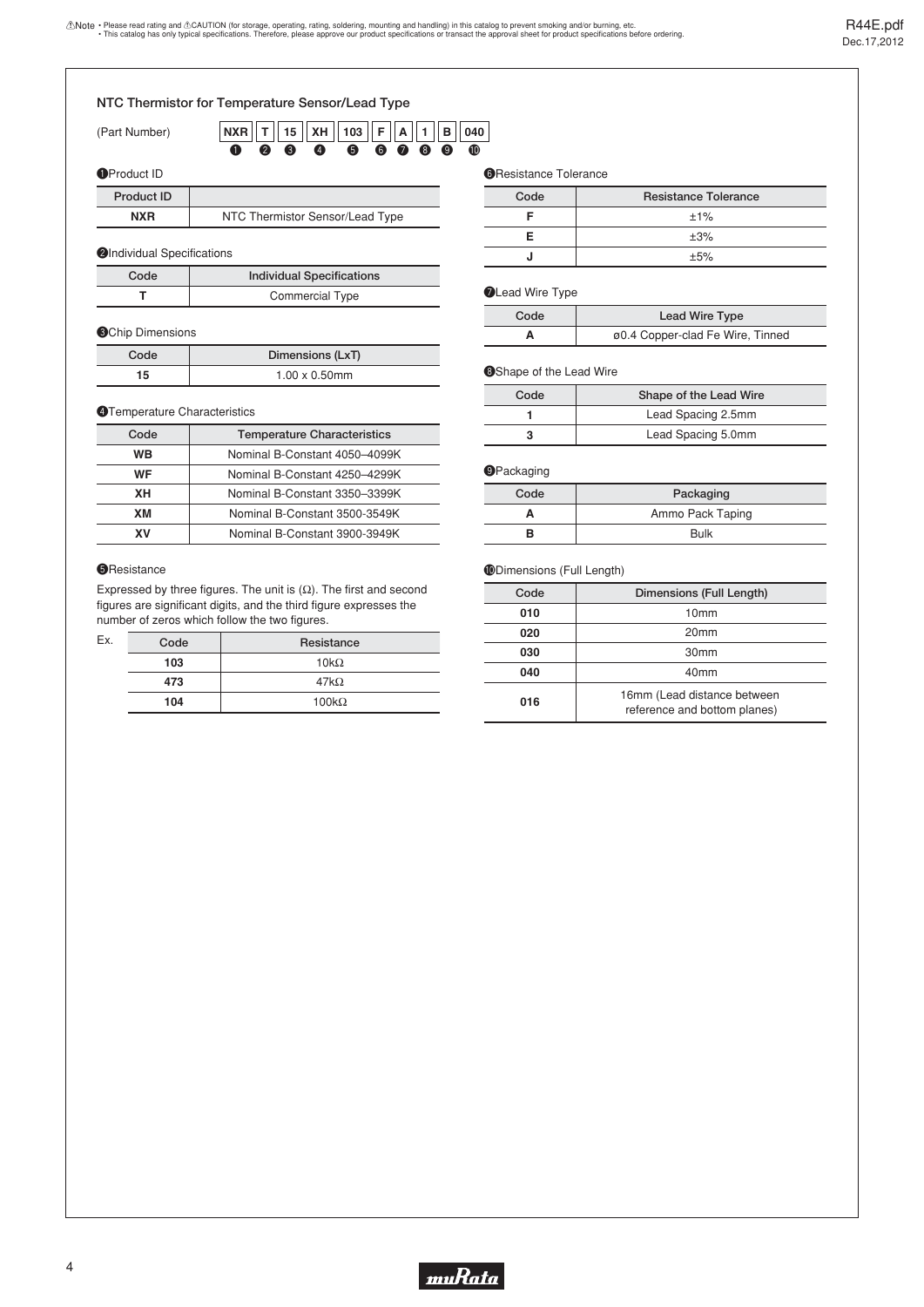#### **NTC Thermistors for Inrush Current Suppression Lead Type**

(Part Number)

|  | $\vert$ NT $\vert$ PA7 $\vert$ 160 $\vert$ L $\vert$ BM $\vert$ B0 |  |  |
|--|--------------------------------------------------------------------|--|--|
|  | $0 \t2 \t8 \t9 \t9 \t6$                                            |  |  |

#### **O**Product ID

| <b>Product ID</b> |                 | Co |
|-------------------|-----------------|----|
| NΤ                | NTC Thermistors |    |

#### **@Series**

| Code            | <b>Series</b>                              | <b>Nominal Body Diameter</b> |
|-----------------|--------------------------------------------|------------------------------|
| PA7             |                                            | ø7mm                         |
| PA <sub>9</sub> | Inrush Current<br>Suppression<br>Lead Type | ø9mm                         |
| <b>PAA</b>      |                                            | ø10mm                        |
| <b>PAD</b>      |                                            | ø13mm                        |
| <b>PAJ</b>      |                                            | $\varnothing$ 18mm           |
| <b>PAN</b>      |                                            | $\alpha$ 22mm                |

#### **O**Resistance

Expressed by three-digit alphanumerics. The unit is ohm  $(\Omega)$ . The first and second figures are significant digits, and the third figure expresses the number of zeros which follow the two figures. If there is a decimal point, it is expressed by the capital letter "**R**." In this case, all figures are significant digits.

| Ex | Code            | Resistance |
|----|-----------------|------------|
|    | 3R <sub>0</sub> | 3Ω         |
|    | 100             | $10\Omega$ |

**4** Resistance Tolerance

| Code | <b>Resistance Tolerance</b> |
|------|-----------------------------|
|      |                             |

#### **O**Individual Specifications

A lead structure and other specifications are expressed by two-digit alphanumerics.

| Code | <b>Individual Specifications</b> | <b>Body Diameter</b> |  |
|------|----------------------------------|----------------------|--|
| B1   | Standard Type (Ammo Pack)        | ø7mm, ø9mm           |  |
| вM   | Standard Type (Bulk)             | ø7mm, ø9mm           |  |
| D6   | Standard Type (Ammo Pack)        | ø10mm, ø13mm         |  |
| DK   | Standard (Bulk)                  | ø18mm, ø22mm         |  |
| DΝ   | Standard (Bulk)                  | ø10mm, ø13mm         |  |
|      |                                  |                      |  |

#### **O**Packaging

| Code | Packaging        |
|------|------------------|
| A0   | Ammo Pack Taping |
| B0   | <b>Bulk</b>      |

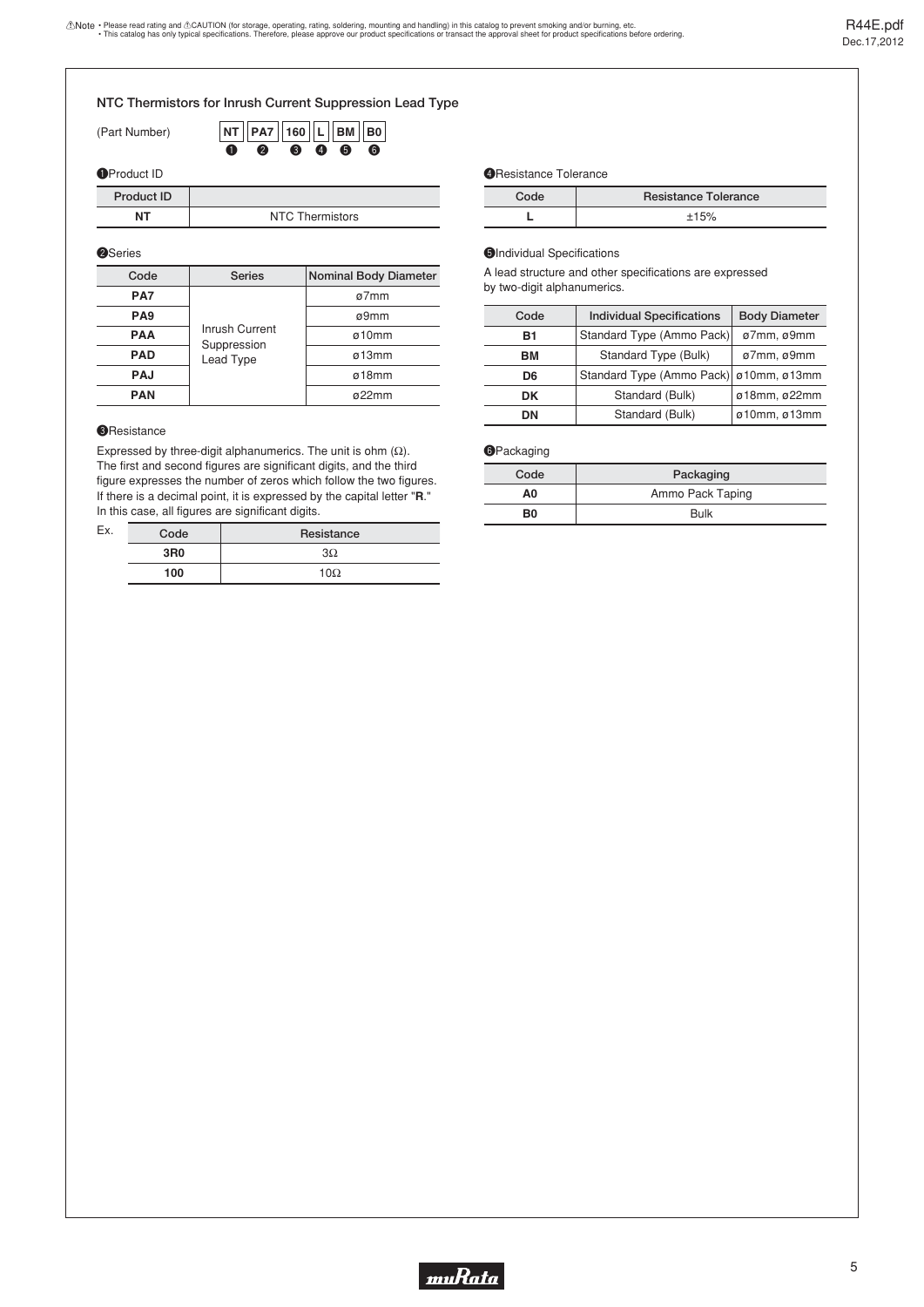# <span id="page-7-0"></span>**Basic Characteristics**

#### !**Basic Characteristics**

| 1. Zero-power Resistance of Thermistor: R        |
|--------------------------------------------------|
|                                                  |
| $R$ : Resistance in ambient temperature T (K)    |
| (K: absolute temperature)                        |
| $Ro:$ Resistance in ambient temperature $To (K)$ |
| B: B-Constant of Thermistor                      |
|                                                  |
|                                                  |
|                                                  |

### **2. B-Constant**

| as (1) formula                     |  |
|------------------------------------|--|
| $B = \ell n (R/R_0) / (1/T-1/T_0)$ |  |

### **3. Thermal Dissipation Constant**

When electric power P (mW) is spent in ambient temperature  $T_1$  and thermistor temperature rises  $T_2$ , there is a formula as follows P=C (T2-T1) ..................(3)

C: Thermal dissipation constant (mW/°C) Thermal dissipation constant is varied with dimensions, measurement conditions, etc.

### **4. Thermal Time Constant**

Period in which Thermistor's temperature will change 63.2% of its temperature difference from ambient temperature  $T_0$  (°C) to  $T_1$  (°C).





#### !**Performance**

| Item                                   | Condition                                                                                                                                                               |
|----------------------------------------|-------------------------------------------------------------------------------------------------------------------------------------------------------------------------|
| Resistance                             | Measured by zero-power in specified ambient temperature.                                                                                                                |
| <b>B-Constant</b>                      | Calculated between two specified ambient temperatures by next formula.<br>T and To is absolute temperature (K).<br>$B = \frac{\ell \cdot n (R/R_0)}{1/T - 1/T_0}$       |
| <b>Thermal Dissipation</b><br>Constant | Shows necessary electric power that Thermistor's temperature rises $1^{\circ}$ C by self heating.<br>It is calculated by next formula (mW/°C).<br>$C = \frac{P}{T-T_0}$ |
| <b>Rated Electric Power</b>            | Shows the required electric power that causes Thermistor's temperature to rise to a specified temperature by self heating,<br>at ambient temperature of 25 °C.          |
| <b>Permissive Operating Current</b>    | It is possible to keep Thermistor's temperature rising max. $1^{\circ}$ C.                                                                                              |

Please inquire about test conditions and ratings.

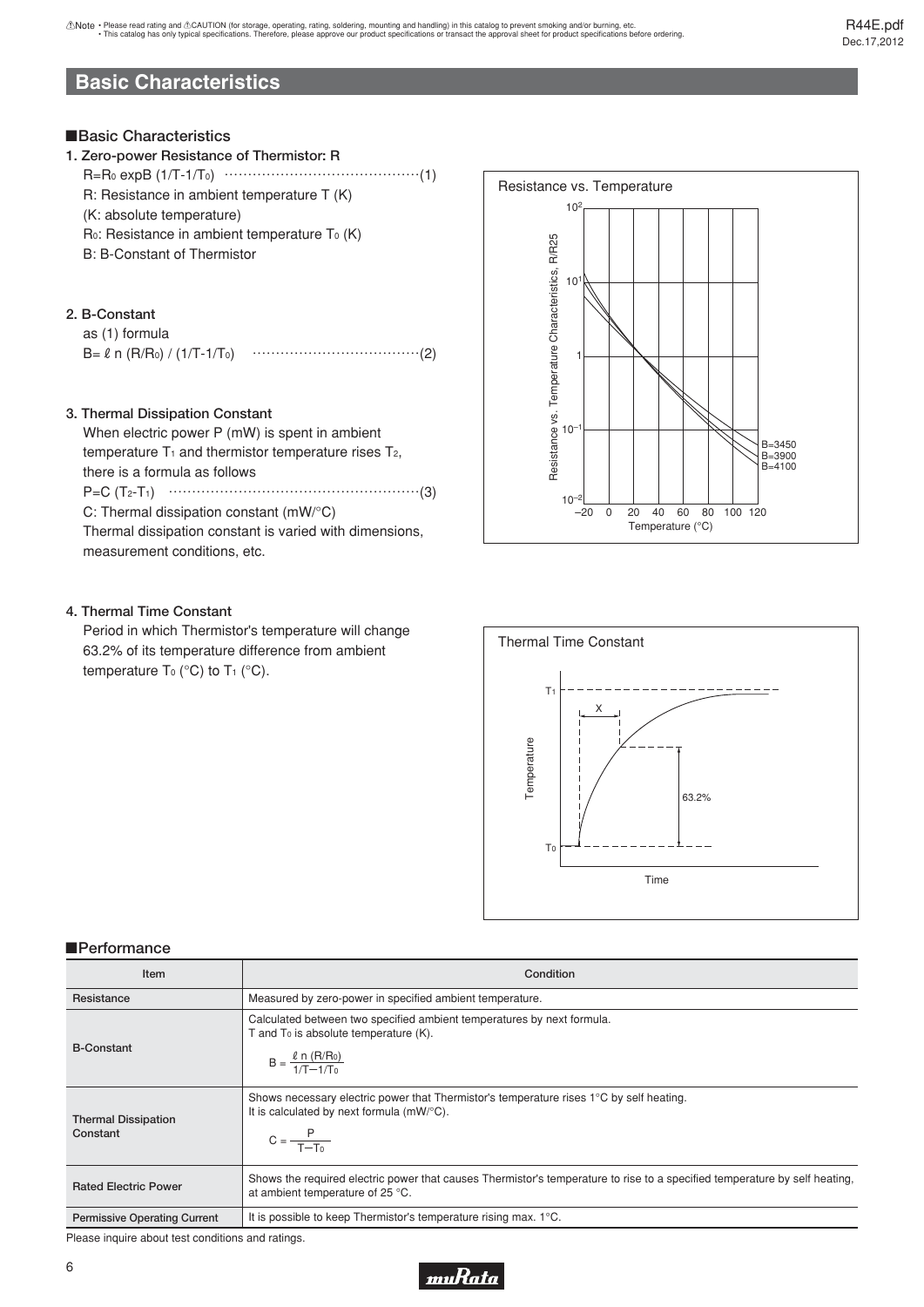# <span id="page-8-0"></span>**NTC Thermistors**



# **Temperature Sensor and Compensation 0201 (0603) Size**

Chip NTC Thermistors have Ni barrier termination and provide excellent solderability and offer high stability in environment by unique inner construction.

## **Features**

- 1. Excellent solderability and high stability in environment
- 2. Excellent long time aging stability
- 3. High accuracy in resistance and B-Constant
- 4. Reflow soldering possible
- 5. NCP series are recognized by UL/cUL. (UL1434, File No.E137188)

## **E** Applications

- 1. Temperature compensation for transistor, IC and crystal oscillator in mobile communications
- 2. Temperature sensor for rechargeable batteries
- 3. Temperature compensation of LCD
- 4. Temperature compensation in general use of electric circuits

| <b>Part Number</b> | Resistance<br>$(25^{\circ}C)$<br>(ohm) | <b>B-Constant</b><br>$(25-50^{\circ}C)$<br>(K) | <b>B-Constant</b><br>$(25-80^{\circ}C)$<br>(Reference Value) (K) | <b>B-Constant</b><br>$(25-85^{\circ}C)$<br>(Reference Value) (K) | <b>B-Constant</b><br>$(25-100^{\circ}C)$<br>(Reference Value) (K) | <b>Permissive Operating</b><br>Current (25°C)<br>(mA) | <b>Rated Electric</b><br>Power $(25^{\circ}C)$<br>(mW) | <b>Typical Dissipation</b><br>Constant (25°C)<br>$(mW)^{\circ}C$ |
|--------------------|----------------------------------------|------------------------------------------------|------------------------------------------------------------------|------------------------------------------------------------------|-------------------------------------------------------------------|-------------------------------------------------------|--------------------------------------------------------|------------------------------------------------------------------|
| NCP03XM102□05RL    | 1.0k                                   | $3500 + 1\%$                                   | 3539                                                             | 3545                                                             | 3560                                                              | 1.00                                                  | 100                                                    |                                                                  |
| NCP03XM152□05RL    | 1.5k                                   | 3500 ±1%                                       | 3539                                                             | 3545                                                             | 3560                                                              | 0.81                                                  | 100                                                    | 1                                                                |
| NCP03XM222□05RL    | 2.2k                                   | 3500 ±1%                                       | 3539                                                             | 3545                                                             | 3560                                                              | 0.67                                                  | 100                                                    | f                                                                |
| NCP03XM332□05RL    | 3.3k                                   | 3500 ±1%                                       | 3539                                                             | 3545                                                             | 3560                                                              | 0.55                                                  | 100                                                    | $\overline{1}$                                                   |
| NCP03XM472□05RL    | 4.7k                                   | $3500 + 1\%$                                   | 3539                                                             | 3545                                                             | 3560                                                              | 0.46                                                  | 100                                                    | $\overline{1}$                                                   |
| NCP03XH682□05RL    | 6.8k                                   | 3380 ±1%                                       | 3428                                                             | 3434                                                             | 3455                                                              | 0.38                                                  | 100                                                    | f                                                                |
| NCP03XH103F05RL    | 10k ±1%                                | 3380 ±1%                                       | 3428                                                             | 3434                                                             | 3455                                                              | 0.31                                                  | 100                                                    | $\overline{1}$                                                   |
| NCP03XH103□05RL    | 10k                                    | 3380 ±1%                                       | 3428                                                             | 3434                                                             | 3455                                                              | 0.31                                                  | 100                                                    | $\mathbf{1}$                                                     |
| NCP03XV103□05RL    | 10k                                    | $3900 \pm 1\%$                                 | 3930                                                             | 3934                                                             | 3944                                                              | 0.31                                                  | 100                                                    | $\overline{1}$                                                   |
| NCP03XH153□05RL    | 15k                                    | 3380 ±1%                                       | 3428                                                             | 3434                                                             | 3455                                                              | 0.25                                                  | 100                                                    | $\overline{1}$                                                   |
| NCP03XH223□05RL    | 22k                                    | 3380 ±1%                                       | 3428                                                             | 3434                                                             | 3455                                                              | 0.21                                                  | 100                                                    | $\overline{1}$                                                   |
| NCP03WF333□05RL    | 33k                                    | 4250 ±1%                                       | 4303                                                             | 4311                                                             | 4334                                                              | 0.17                                                  | 100                                                    | $\mathbf{1}$                                                     |
| NCP03WB473705RL    | 47k                                    | $4050 + 3%$                                    | 4101                                                             | 4108                                                             | 4131                                                              | 0.14                                                  | 100                                                    | $\overline{1}$                                                   |
| NCP03WL473F05RL    | 47k                                    | 4485 ±1%                                       | 4537                                                             | 4543                                                             | 4557                                                              | 0.14                                                  | 100                                                    | $\overline{1}$                                                   |
| NCP03WF683705RL    | 68k                                    | 4250 ±1%                                       | 4303                                                             | 4311                                                             | 4334                                                              | 0.12                                                  | 100                                                    | -1                                                               |
| NCP03WL683F05RL    | 68k                                    | 4485 ±1%                                       | 4537                                                             | 4543                                                             | 4557                                                              | 0.12                                                  | 100                                                    | $\overline{1}$                                                   |
| NCP03WF104F05RL    | 100k ±1%                               | $4250 + 1\%$                                   | 4303                                                             | 4311                                                             | 4334                                                              | 0.10                                                  | 100                                                    | $\mathbf{1}$                                                     |
| NCP03WF104□05RL    | 100k                                   | 4250 ±1%                                       | 4303                                                             | 4311                                                             | 4334                                                              | 0.10                                                  | 100                                                    | $\overline{1}$                                                   |
| NCP03WL104F05RL    | 100k                                   | 4485 ±1%                                       | 4537                                                             | 4543                                                             | 4557                                                              | 0.10                                                  | 100                                                    | $\overline{1}$                                                   |
| NCP03WL154□05RL    | 150k                                   | 4485 ±1%                                       | 4537                                                             | 4543                                                             | 4557                                                              | 0.08                                                  | 100                                                    | $\overline{1}$                                                   |
| NCP03WL224□05RL    | 220k                                   | $4485 + 1\%$                                   | 4537                                                             | 4543                                                             | 4557                                                              | 0.06                                                  | 100                                                    | $\overline{1}$                                                   |

 $\Box$  is filled with resistance tolerance codes (E: ±3%, J: ±5%).

Rated Electric Power shows the required electric power that causes Thermistor's temperature to rise to 125°C by self heating, at ambient temperature of 25 °C.

Operating Temperature Range: -40°C to +125°C





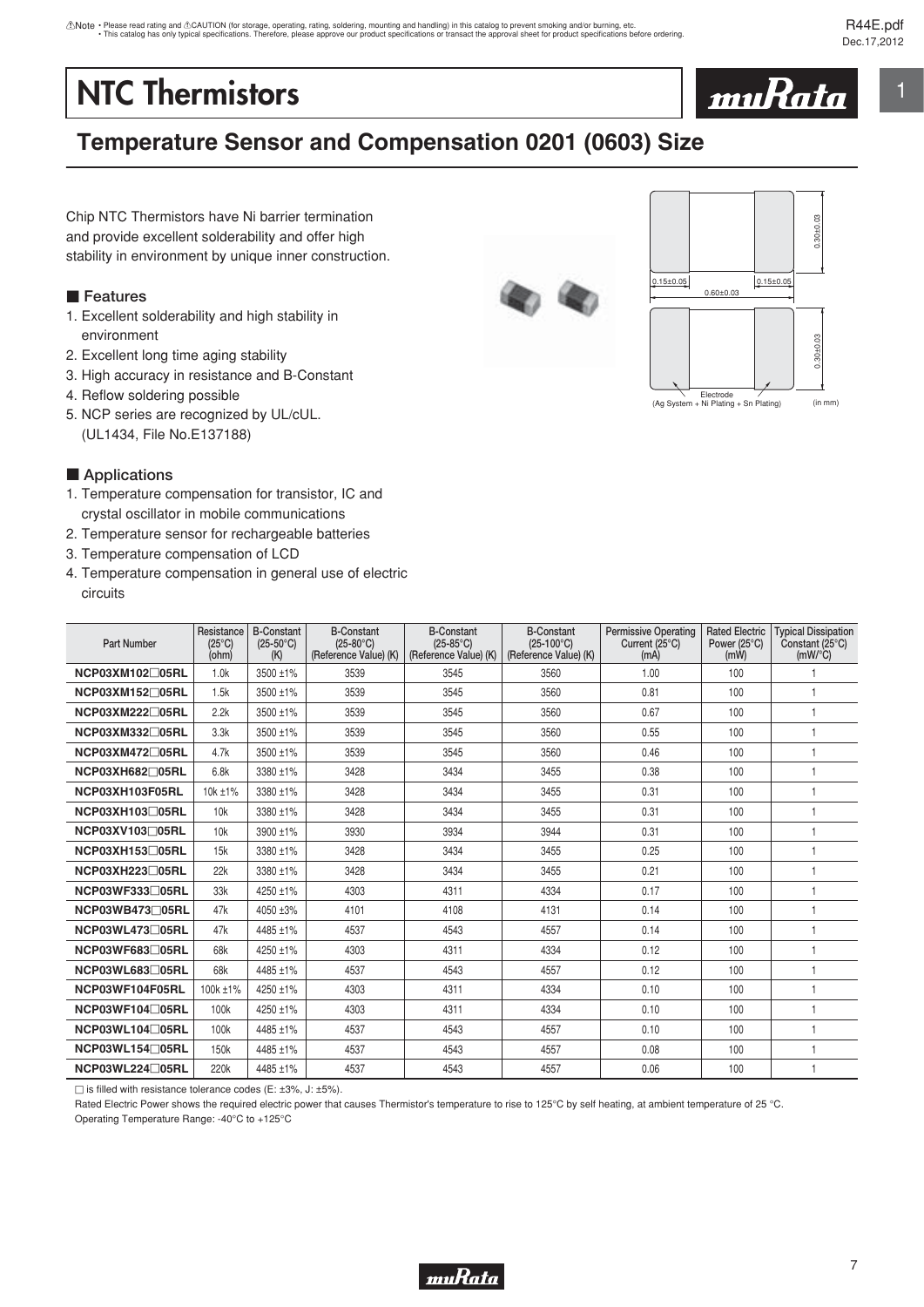# <span id="page-9-0"></span>**NTC Thermistors**



# **Temperature Sensor and Compensation 0402 (1005) Size**

Chip NTC Thermistor have Ni barrier termination and provide excellent solderability and offer high stability in environment by unique inner construction.

#### **Features**

- 1. Excellent solderability and high stability in environment
- 2. Excellent long time aging stability
- 3. High accuracy in resistance and B-Constant
- 4. Reflow soldering possible
- 5. Same B-constant in the same resistance in the three sizes (0805 size / 0603 size / 0402 size) Easy to use smaller size in the circuits
- 6. NCP series are recognized by UL/cUL. (UL1434, File No.E137188)

#### **E** Applications

- 1. Temperature compensation for transistor, IC and crystal oscillator in mobile communications
- 2. Temperature sensor for rechargeable batteries
- 3. Temperature compensation of LCD
- 4. Temperature compensation in general use of electric circuits

| <b>Part Number</b>        | Resistance<br>$(25^{\circ}C)$<br>(ohm) | <b>B-Constant</b><br>$(25-50^{\circ}C)$<br>(K) | <b>B-Constant</b><br>$(25-80^{\circ}C)$<br>(Reference Value) (K) | <b>B-Constant</b><br>$(25-85^{\circ}C)$<br>(Reference Value) (K) | <b>B-Constant</b><br>$(25-100^{\circ}C)$<br>(Reference Value) (K) | <b>Permissive Operating</b><br>Current (25°C)<br>(mA) | <b>Rated Electric</b><br>Power (25°C)<br>(mW) | <b>Typical Dissipation</b><br>Constant (25°C)<br>$(mW)^{\circ}C$ |
|---------------------------|----------------------------------------|------------------------------------------------|------------------------------------------------------------------|------------------------------------------------------------------|-------------------------------------------------------------------|-------------------------------------------------------|-----------------------------------------------|------------------------------------------------------------------|
| NCP15XC220□03RC           | 22                                     | 3100 ±3%                                       | 3126                                                             | 3128                                                             | 3136                                                              | 6.70                                                  | 100                                           | $\mathbf{1}$                                                     |
| NCP15XC330□03RC           | 33                                     | 3100 ±3%                                       | 3126                                                             | 3128                                                             | 3136                                                              | 5.50                                                  | 100                                           | $\overline{1}$                                                   |
| NCP15XC470□03RC           | 47                                     | 3100 ±3%                                       | 3126                                                             | 3128                                                             | 3136                                                              | 4.60                                                  | 100                                           | $\mathbf{1}$                                                     |
| NCP15XC680□03RC           | 68                                     | 3100 ±3%                                       | 3126                                                             | 3128                                                             | 3136                                                              | 3.80                                                  | 100                                           | $\mathbf{1}$                                                     |
| NCP15XF101□03RC           | 100                                    | 3250 ±3%                                       | 3282                                                             | 3284                                                             | 3296                                                              | 3.10                                                  | 100                                           | $\mathbf{1}$                                                     |
| $NCP15XF151 \square 03RC$ | 150                                    | 3250 ±3%                                       | 3282                                                             | 3284                                                             | 3296                                                              | 2.50                                                  | 100                                           | $\mathbf{1}$                                                     |
| NCP15XM221□03RC           | 220                                    | 3500 ±3%                                       | 3539                                                             | 3545                                                             | 3560                                                              | 2.10                                                  | 100                                           | $\mathbf{1}$                                                     |
| NCP15XM331□03RC           | 330                                    | 3500 ±3%                                       | 3539                                                             | 3545                                                             | 3560                                                              | 1.70                                                  | 100                                           | $\mathbf{1}$                                                     |
| NCP15XQ471□03RC           | 470                                    | 3650 ±2%                                       | 3688                                                             | 3693                                                             | 3706                                                              | 1.40                                                  | 100                                           | $\mathbf{1}$                                                     |
| NCP15XQ681□03RC           | 680                                    | 3650 ±3%                                       | 3688                                                             | 3693                                                             | 3706                                                              | 1.20                                                  | 100                                           | $\mathbf{1}$                                                     |
| NCP15XQ102□03RC           | 1.0k                                   | 3650 ±2%                                       | 3688                                                             | 3693                                                             | 3706                                                              | 1.00                                                  | 100                                           | $\mathbf{1}$                                                     |
| NCP15XW152□03RC           | 1.5k                                   | 3950 ±3%                                       | 3982                                                             | 3987                                                             | 3998                                                              | 0.81                                                  | 100                                           | $\mathbf{1}$                                                     |
| NCP15XW222□03RC           | 2.2k                                   | 3950 ±3%                                       | 3982                                                             | 3987                                                             | 3998                                                              | 0.67                                                  | 100                                           | $\mathbf{1}$                                                     |
| NCP15XW332□03RC           | 3.3k                                   | 3950 ±3%                                       | 3982                                                             | 3987                                                             | 3998                                                              | 0.55                                                  | 100                                           | $\mathbf{1}$                                                     |
| NCP15XM472□03RC           | 4.7k                                   | 3500 ±2%                                       | 3539                                                             | 3545                                                             | 3560                                                              | 0.46                                                  | 100                                           | $\mathbf{1}$                                                     |
| NCP15XW472□03RC           | 4.7k                                   | 3950 ±3%                                       | 3982                                                             | 3987                                                             | 3998                                                              | 0.46                                                  | 100                                           | $\mathbf{1}$                                                     |
| NCP15XW682□03RC           | 6.8k                                   | 3950 ±3%                                       | 3982                                                             | 3987                                                             | 3998                                                              | 0.38                                                  | 100                                           | $\mathbf{1}$                                                     |
| <b>NCP15XH103D03RC</b>    | 10k ±0.5%                              | 3380 ±0.7%                                     | 3428                                                             | 3434                                                             | 3455                                                              | 0.31                                                  | 100                                           | $\mathbf{1}$                                                     |
| NCP15XH103F03RC           | 10k ±1%                                | 3380 ±1%                                       | 3428                                                             | 3434                                                             | 3455                                                              | 0.31                                                  | 100                                           | $\mathbf{1}$                                                     |
| NCP15XH103□03RC           | 10k                                    | 3380 ±1%                                       | 3428                                                             | 3434                                                             | 3455                                                              | 0.31                                                  | 100                                           | $\mathbf{1}$                                                     |
| NCP15XV103□03RC           | 10k                                    | 3900 ±3%                                       | 3930                                                             | 3934                                                             | 3944                                                              | 0.31                                                  | 100                                           | $\mathbf{1}$                                                     |
| NCP15XW153□03RC           | 15k                                    | 3950 ±3%                                       | 3982                                                             | 3987                                                             | 3998                                                              | 0.25                                                  | 100                                           | $\mathbf{1}$                                                     |
| NCP15XW223□03RC           | 22k                                    | 3950 ±3%                                       | 3982                                                             | 3987                                                             | 3998                                                              | 0.21                                                  | 100                                           | $\mathbf{1}$                                                     |
| NCP15WL223□03RC           | 22k                                    | 4485 ±1%                                       | 4537                                                             | 4543                                                             | 4557                                                              | 0.21                                                  | 100                                           | $\mathbf{1}$                                                     |
| NCP15WB333□03RC           | 33k                                    | 4050 ±3%                                       | 4101                                                             | 4108                                                             | 4131                                                              | 0.17                                                  | 100                                           | $\overline{1}$                                                   |
| NCP15WL333□03RC           | 33k                                    | 4485 ±1%                                       | 4537                                                             | 4543                                                             | 4557                                                              | 0.17                                                  | 100                                           | $\mathbf{1}$                                                     |





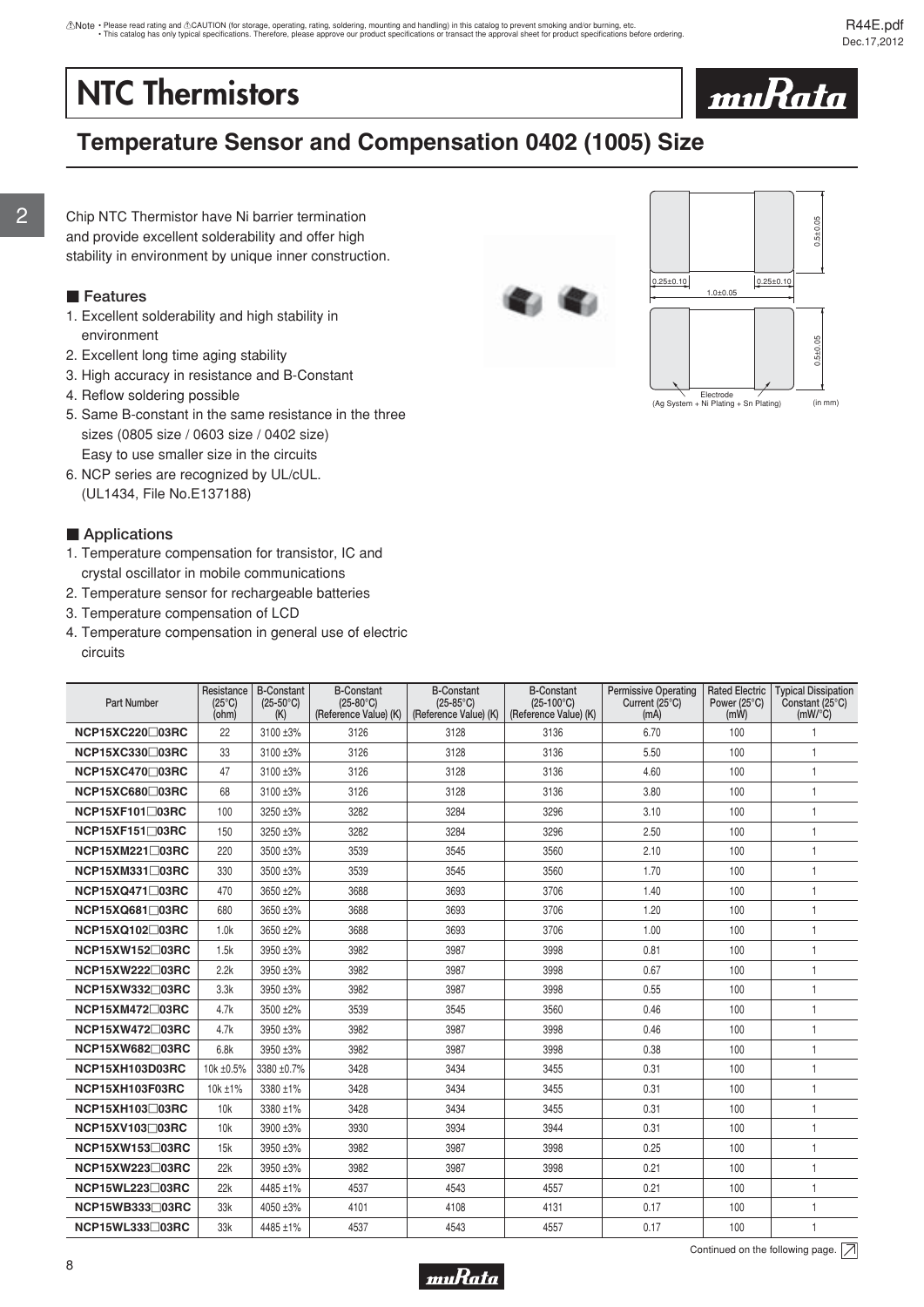Note · Please read rating and ACAUTION (for storage, operating, rating, soldering, mounting and handling) in this catalog to prevent smoking and/or burning, etc.<br>This catalog has only typical specifications. Therefore, ple

 $\boxed{\searrow}$  Continued from the preceding page.

| <b>Part Number</b>        | Resistance<br>$(25^{\circ}C)$<br>(ohm) | <b>B-Constant</b><br>$(25-50^{\circ}C)$<br>(K) | <b>B-Constant</b><br>$(25-80^{\circ}C)$<br>(Reference Value) (K) | <b>B-Constant</b><br>$(25-85^{\circ}C)$<br>(Reference Value) (K) | <b>B-Constant</b><br>$(25-100^{\circ}C)$<br>(Reference Value) (K) | <b>Permissive Operating</b><br>Current $(25^{\circ}C)$<br>(mA) | <b>Rated Electric</b><br>Power (25°C)<br>(mW) | <b>Typical Dissipation</b><br>Constant (25°C)<br>$(mW)^{\circ}C$ |
|---------------------------|----------------------------------------|------------------------------------------------|------------------------------------------------------------------|------------------------------------------------------------------|-------------------------------------------------------------------|----------------------------------------------------------------|-----------------------------------------------|------------------------------------------------------------------|
| NCP15WB473D03RC           | 47k ±0.5%                              | 4050 ±0.5%                                     | 4101                                                             | 4108                                                             | 4131                                                              | 0.14                                                           | 100                                           |                                                                  |
| NCP15WB473F03RC           | 47k ±1%                                | 4050 ±1%                                       | 4101                                                             | 4108                                                             | 4131                                                              | 0.14                                                           | 100                                           |                                                                  |
| NCP15WB473□03RC           | 47k                                    | 4050 ±1%                                       | 4101                                                             | 4108                                                             | 4131                                                              | 0.14                                                           | 100                                           |                                                                  |
| NCP15WL473□03RC           | 47k                                    | 4485 ±1%                                       | 4537                                                             | 4543                                                             | 4557                                                              | 0.14                                                           | 100                                           |                                                                  |
| $NCP15WD683 \square 03RC$ | 68k                                    | 4150 ±3%                                       | 4201                                                             | 4209                                                             | 4232                                                              | 0.12                                                           | 100                                           |                                                                  |
| <b>NCP15WL683103RC</b>    | 68k                                    | 4485 ±1%                                       | 4537                                                             | 4543                                                             | 4557                                                              | 0.12                                                           | 100                                           |                                                                  |
| NCP15WF104D03RC           | 100k ±0.5%                             | 4250 ±0.5%                                     | 4303                                                             | 4311                                                             | 4334                                                              | 0.10                                                           | 100                                           |                                                                  |
| NCP15WF104F03RC           | 100k ±1%                               | 4250 ±1%                                       | 4303                                                             | 4311                                                             | 4334                                                              | 0.10                                                           | 100                                           |                                                                  |
| NCP15WF104□03RC           | 100k                                   | 4250 ±1%                                       | 4303                                                             | 4311                                                             | 4334                                                              | 0.10                                                           | 100                                           |                                                                  |
| NCP15WL104□03RC           | 100k                                   | 4485 ±1%                                       | 4537                                                             | 4543                                                             | 4557                                                              | 0.10                                                           | 100                                           |                                                                  |
| $NCP15WL154 \square 03RC$ | 150k                                   | 4485 ±1%                                       | 4537                                                             | 4543                                                             | 4557                                                              | 0.08                                                           | 100                                           |                                                                  |
| $NCP15WM154 \square 03RC$ | 150k                                   | 4500 ±3%                                       | 4571                                                             | 4582                                                             | 4614                                                              | 0.08                                                           | 100                                           |                                                                  |
| NCP15WM224□03RC           | 220k                                   | 4500 ±3%                                       | 4571                                                             | 4582                                                             | 4614                                                              | 0.06                                                           | 100                                           |                                                                  |
| NCP15WM474□03RC           | 470k                                   | 4500 ±3%                                       | 4571                                                             | 4582                                                             | 4614                                                              | 0.04                                                           | 100                                           |                                                                  |

 $\square$  is filled with resistance tolerance codes (E: ±3%, J: ±5%).

Rated Electric Power shows the required electric power that causes Thermistor's temperature to rise to 125°C by self heating, at ambient temperature of 25 °C.

Operating Temperature Range: -40°C to +125°C

R44E.pdf Dec.17,2012

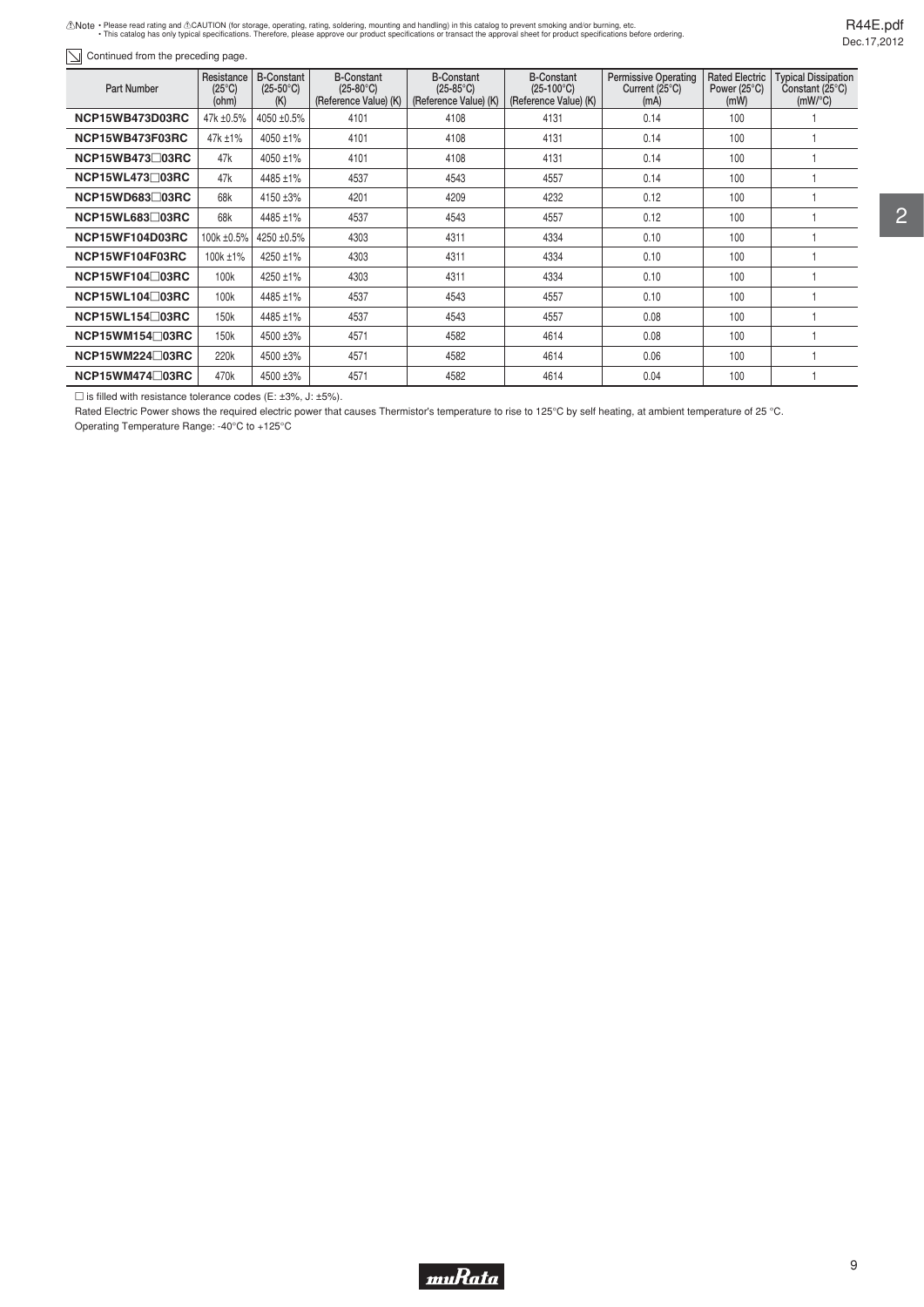# <span id="page-11-0"></span>**NTC Thermistors**



# **Temperature Sensor and Compensation 0603 (1608) Size**

Chip NTC Thermistors have Ni barrier termination and provide excellent solderability and offer high stability in environment by unique inner construction.

## **Features**

- 1. Excellent solderability and high stability in environment
- 2. Excellent long time aging stability
- 3. High accuracy in resistance and B-constant
- 4. Flow / Reflow soldering possible
- 5. Same B-Constant in the same resistance in the three sizes (0805 size / 0603 size / 0402 size) Easy to use smaller size in the circuits
- 6. NCP series are recognized by UL/cUL. (UL1434, File No.E137188)

#### **E** Applications

- 1. Temperature compensation for transistor, IC and crystal oscillator in mobile communications
- 2. Temperature sensor for rechargeable batteries
- 3. Temperature compensation of LCD
- 4. Temperature compensation in general use of electric circuits

| <b>Part Number</b>        | Resistance<br>$(25^{\circ}C)$<br>(ohm) | <b>B-Constant</b><br>$(25-50^{\circ}C)$<br>(K) | <b>B-Constant</b><br>$(25-80^{\circ}C)$<br>(Reference Value) (K) | <b>B-Constant</b><br>$(25-85^{\circ}C)$<br>(Reference Value) (K) | <b>B-Constant</b><br>$(25-100^{\circ}C)$<br>(Reference Value) (K) | <b>Permissive Operating</b><br>Current (25°C)<br>(mA) | <b>Rated Electric</b><br>Power (25°C)<br>(mW) | <b>Typical Dissipation</b><br>Constant (25°C)<br>$(mW)^{\circ}C$ |
|---------------------------|----------------------------------------|------------------------------------------------|------------------------------------------------------------------|------------------------------------------------------------------|-------------------------------------------------------------------|-------------------------------------------------------|-----------------------------------------------|------------------------------------------------------------------|
| NCP18XF101□03RB           | 100                                    | 3250 ±3%                                       | 3282                                                             | 3284                                                             | 3296                                                              | 3.10                                                  | 100                                           | 1                                                                |
| $NCP18XF151 \square 03RB$ | 150                                    | 3250 ±3%                                       | 3282                                                             | 3284                                                             | 3296                                                              | 2.50                                                  | 100                                           | 1                                                                |
| NCP18XM221□03RB           | 220                                    | 3500 ±3%                                       | 3539                                                             | 3545                                                             | 3560                                                              | 2.10                                                  | 100                                           | $\mathbf{1}$                                                     |
| NCP18XM331□03RB           | 330                                    | 3500 ±3%                                       | 3539                                                             | 3545                                                             | 3560                                                              | 1.70                                                  | 100                                           | $\mathbf{1}$                                                     |
| NCP18XQ471□03RB           | 470                                    | 3650 ±2%                                       | 3688                                                             | 3693                                                             | 3706                                                              | 1.40                                                  | 100                                           | $\mathbf{1}$                                                     |
| NCP18XQ681□03RB           | 680                                    | 3650 ±3%                                       | 3688                                                             | 3693                                                             | 3706                                                              | 1.20                                                  | 100                                           | $\mathbf{1}$                                                     |
| NCP18XQ102□03RB           | 1.0k                                   | $3650 + 2\%$                                   | 3688                                                             | 3693                                                             | 3706                                                              | 1.00                                                  | 100                                           | $\mathbf{1}$                                                     |
| NCP18XW152□03RB           | 1.5k                                   | 3950 ±3%                                       | 3982                                                             | 3987                                                             | 3998                                                              | 0.81                                                  | 100                                           | $\mathbf{1}$                                                     |
| NCP18XW222□03RB           | 2.2k                                   | 3950 ±3%                                       | 3982                                                             | 3987                                                             | 3998                                                              | 0.67                                                  | 100                                           | $\mathbf{1}$                                                     |
| NCP18XW332□03RB           | 3.3k                                   | 3950 ±3%                                       | 3982                                                             | 3987                                                             | 3998                                                              | 0.55                                                  | 100                                           | $\overline{1}$                                                   |
| NCP18XM472□03RB           | 4.7k                                   | 3500 ±2%                                       | 3539                                                             | 3545                                                             | 3560                                                              | 0.46                                                  | 100                                           | $\mathbf{1}$                                                     |
| NCP18XW472□03RB           | 4.7k                                   | 3950 ±3%                                       | 3982                                                             | 3987                                                             | 3998                                                              | 0.46                                                  | 100                                           | $\mathbf{1}$                                                     |
| NCP18XW682□03RB           | 6.8k                                   | 3950 ±3%                                       | 3982                                                             | 3987                                                             | 3998                                                              | 0.38                                                  | 100                                           | $\mathbf{1}$                                                     |
| NCP18XH103D03RB           | 10k ±0.5%                              | 3380 ±0.7%                                     | 3428                                                             | 3434                                                             | 3455                                                              | 0.31                                                  | 100                                           | $\mathbf{1}$                                                     |
| NCP18XH103F03RB           | 10k ±1%                                | 3380 ±1%                                       | 3428                                                             | 3434                                                             | 3455                                                              | 0.31                                                  | 100                                           | $\mathbf{1}$                                                     |
| NCP18XH103□03RB           | 10k                                    | 3380 ±1%                                       | 3428                                                             | 3434                                                             | 3455                                                              | 0.31                                                  | 100                                           | $\mathbf{1}$                                                     |
| NCP18XV103□03RB           | 10k                                    | 3900 ±3%                                       | 3930                                                             | 3934                                                             | 3944                                                              | 0.31                                                  | 100                                           | $\mathbf{1}$                                                     |
| NCP18XW153□03RB           | 15k                                    | 3950 ±3%                                       | 3982                                                             | 3987                                                             | 3998                                                              | 0.25                                                  | 100                                           | $\mathbf{1}$                                                     |
| NCP18XW223□03RB           | 22k                                    | 3950 ±3%                                       | 3982                                                             | 3987                                                             | 3998                                                              | 0.21                                                  | 100                                           | $\mathbf{1}$                                                     |
| NCP18WB333□03RB           | 33k                                    | 4050 ±3%                                       | 4101                                                             | 4108                                                             | 4131                                                              | 0.17                                                  | 100                                           | $\mathbf{1}$                                                     |
| NCP18WB473D03RB           | 47k ±0.5%                              | 4030 ±0.5%                                     | 4101                                                             | 4108                                                             | 4131                                                              | 0.14                                                  | 100                                           | $\mathbf{1}$                                                     |
| NCP18WB473F10RB           | 47k ±1%                                | 4050 ±1.5%                                     | 4101                                                             | 4108                                                             | 4131                                                              | 0.14                                                  | 100                                           | $\mathbf{1}$                                                     |
| NCP18WB473□03RB           | 47k                                    | 4050 ±2%                                       | 4101                                                             | 4108                                                             | 4131                                                              | 0.14                                                  | 100                                           | $\overline{1}$                                                   |
| NCP18WD683□03RB           | 68k                                    | 4150 ±3%                                       | 4201                                                             | 4209                                                             | 4232                                                              | 0.12                                                  | 100                                           | $\mathbf{1}$                                                     |
| NCP18WF104D03RB           | 100k ±0.5%                             | 4200 ±0.5%                                     | 4255                                                             | 4260                                                             | 4282                                                              | 0.10                                                  | 100                                           | $\mathbf{1}$                                                     |
| NCP18WF104F12RB           | 100k ±1%                               | 4200 ±1%                                       | 4255                                                             | 4260                                                             | 4282                                                              | 0.10                                                  | 100                                           | 1                                                                |





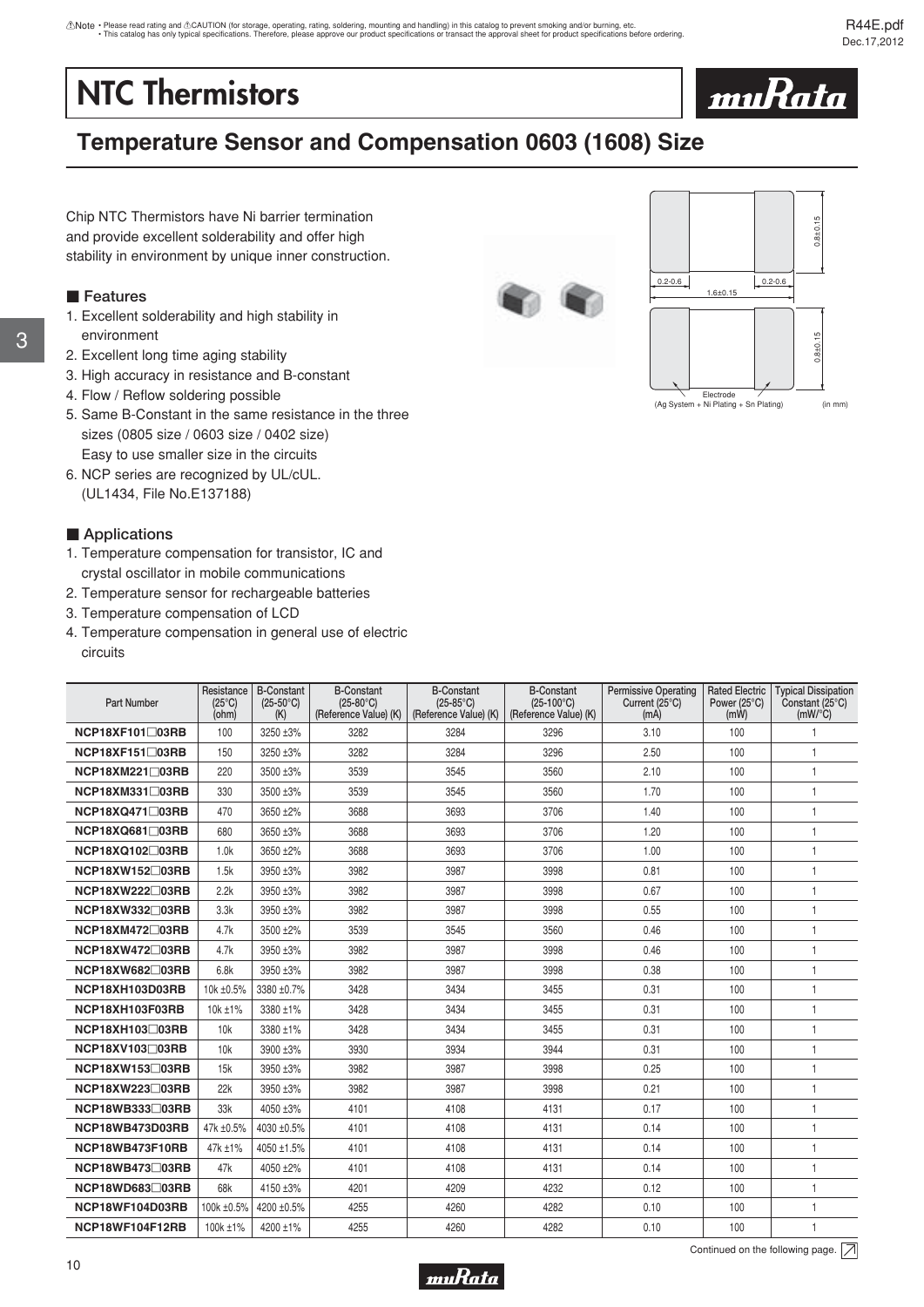Note · Please read rating and ACAUTION (for storage, operating, rating, soldering, mounting and handling) in this catalog to prevent smoking and/or burning, etc.<br>This catalog has only typical specifications. Therefore, ple

#### $\boxed{\searrow}$  Continued from the preceding page.

| Part Number               | Resistance<br>$(25^{\circ}C)$<br>(ohm) | B-Constant<br>$(25-50\degree \text{C})$<br>(K) | <b>B-Constant</b><br>$(25-80^{\circ}C)$<br>(Reference Value) (K) | <b>B-Constant</b><br>$(25-85^{\circ}C)$<br>(Reference Value) (K) | <b>B-Constant</b><br>$(25-100^{\circ}C)$<br>(Reference Value) (K) | <b>Permissive Operating</b><br>Current $(25^{\circ}C)$<br>(mA) | <b>Rated Electric</b><br>Power $(25^{\circ}C)$<br>(mW) | <b>Typical Dissipation</b><br>Constant (25°C)<br>$(mW)^{\circ}C$ |
|---------------------------|----------------------------------------|------------------------------------------------|------------------------------------------------------------------|------------------------------------------------------------------|-------------------------------------------------------------------|----------------------------------------------------------------|--------------------------------------------------------|------------------------------------------------------------------|
| $NCP18WF104 \square 03RB$ | 100k                                   | $4250 + 2%$                                    | 4303                                                             | 4311                                                             | 4334                                                              | 0.10                                                           | 100                                                    |                                                                  |
| $NCP18WM154 \square 03RB$ | 150k                                   | 4500 ±3%                                       | 4571                                                             | 4582                                                             | 4614                                                              | 0.08                                                           | 100                                                    |                                                                  |
| $NCP18WM224 \square 03RB$ | 220k                                   | 4500 ±3%                                       | 4571                                                             | 4582                                                             | 4614                                                              | 0.06                                                           | 100                                                    |                                                                  |
| $NCP18WM474 \square 03RB$ | 470k                                   | 4500 ±3%                                       | 4571                                                             | 4582                                                             | 4614                                                              | 0.04                                                           | 100                                                    |                                                                  |

 $\square$  is filled with resistance tolerance codes (E: ±3%, J: ±5%).

Rated Electric Power shows the required electric power that causes Thermistor's temperature to rise to 125°C by self heating, at ambient temperature of 25 °C. Operating Temperature Range: -40°C to +125°C

R44E.pdf Dec.17,2012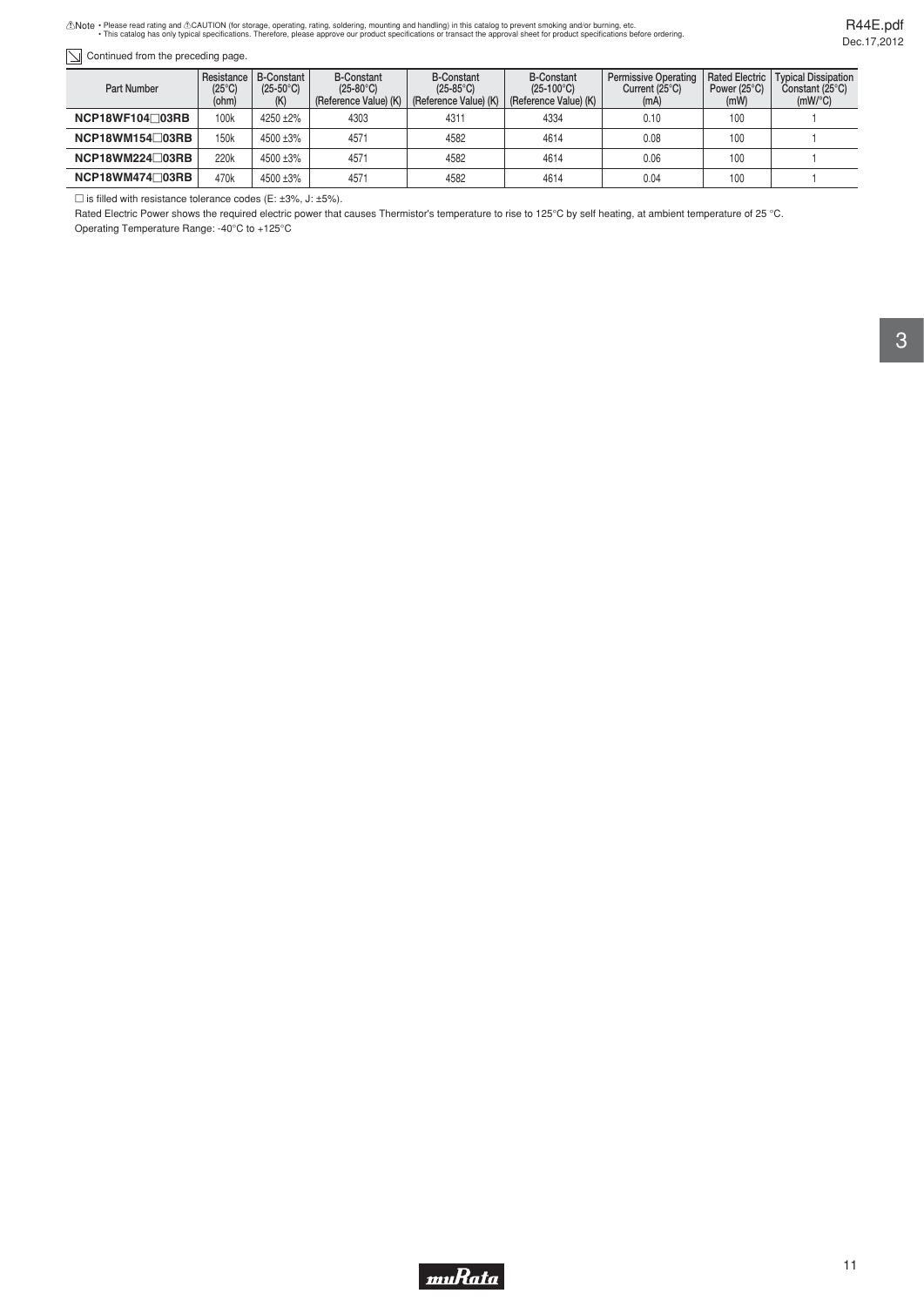# <span id="page-13-0"></span>**NTC Thermistors**



# **Temperature Sensor and Compensation 0805 (2012) Size**

Chip NTC Thermistors have Ni barrier termination and provide excellent solderability and offer high stability in environment by unique inner construction.

#### **Features**

- 1. Excellent solderability and high stability in environment
- 2. Excellent long time aging stability
- 3. High accuracy in resistance and B-constant
- 4. Flow / Reflow soldering possible
- 5. Same B-Constant in the same resistance in the three sizes (0805 size / 0603 size / 0402 size) Easy to use smaller size in the circuits
- 6. NCP series are recognized by UL/cUL. (UL1434, File No.E137188)

#### **E** Applications

4

- 1. Temperature compensation for transistor, IC and crystal oscillator in mobile communications
- 2. Temperature sensor for rechargeable batteries
- 3. Temperature compensation of LCD
- 4. Temperature compensation in general use of electric circuits

| <b>Part Number</b>     | Resistance<br>$(25^{\circ}C)$<br>(ohm) | <b>B-Constant</b><br>$(25-50^{\circ}C)$<br>(K) | <b>B-Constant</b><br>$(25-80^{\circ}C)$<br>(Reference Value) (K) | <b>B-Constant</b><br>$(25-85^{\circ}C)$<br>(Reference Value) (K) | <b>B-Constant</b><br>$(25-100^{\circ}C)$<br>(Reference Value) (K) | <b>Permissive Operating</b><br>Current $(25^{\circ}C)$<br>(mA) | <b>Rated Electric</b><br>Power (25°C)<br>(mW) | <b>Typical Dissipation</b><br>Constant (25°C)<br>$(mW)^{\circ}C$ |
|------------------------|----------------------------------------|------------------------------------------------|------------------------------------------------------------------|------------------------------------------------------------------|-------------------------------------------------------------------|----------------------------------------------------------------|-----------------------------------------------|------------------------------------------------------------------|
| <b>NCP21XM221J03RA</b> | 220 ±5%                                | 3500 ±3%                                       | 3539                                                             | 3545                                                             | 3560                                                              | 3.00                                                           | 200                                           | 2                                                                |
| <b>NCP21XQ471J03RA</b> | 470 ±5%                                | 3650 ±3%                                       | 3688                                                             | 3693                                                             | 3706                                                              | 2.00                                                           | 200                                           | 2                                                                |
| NCP21XQ102J03RA        | $1.0k + 5%$                            | 3650 ±3%                                       | 3688                                                             | 3693                                                             | 3706                                                              | 1.40                                                           | 200                                           | $\overline{c}$                                                   |
| <b>NCP21XW222J03RA</b> | $2.2k + 5%$                            | 3950 ±3%                                       | 3982                                                             | 3987                                                             | 3998                                                              | 0.90                                                           | 200                                           | 2                                                                |
| <b>NCP21XM472J03RA</b> | $4.7k + 5%$                            | 3500 ±3%                                       | 3539                                                             | 3545                                                             | 3560                                                              | 0.65                                                           | 200                                           | 2                                                                |
| <b>NCP21XV103J03RA</b> | 10k ±5%                                | 3900 ±3%                                       | 3930                                                             | 3934                                                             | 3944                                                              | 0.44                                                           | 200                                           | 2                                                                |
| <b>NCP21XW153J03RA</b> | 15k ±5%                                | 3950 ±3%                                       | 3982                                                             | 3987                                                             | 3998                                                              | 0.36                                                           | 200                                           | $\overline{2}$                                                   |
| <b>NCP21XW223J03RA</b> | 22k ±5%                                | 3950 ±3%                                       | 3982                                                             | 3987                                                             | 3998                                                              | 0.30                                                           | 200                                           | 2                                                                |
| <b>NCP21WB333J03RA</b> | 33k ±5%                                | 4050 ±3%                                       | 4101                                                             | 4108                                                             | 4131                                                              | 0.24                                                           | 200                                           | $\overline{2}$                                                   |
| NCP21WB473J03RA        | 47k ±5%                                | 4050 ±3%                                       | 4101                                                             | 4108                                                             | 4131                                                              | 0.20                                                           | 200                                           | $\overline{2}$                                                   |
| NCP21WF104J03RA        | 100k ±5%                               | 4250 ±3%                                       | 4303                                                             | 4311                                                             | 4334                                                              | 0.14                                                           | 200                                           | 2                                                                |

Rated Electric Power shows the required electric power that causes Thermistor's temperature to rise to 125°C by self heating, at ambient temperature of 25 °C. Operating Temperature Range: -40°C to +125°C





(in mm)

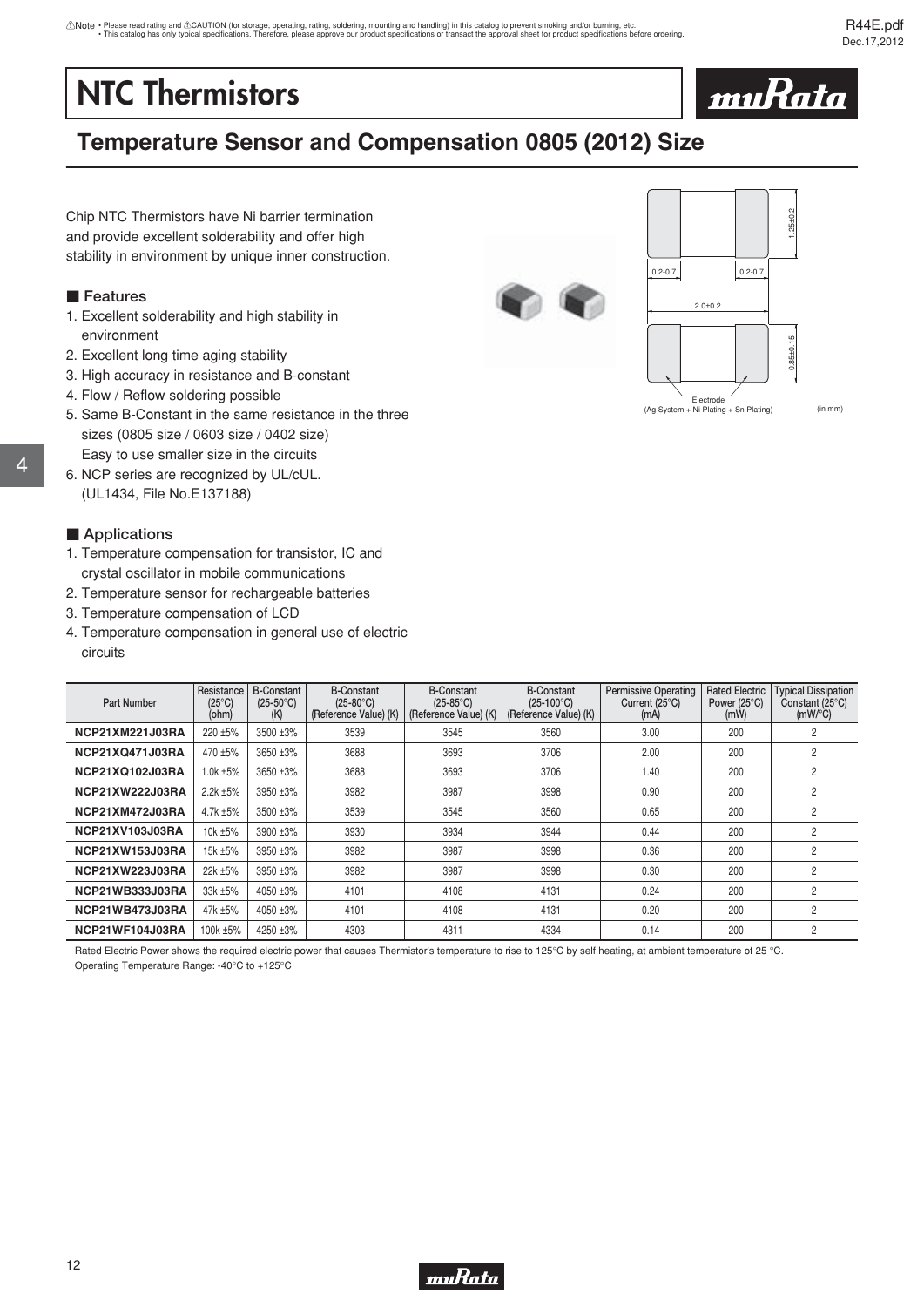# <span id="page-14-0"></span>**Temperature Sensor and Compensation Chip Type Standard Land Pattern Dimensions**



| <b>Part Number</b> | Soldering               | Dimensions (mm) |      |                                           |     |  |  |
|--------------------|-------------------------|-----------------|------|-------------------------------------------|-----|--|--|
|                    | <b>Methods</b>          | Chip (LxW)      | a    | b                                         | C   |  |  |
| NCP03              | Reflow Soldering        | 0.6x0.3         | 0.25 | 0.3                                       | 0.3 |  |  |
| NCP <sub>15</sub>  | <b>Reflow Soldering</b> | 1.0x0.5         | 0.4  | $0.4 - 0.5$                               | 0.5 |  |  |
| NCP <sub>18</sub>  | <b>Flow Soldering</b>   | 1.6x0.8         |      | $0.6 - 1.0$ 0.8 - 0.9 0.6 - 0.8           |     |  |  |
|                    | <b>Reflow Soldering</b> |                 |      | $0.6 - 0.8 \mid 0.6 - 0.7 \mid 0.6 - 0.8$ |     |  |  |
| <b>NCP21</b>       | <b>Flow Soldering</b>   | 2.0x1.25        |      | $1.0 - 1.1$ 0.9-1.0 1.0-1.2               |     |  |  |
|                    | <b>Reflow Soldering</b> |                 |      | $1.0 - 1.1 \mid 0.6 - 0.7 \mid 1.0 - 1.2$ |     |  |  |

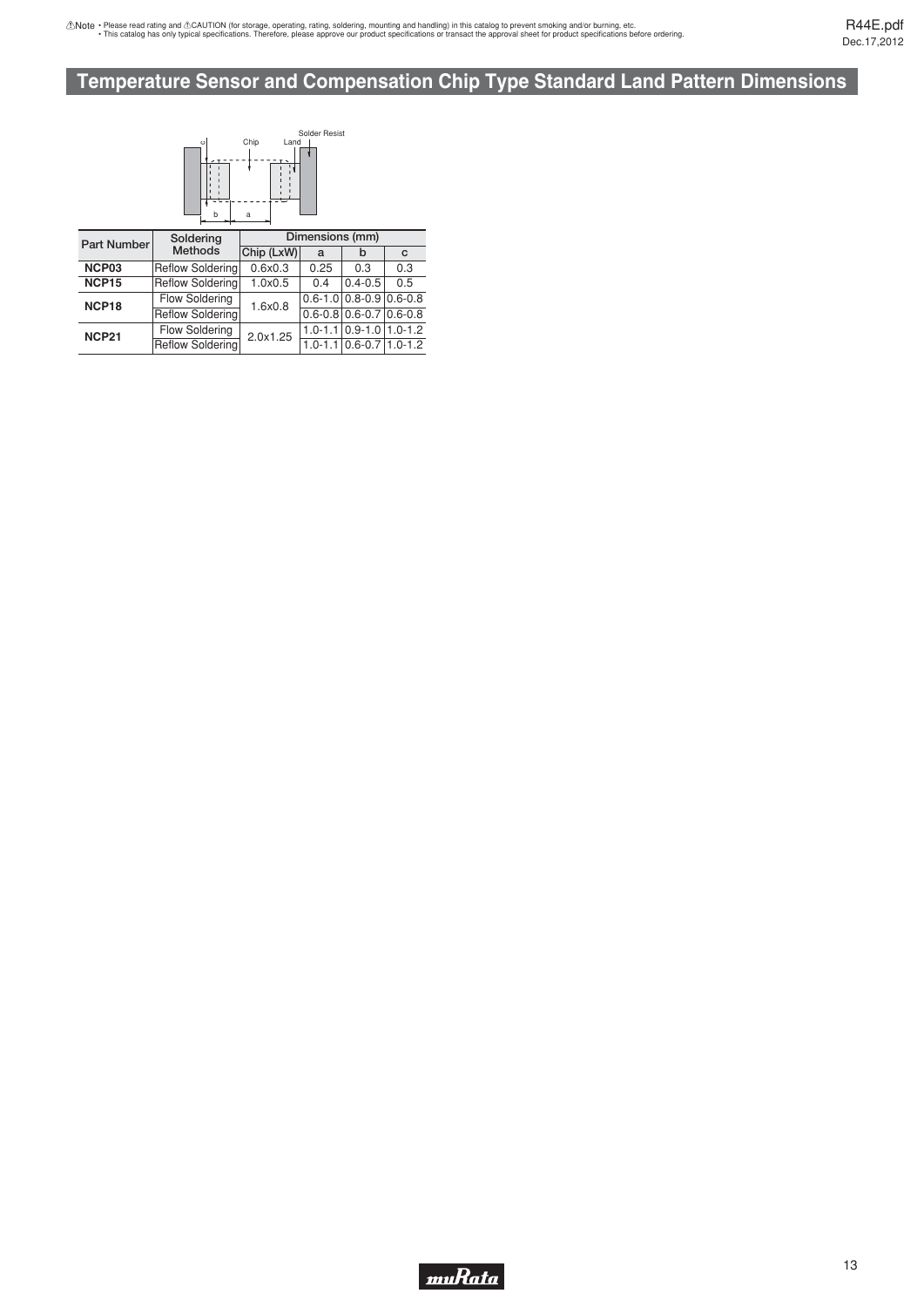<span id="page-15-0"></span>

|                   | Part Number   NCP□□XC220 | NCP□□XC330            | $NCP \Box XC470$                                                                         | NCP□□XC680            | $NCP \Box XF101$      | $NCP \Box XF151$      | NCP□□XM221            | NCP□□XM331            |
|-------------------|--------------------------|-----------------------|------------------------------------------------------------------------------------------|-----------------------|-----------------------|-----------------------|-----------------------|-----------------------|
| Resistance        | $22\Omega$               | $33\Omega$            | $47\Omega$                                                                               | $68\Omega$            | $100\Omega$           | $150\Omega$           | $220\Omega$           | $330\Omega$           |
| <b>B-Constant</b> | 3100K                    | 3100K                 | 3100K                                                                                    | 3100K                 | 3250K                 | 3250K                 | 3500K                 |                       |
| Temp. $(C)$       | Resistance $(\Omega)$    | Resistance $(\Omega)$ | Resistance $(\Omega)$                                                                    | Resistance $(\Omega)$ | Resistance $(\Omega)$ | Resistance $(\Omega)$ | Resistance $(\Omega)$ | Resistance $(\Omega)$ |
| $-40$             | 355.823                  | 533.734               | 760.166                                                                                  | 1099.815              | 1824.175              | 2736.262              | 4947.904              | 7421.856              |
| $-35$             | 273.975                  | 410.962               | 585.310                                                                                  | 846.832               | 1390.685              | 2086.028              | 3703.755              | 5555.632              |
| $-30$             | 213.003                  | 319.504               | 455.051                                                                                  | 658.372               | 1070.653              | 1605.979              | 2798.873              | 4198.309              |
| $-25$             | 166.943                  | 250.415               | 356.652                                                                                  | 516.007               | 831.138               | 1246.708              | 2135.887              | 3203.831              |
| $-20$             | 131.997                  | 197.996               | 281.994                                                                                  | 407.991               | 650.960               | 976.440               | 1645.037              | 2467.555              |
| $-15$             | 105.318                  | 157.978               | 224.998                                                                                  | 325.529               | 514.441               | 771.661               | 1278.034              | 1917.051              |
| $-10$             | 84.670                   | 127.005               | 180.886                                                                                  | 261.707               | 409.700               | 614.550               | 1000.620              | 1500.930              |
| $-5$              | 68.628                   | 102.942               | 146.614                                                                                  | 212.123               | 328.877               | 493.315               | 789.612               | 1184.418              |
| $\mathbf 0$       | 55.981                   | 83.972                | 119.596                                                                                  | 173.033               | 265.759               | 398.639               | 627.752               | 941.628               |
| 5                 | 45.859                   | 68.789                | 97.972                                                                                   | 141.747               | 215.785               | 323.677               | 502.474               | 753.711               |
| 10                | 37.819                   | 56.728                | 80.794                                                                                   | 116.894               | 176.395               | 264.592               | 405.010               | 607.514               |
| 15                | 31.396                   | 47.094                | 67.073                                                                                   | 97.042                | 145.161               | 217.742               | 328.480               | 492.720               |
| 20                | 26.211                   | 39.317                | 55.997                                                                                   | 81.016                | 120.152               | 180.228               | 268.044               | 402.066               |
| 25                | 22.000                   | 33.000                | 47.000                                                                                   | 68.000                | 100.000               | 150.000               | 220.000               | 330.000               |
| 30                | 18.560                   | 27.840                | 39.651                                                                                   | 57.368                | 83.669                | 125.503               | 181.576               | 272.365               |
| 35                | 15.735                   | 23.603                | 33.616                                                                                   | 48.636                | 70.361                | 105.541               | 150.668               | 226.002               |
| 40                | 13.403                   | 20.104                | 28.633                                                                                   | 41.426                | 59.456                | 89.184                | 125.681               | 188.521               |
| 45                | 11.462                   | 17.193                | 24.487                                                                                   | 35.428                | 50.470                | 75.705                | 105.336               | 158.004               |
| 50                | 9.842                    | 14.763                | 21.026                                                                                   | 30.421                | 43.029                | 64.543                | 88.717                | 133.076               |
| 55                | 8.488                    | 12.732                | 18.133                                                                                   | 26.235                | 36.830                | 55.246                | 75.059                | 112.588               |
| 60                | 7.348                    | 11.022                | 15.698                                                                                   | 22.712                | 31.649                | 47.473                | 63.777                | 95.666                |
| 65                | 6.399                    | 9.598                 | 13.670                                                                                   | 19.778                | 27.364                | 41.045                | 54.415                | 81.622                |
| 70                | 5.595                    | 8.392                 | 11.952                                                                                   | 17.293                | 23.756                | 35.634                | 46.631                | 69.946                |
| 75                | 4.896                    | 7.345                 | 10.461                                                                                   | 15.134                | 20.651                | 30.976                | 40.115                | 60.172                |
| 80                | 4.299                    | 6.448                 | 9.184                                                                                    | 13.288                | 18.011                | 27.016                | 34.637                | 51.955                |
| 85                | 3.795                    | 5.692                 | 8.107                                                                                    | 11.729                | 15.800                | 23.700                | 30.013                | 45.019                |
| 90                | 3.360                    | 5.040                 | 7.179                                                                                    | 10.386                | 13.908                | 20.862                | 26.110                | 39.165                |
| 95                | 2.983                    | 4.474                 | 6.373                                                                                    | 9.220                 | 12.263                | 18.394                | 22.790                | 34.186                |
| 100               | 2.656                    | 3.983                 | 5.673                                                                                    | 8.208                 | 10.844                | 16.265                | 19.957                | 29.935                |
| 105               | 2.367                    | 3.551                 | 5.057                                                                                    | 7.317                 | 9.622                 | 14.434                | 17.541                | 26.312                |
| 110               | 2.116                    | 3.173                 | 4.520                                                                                    | 6.539                 | 8.563                 | 12.844                | 15.453                | 23.180                |
| 115               | 1.901                    | 2.851                 | 4.060                                                                                    | 5.874                 | 7.648                 | 11.472                | 13.663                | 20.494                |
| 120               | 1.712                    | 2.568                 | 3.657                                                                                    | 5.291                 | 6.850                 | 10.275                | 12.114<br>18.171      |                       |
| 125               | 1.543                    | 2.314                 | 3.296                                                                                    | 4.768                 | 6.162                 | 9.243<br>10.778       |                       | 16.168                |
|                   |                          |                       |                                                                                          |                       |                       |                       |                       |                       |
|                   | Part Number   NCP□□XQ471 |                       | NCP□□XQ681   NCP□□XM102   NCP□□XQ102   NCP□□XM152   NCP□□XW152   NCP□□XM222   NCP□□XW222 |                       |                       |                       |                       |                       |

| 1.5k <sub>Ω</sub><br>$470\Omega$<br>$680\Omega$<br>$1.0k\Omega$<br>1.0 $k\Omega$<br>$1.5k\Omega$<br>$2.2k\Omega$<br>$2.2k\Omega$<br>Resistance<br>3650K<br>3950K<br>3650K<br>3500K<br>3650K<br>3500K<br>3500K<br>3950K<br><b>B-Constant</b><br>Temp. $(^{\circ}C)$<br>Resistance ( $k\Omega$ )<br>Resistance $(\Omega)$<br>Resistance $(\Omega)$<br>Resistance ( $k\Omega$ )   Resistance ( $k\Omega$ )  <br>Resistance ( $k\Omega$ )<br>Resistance ( $k\Omega$ )<br>11822.473<br>$-40$<br>46.786<br>17104.854<br>21.266<br>25.154<br>31.899<br>51.791<br>75.961<br>$-35$<br>8767.745<br>35.530<br>24.225<br>37.172<br>54.520<br>12685.248<br>16.150<br>18.655<br>$-30$<br>27.162<br>6570.224<br>9505.855<br>12.347<br>13.979<br>18.520<br>27.005<br>39.607<br>$-25$<br>4971.784<br>7193.219<br>9.503<br>20.907<br>10.578<br>14.255<br>19.843<br>29.103<br>$-20$<br>3796.933<br>5493.436<br>7.365<br>16.203<br>8.079<br>11.047<br>14.728<br>21.601<br>$-15$<br>4229.599<br>12.644<br>2923.400<br>5.747<br>6.220<br>8.621<br>11.044<br>16.198<br>$-10$<br>3283.675<br>6.773<br>9.934<br>2269.599<br>4.516<br>4.829<br>8.362<br>12.264<br>$-5$<br>9.370<br>1775.225<br>2568.411<br>3.572<br>7.858<br>3.777<br>5.358<br>6.389<br>$\mathbf 0$<br>2.977<br>7.219<br>1399.050<br>2024.158<br>4.922<br>6.257<br>2.844<br>4.266<br>5<br>1606.275<br>2.362<br>5.015<br>5.609<br>1110.220<br>2.280<br>3.825<br>3.419<br>10<br>887.257<br>1283.691<br>1.839<br>1.888<br>2.758<br>2.994<br>4.045<br>4.391<br>15<br>2.238<br>713.463<br>1032.245<br>1.492<br>1.518<br>2.361<br>3.283<br>3.463<br>20<br>835.351<br>1.218<br>1.229<br>1.827<br>2.680<br>2.751<br>577.375<br>1.876<br>1.500<br>25<br>470.000<br>680.000<br>1.000<br>1.000<br>1.500<br>2.200<br>2.200<br>1.238<br>30<br>0.825<br>1.816<br>384.800<br>556.733<br>0.819<br>1.207<br>1.771<br>1.027<br>35<br>1.507<br>316.757<br>458.287<br>0.685<br>0.978<br>0.674<br>1.434<br>0.857<br>40<br>1.257<br>262.177<br>379.320<br>0.571<br>0.558<br>0.797<br>1.169<br>0.718<br>45<br>218.069<br>315.504<br>1.053<br>0.479<br>0.464<br>0.653<br>0.958<br>50<br>182.297<br>263.749<br>0.605<br>0.887<br>0.538<br>0.403<br>0.388<br>0.789<br>0.512<br>55<br>153.150<br>221.579<br>0.751<br>0.446<br>0.341<br>0.326<br>0.654<br>60<br>129.249<br>186.998<br>0.435<br>0.638<br>0.290<br>0.275<br>0.371<br>0.545<br>65<br>0.371<br>0.544<br>109.551<br>158.499<br>0.247<br>0.233<br>0.311<br>0.456<br>70<br>93.281<br>134.960<br>0.318<br>0.466<br>0.383<br>0.212<br>0.199<br>0.261<br>75<br>79.750<br>115.383<br>0.170<br>0.274<br>0.401<br>0.324<br>0.182<br>0.221<br>0.236<br>0.275<br>80<br>68.446<br>99.029<br>0.346<br>0.157<br>0.146<br>0.187<br>85<br>85.356<br>0.205<br>0.234<br>58.996<br>0.136<br>0.126<br>0.160<br>0.300<br>90<br>51.036<br>73.839<br>0.178<br>0.137<br>0.261<br>0.200<br>0.119<br>0.109<br>95<br>44.332<br>64.140<br>0.104<br>0.094<br>0.155<br>0.117<br>0.228<br>0.172<br>0.136<br>100<br>55.905<br>38.640<br>0.091<br>0.082<br>0.101<br>0.200<br>0.149<br>105<br>0.120<br>0.175<br>33.790<br>48.888<br>0.080<br>0.072<br>0.088<br>0.129 |     | Part Number   NCPLILAQ47 |        |       | NUP⊟⊟XQ08T   NUP⊟⊟XM102   NUP⊟⊟XQT02   NUP⊟⊟XMT52   NUP⊟⊟XW152   NUP⊟⊟XM222   NUP⊟⊟XW222 |       |       |       |                          |
|----------------------------------------------------------------------------------------------------------------------------------------------------------------------------------------------------------------------------------------------------------------------------------------------------------------------------------------------------------------------------------------------------------------------------------------------------------------------------------------------------------------------------------------------------------------------------------------------------------------------------------------------------------------------------------------------------------------------------------------------------------------------------------------------------------------------------------------------------------------------------------------------------------------------------------------------------------------------------------------------------------------------------------------------------------------------------------------------------------------------------------------------------------------------------------------------------------------------------------------------------------------------------------------------------------------------------------------------------------------------------------------------------------------------------------------------------------------------------------------------------------------------------------------------------------------------------------------------------------------------------------------------------------------------------------------------------------------------------------------------------------------------------------------------------------------------------------------------------------------------------------------------------------------------------------------------------------------------------------------------------------------------------------------------------------------------------------------------------------------------------------------------------------------------------------------------------------------------------------------------------------------------------------------------------------------------------------------------------------------------------------------------------------------------------------------------------------------------------------------------------------------------------------------------------------------------------------------------------------------------------------------------------------------------------------------------------------------------------------------------------------------------------------------------------------------------------------------------------------------------------------------------------------------------------------------------------------------------------------------------------------------------------------------------------------------------------------------------------------|-----|--------------------------|--------|-------|------------------------------------------------------------------------------------------|-------|-------|-------|--------------------------|
|                                                                                                                                                                                                                                                                                                                                                                                                                                                                                                                                                                                                                                                                                                                                                                                                                                                                                                                                                                                                                                                                                                                                                                                                                                                                                                                                                                                                                                                                                                                                                                                                                                                                                                                                                                                                                                                                                                                                                                                                                                                                                                                                                                                                                                                                                                                                                                                                                                                                                                                                                                                                                                                                                                                                                                                                                                                                                                                                                                                                                                                                                                          |     |                          |        |       |                                                                                          |       |       |       |                          |
|                                                                                                                                                                                                                                                                                                                                                                                                                                                                                                                                                                                                                                                                                                                                                                                                                                                                                                                                                                                                                                                                                                                                                                                                                                                                                                                                                                                                                                                                                                                                                                                                                                                                                                                                                                                                                                                                                                                                                                                                                                                                                                                                                                                                                                                                                                                                                                                                                                                                                                                                                                                                                                                                                                                                                                                                                                                                                                                                                                                                                                                                                                          |     |                          |        |       |                                                                                          |       |       |       |                          |
|                                                                                                                                                                                                                                                                                                                                                                                                                                                                                                                                                                                                                                                                                                                                                                                                                                                                                                                                                                                                                                                                                                                                                                                                                                                                                                                                                                                                                                                                                                                                                                                                                                                                                                                                                                                                                                                                                                                                                                                                                                                                                                                                                                                                                                                                                                                                                                                                                                                                                                                                                                                                                                                                                                                                                                                                                                                                                                                                                                                                                                                                                                          |     |                          |        |       |                                                                                          |       |       |       | Resistance ( $k\Omega$ ) |
|                                                                                                                                                                                                                                                                                                                                                                                                                                                                                                                                                                                                                                                                                                                                                                                                                                                                                                                                                                                                                                                                                                                                                                                                                                                                                                                                                                                                                                                                                                                                                                                                                                                                                                                                                                                                                                                                                                                                                                                                                                                                                                                                                                                                                                                                                                                                                                                                                                                                                                                                                                                                                                                                                                                                                                                                                                                                                                                                                                                                                                                                                                          |     |                          |        |       |                                                                                          |       |       |       |                          |
|                                                                                                                                                                                                                                                                                                                                                                                                                                                                                                                                                                                                                                                                                                                                                                                                                                                                                                                                                                                                                                                                                                                                                                                                                                                                                                                                                                                                                                                                                                                                                                                                                                                                                                                                                                                                                                                                                                                                                                                                                                                                                                                                                                                                                                                                                                                                                                                                                                                                                                                                                                                                                                                                                                                                                                                                                                                                                                                                                                                                                                                                                                          |     |                          |        |       |                                                                                          |       |       |       |                          |
|                                                                                                                                                                                                                                                                                                                                                                                                                                                                                                                                                                                                                                                                                                                                                                                                                                                                                                                                                                                                                                                                                                                                                                                                                                                                                                                                                                                                                                                                                                                                                                                                                                                                                                                                                                                                                                                                                                                                                                                                                                                                                                                                                                                                                                                                                                                                                                                                                                                                                                                                                                                                                                                                                                                                                                                                                                                                                                                                                                                                                                                                                                          |     |                          |        |       |                                                                                          |       |       |       |                          |
|                                                                                                                                                                                                                                                                                                                                                                                                                                                                                                                                                                                                                                                                                                                                                                                                                                                                                                                                                                                                                                                                                                                                                                                                                                                                                                                                                                                                                                                                                                                                                                                                                                                                                                                                                                                                                                                                                                                                                                                                                                                                                                                                                                                                                                                                                                                                                                                                                                                                                                                                                                                                                                                                                                                                                                                                                                                                                                                                                                                                                                                                                                          |     |                          |        |       |                                                                                          |       |       |       |                          |
|                                                                                                                                                                                                                                                                                                                                                                                                                                                                                                                                                                                                                                                                                                                                                                                                                                                                                                                                                                                                                                                                                                                                                                                                                                                                                                                                                                                                                                                                                                                                                                                                                                                                                                                                                                                                                                                                                                                                                                                                                                                                                                                                                                                                                                                                                                                                                                                                                                                                                                                                                                                                                                                                                                                                                                                                                                                                                                                                                                                                                                                                                                          |     |                          |        |       |                                                                                          |       |       |       |                          |
|                                                                                                                                                                                                                                                                                                                                                                                                                                                                                                                                                                                                                                                                                                                                                                                                                                                                                                                                                                                                                                                                                                                                                                                                                                                                                                                                                                                                                                                                                                                                                                                                                                                                                                                                                                                                                                                                                                                                                                                                                                                                                                                                                                                                                                                                                                                                                                                                                                                                                                                                                                                                                                                                                                                                                                                                                                                                                                                                                                                                                                                                                                          |     |                          |        |       |                                                                                          |       |       |       |                          |
|                                                                                                                                                                                                                                                                                                                                                                                                                                                                                                                                                                                                                                                                                                                                                                                                                                                                                                                                                                                                                                                                                                                                                                                                                                                                                                                                                                                                                                                                                                                                                                                                                                                                                                                                                                                                                                                                                                                                                                                                                                                                                                                                                                                                                                                                                                                                                                                                                                                                                                                                                                                                                                                                                                                                                                                                                                                                                                                                                                                                                                                                                                          |     |                          |        |       |                                                                                          |       |       |       |                          |
|                                                                                                                                                                                                                                                                                                                                                                                                                                                                                                                                                                                                                                                                                                                                                                                                                                                                                                                                                                                                                                                                                                                                                                                                                                                                                                                                                                                                                                                                                                                                                                                                                                                                                                                                                                                                                                                                                                                                                                                                                                                                                                                                                                                                                                                                                                                                                                                                                                                                                                                                                                                                                                                                                                                                                                                                                                                                                                                                                                                                                                                                                                          |     |                          |        |       |                                                                                          |       |       |       |                          |
|                                                                                                                                                                                                                                                                                                                                                                                                                                                                                                                                                                                                                                                                                                                                                                                                                                                                                                                                                                                                                                                                                                                                                                                                                                                                                                                                                                                                                                                                                                                                                                                                                                                                                                                                                                                                                                                                                                                                                                                                                                                                                                                                                                                                                                                                                                                                                                                                                                                                                                                                                                                                                                                                                                                                                                                                                                                                                                                                                                                                                                                                                                          |     |                          |        |       |                                                                                          |       |       |       |                          |
|                                                                                                                                                                                                                                                                                                                                                                                                                                                                                                                                                                                                                                                                                                                                                                                                                                                                                                                                                                                                                                                                                                                                                                                                                                                                                                                                                                                                                                                                                                                                                                                                                                                                                                                                                                                                                                                                                                                                                                                                                                                                                                                                                                                                                                                                                                                                                                                                                                                                                                                                                                                                                                                                                                                                                                                                                                                                                                                                                                                                                                                                                                          |     |                          |        |       |                                                                                          |       |       |       |                          |
|                                                                                                                                                                                                                                                                                                                                                                                                                                                                                                                                                                                                                                                                                                                                                                                                                                                                                                                                                                                                                                                                                                                                                                                                                                                                                                                                                                                                                                                                                                                                                                                                                                                                                                                                                                                                                                                                                                                                                                                                                                                                                                                                                                                                                                                                                                                                                                                                                                                                                                                                                                                                                                                                                                                                                                                                                                                                                                                                                                                                                                                                                                          |     |                          |        |       |                                                                                          |       |       |       |                          |
|                                                                                                                                                                                                                                                                                                                                                                                                                                                                                                                                                                                                                                                                                                                                                                                                                                                                                                                                                                                                                                                                                                                                                                                                                                                                                                                                                                                                                                                                                                                                                                                                                                                                                                                                                                                                                                                                                                                                                                                                                                                                                                                                                                                                                                                                                                                                                                                                                                                                                                                                                                                                                                                                                                                                                                                                                                                                                                                                                                                                                                                                                                          |     |                          |        |       |                                                                                          |       |       |       |                          |
|                                                                                                                                                                                                                                                                                                                                                                                                                                                                                                                                                                                                                                                                                                                                                                                                                                                                                                                                                                                                                                                                                                                                                                                                                                                                                                                                                                                                                                                                                                                                                                                                                                                                                                                                                                                                                                                                                                                                                                                                                                                                                                                                                                                                                                                                                                                                                                                                                                                                                                                                                                                                                                                                                                                                                                                                                                                                                                                                                                                                                                                                                                          |     |                          |        |       |                                                                                          |       |       |       |                          |
|                                                                                                                                                                                                                                                                                                                                                                                                                                                                                                                                                                                                                                                                                                                                                                                                                                                                                                                                                                                                                                                                                                                                                                                                                                                                                                                                                                                                                                                                                                                                                                                                                                                                                                                                                                                                                                                                                                                                                                                                                                                                                                                                                                                                                                                                                                                                                                                                                                                                                                                                                                                                                                                                                                                                                                                                                                                                                                                                                                                                                                                                                                          |     |                          |        |       |                                                                                          |       |       |       |                          |
|                                                                                                                                                                                                                                                                                                                                                                                                                                                                                                                                                                                                                                                                                                                                                                                                                                                                                                                                                                                                                                                                                                                                                                                                                                                                                                                                                                                                                                                                                                                                                                                                                                                                                                                                                                                                                                                                                                                                                                                                                                                                                                                                                                                                                                                                                                                                                                                                                                                                                                                                                                                                                                                                                                                                                                                                                                                                                                                                                                                                                                                                                                          |     |                          |        |       |                                                                                          |       |       |       |                          |
|                                                                                                                                                                                                                                                                                                                                                                                                                                                                                                                                                                                                                                                                                                                                                                                                                                                                                                                                                                                                                                                                                                                                                                                                                                                                                                                                                                                                                                                                                                                                                                                                                                                                                                                                                                                                                                                                                                                                                                                                                                                                                                                                                                                                                                                                                                                                                                                                                                                                                                                                                                                                                                                                                                                                                                                                                                                                                                                                                                                                                                                                                                          |     |                          |        |       |                                                                                          |       |       |       |                          |
|                                                                                                                                                                                                                                                                                                                                                                                                                                                                                                                                                                                                                                                                                                                                                                                                                                                                                                                                                                                                                                                                                                                                                                                                                                                                                                                                                                                                                                                                                                                                                                                                                                                                                                                                                                                                                                                                                                                                                                                                                                                                                                                                                                                                                                                                                                                                                                                                                                                                                                                                                                                                                                                                                                                                                                                                                                                                                                                                                                                                                                                                                                          |     |                          |        |       |                                                                                          |       |       |       |                          |
|                                                                                                                                                                                                                                                                                                                                                                                                                                                                                                                                                                                                                                                                                                                                                                                                                                                                                                                                                                                                                                                                                                                                                                                                                                                                                                                                                                                                                                                                                                                                                                                                                                                                                                                                                                                                                                                                                                                                                                                                                                                                                                                                                                                                                                                                                                                                                                                                                                                                                                                                                                                                                                                                                                                                                                                                                                                                                                                                                                                                                                                                                                          |     |                          |        |       |                                                                                          |       |       |       |                          |
|                                                                                                                                                                                                                                                                                                                                                                                                                                                                                                                                                                                                                                                                                                                                                                                                                                                                                                                                                                                                                                                                                                                                                                                                                                                                                                                                                                                                                                                                                                                                                                                                                                                                                                                                                                                                                                                                                                                                                                                                                                                                                                                                                                                                                                                                                                                                                                                                                                                                                                                                                                                                                                                                                                                                                                                                                                                                                                                                                                                                                                                                                                          |     |                          |        |       |                                                                                          |       |       |       |                          |
|                                                                                                                                                                                                                                                                                                                                                                                                                                                                                                                                                                                                                                                                                                                                                                                                                                                                                                                                                                                                                                                                                                                                                                                                                                                                                                                                                                                                                                                                                                                                                                                                                                                                                                                                                                                                                                                                                                                                                                                                                                                                                                                                                                                                                                                                                                                                                                                                                                                                                                                                                                                                                                                                                                                                                                                                                                                                                                                                                                                                                                                                                                          |     |                          |        |       |                                                                                          |       |       |       |                          |
|                                                                                                                                                                                                                                                                                                                                                                                                                                                                                                                                                                                                                                                                                                                                                                                                                                                                                                                                                                                                                                                                                                                                                                                                                                                                                                                                                                                                                                                                                                                                                                                                                                                                                                                                                                                                                                                                                                                                                                                                                                                                                                                                                                                                                                                                                                                                                                                                                                                                                                                                                                                                                                                                                                                                                                                                                                                                                                                                                                                                                                                                                                          |     |                          |        |       |                                                                                          |       |       |       |                          |
|                                                                                                                                                                                                                                                                                                                                                                                                                                                                                                                                                                                                                                                                                                                                                                                                                                                                                                                                                                                                                                                                                                                                                                                                                                                                                                                                                                                                                                                                                                                                                                                                                                                                                                                                                                                                                                                                                                                                                                                                                                                                                                                                                                                                                                                                                                                                                                                                                                                                                                                                                                                                                                                                                                                                                                                                                                                                                                                                                                                                                                                                                                          |     |                          |        |       |                                                                                          |       |       |       |                          |
|                                                                                                                                                                                                                                                                                                                                                                                                                                                                                                                                                                                                                                                                                                                                                                                                                                                                                                                                                                                                                                                                                                                                                                                                                                                                                                                                                                                                                                                                                                                                                                                                                                                                                                                                                                                                                                                                                                                                                                                                                                                                                                                                                                                                                                                                                                                                                                                                                                                                                                                                                                                                                                                                                                                                                                                                                                                                                                                                                                                                                                                                                                          |     |                          |        |       |                                                                                          |       |       |       |                          |
|                                                                                                                                                                                                                                                                                                                                                                                                                                                                                                                                                                                                                                                                                                                                                                                                                                                                                                                                                                                                                                                                                                                                                                                                                                                                                                                                                                                                                                                                                                                                                                                                                                                                                                                                                                                                                                                                                                                                                                                                                                                                                                                                                                                                                                                                                                                                                                                                                                                                                                                                                                                                                                                                                                                                                                                                                                                                                                                                                                                                                                                                                                          |     |                          |        |       |                                                                                          |       |       |       |                          |
|                                                                                                                                                                                                                                                                                                                                                                                                                                                                                                                                                                                                                                                                                                                                                                                                                                                                                                                                                                                                                                                                                                                                                                                                                                                                                                                                                                                                                                                                                                                                                                                                                                                                                                                                                                                                                                                                                                                                                                                                                                                                                                                                                                                                                                                                                                                                                                                                                                                                                                                                                                                                                                                                                                                                                                                                                                                                                                                                                                                                                                                                                                          |     |                          |        |       |                                                                                          |       |       |       |                          |
|                                                                                                                                                                                                                                                                                                                                                                                                                                                                                                                                                                                                                                                                                                                                                                                                                                                                                                                                                                                                                                                                                                                                                                                                                                                                                                                                                                                                                                                                                                                                                                                                                                                                                                                                                                                                                                                                                                                                                                                                                                                                                                                                                                                                                                                                                                                                                                                                                                                                                                                                                                                                                                                                                                                                                                                                                                                                                                                                                                                                                                                                                                          |     |                          |        |       |                                                                                          |       |       |       |                          |
|                                                                                                                                                                                                                                                                                                                                                                                                                                                                                                                                                                                                                                                                                                                                                                                                                                                                                                                                                                                                                                                                                                                                                                                                                                                                                                                                                                                                                                                                                                                                                                                                                                                                                                                                                                                                                                                                                                                                                                                                                                                                                                                                                                                                                                                                                                                                                                                                                                                                                                                                                                                                                                                                                                                                                                                                                                                                                                                                                                                                                                                                                                          |     |                          |        |       |                                                                                          |       |       |       |                          |
|                                                                                                                                                                                                                                                                                                                                                                                                                                                                                                                                                                                                                                                                                                                                                                                                                                                                                                                                                                                                                                                                                                                                                                                                                                                                                                                                                                                                                                                                                                                                                                                                                                                                                                                                                                                                                                                                                                                                                                                                                                                                                                                                                                                                                                                                                                                                                                                                                                                                                                                                                                                                                                                                                                                                                                                                                                                                                                                                                                                                                                                                                                          |     |                          |        |       |                                                                                          |       |       |       |                          |
|                                                                                                                                                                                                                                                                                                                                                                                                                                                                                                                                                                                                                                                                                                                                                                                                                                                                                                                                                                                                                                                                                                                                                                                                                                                                                                                                                                                                                                                                                                                                                                                                                                                                                                                                                                                                                                                                                                                                                                                                                                                                                                                                                                                                                                                                                                                                                                                                                                                                                                                                                                                                                                                                                                                                                                                                                                                                                                                                                                                                                                                                                                          |     |                          |        |       |                                                                                          |       |       |       |                          |
|                                                                                                                                                                                                                                                                                                                                                                                                                                                                                                                                                                                                                                                                                                                                                                                                                                                                                                                                                                                                                                                                                                                                                                                                                                                                                                                                                                                                                                                                                                                                                                                                                                                                                                                                                                                                                                                                                                                                                                                                                                                                                                                                                                                                                                                                                                                                                                                                                                                                                                                                                                                                                                                                                                                                                                                                                                                                                                                                                                                                                                                                                                          |     |                          |        |       |                                                                                          |       |       |       |                          |
|                                                                                                                                                                                                                                                                                                                                                                                                                                                                                                                                                                                                                                                                                                                                                                                                                                                                                                                                                                                                                                                                                                                                                                                                                                                                                                                                                                                                                                                                                                                                                                                                                                                                                                                                                                                                                                                                                                                                                                                                                                                                                                                                                                                                                                                                                                                                                                                                                                                                                                                                                                                                                                                                                                                                                                                                                                                                                                                                                                                                                                                                                                          | 110 | 29.664                   | 42.918 | 0.070 | 0.063                                                                                    | 0.105 | 0.076 | 0.155 | 0.112                    |
| 115<br>26.123<br>0.093<br>0.137<br>37.795<br>0.062<br>0.056<br>0.067<br>0.098                                                                                                                                                                                                                                                                                                                                                                                                                                                                                                                                                                                                                                                                                                                                                                                                                                                                                                                                                                                                                                                                                                                                                                                                                                                                                                                                                                                                                                                                                                                                                                                                                                                                                                                                                                                                                                                                                                                                                                                                                                                                                                                                                                                                                                                                                                                                                                                                                                                                                                                                                                                                                                                                                                                                                                                                                                                                                                                                                                                                                            |     |                          |        |       |                                                                                          |       |       |       |                          |
| 120<br>23.091<br>33.409<br>0.083<br>0.121<br>0.055<br>0.049<br>0.058<br>0.085                                                                                                                                                                                                                                                                                                                                                                                                                                                                                                                                                                                                                                                                                                                                                                                                                                                                                                                                                                                                                                                                                                                                                                                                                                                                                                                                                                                                                                                                                                                                                                                                                                                                                                                                                                                                                                                                                                                                                                                                                                                                                                                                                                                                                                                                                                                                                                                                                                                                                                                                                                                                                                                                                                                                                                                                                                                                                                                                                                                                                            |     |                          |        |       |                                                                                          |       |       |       |                          |
| 125<br>20.472<br>29.618<br>0.074<br>0.108<br>0.075<br>0.049<br>0.044<br>0.051                                                                                                                                                                                                                                                                                                                                                                                                                                                                                                                                                                                                                                                                                                                                                                                                                                                                                                                                                                                                                                                                                                                                                                                                                                                                                                                                                                                                                                                                                                                                                                                                                                                                                                                                                                                                                                                                                                                                                                                                                                                                                                                                                                                                                                                                                                                                                                                                                                                                                                                                                                                                                                                                                                                                                                                                                                                                                                                                                                                                                            |     |                          |        |       |                                                                                          |       |       |       |                          |

Detailed Resistance - Temperature Tables are downloadable from the following URL.

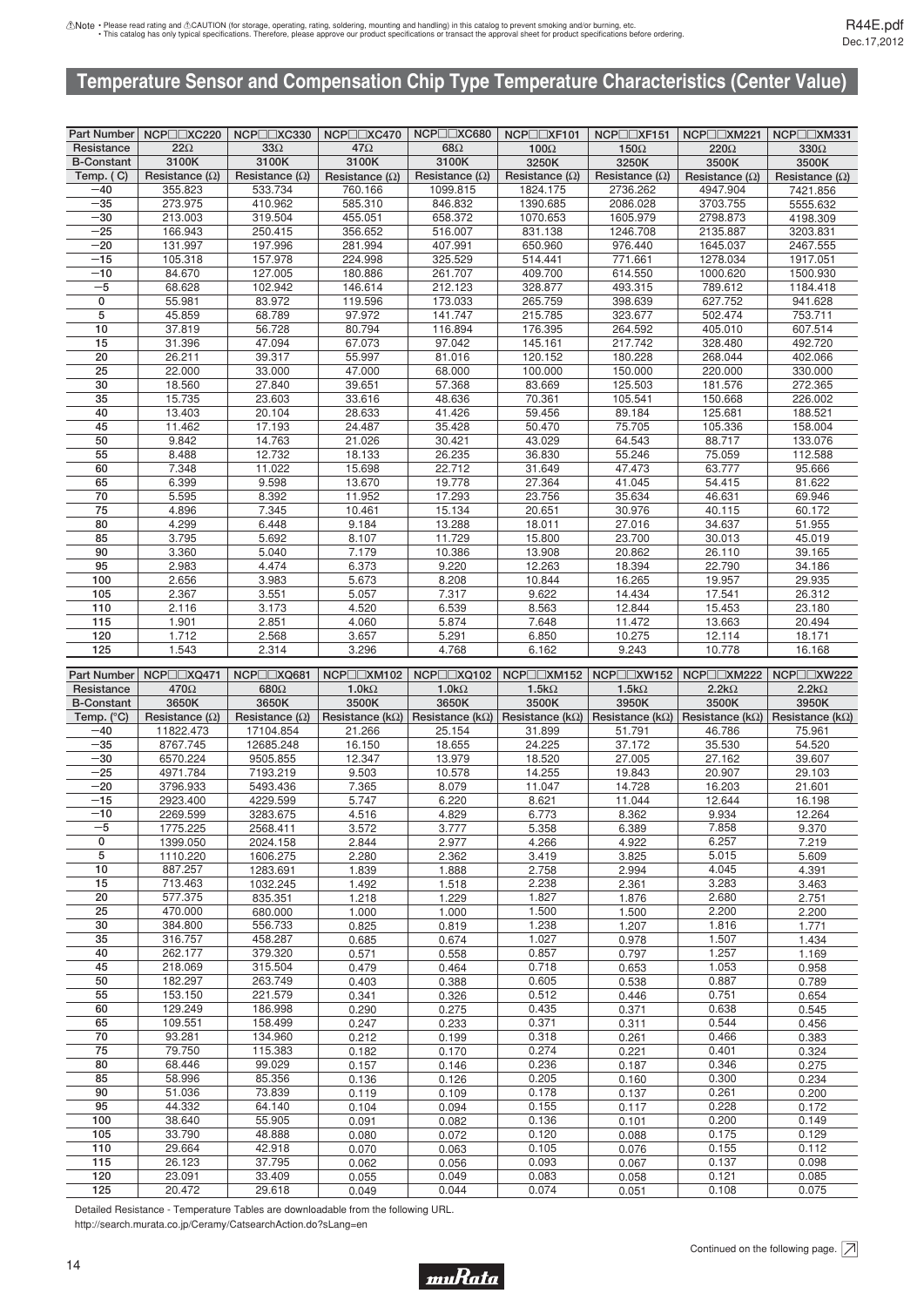#### $\boxed{\searrow}$  Continued from the preceding page.

|                   | Part Number   NCP□□XM332 | NCPOZXW332               | $NCP \Box XM472$         | NCP <sub>I</sub> NXW472  | NCP□□XH682               |                          | NCP□□XW682 NCP□□XH103D NCP□□XH103 |                          |  |
|-------------------|--------------------------|--------------------------|--------------------------|--------------------------|--------------------------|--------------------------|-----------------------------------|--------------------------|--|
| Resistance        | $3.3k\Omega$             | 3.3k <sub>2</sub>        | 4.7 $k\Omega$            | $4.7k\Omega$             | $6.8k\Omega$             | $6.8k\Omega$             | 10k $\Omega$ ±0.5%                | 10 $k\Omega$             |  |
| <b>B-Constant</b> | 3500K                    | 3950K                    | 3500K                    | 3950K                    | 3380K                    | 3950K                    | 3380K                             | 3380K                    |  |
| Temp. (°C)        | Resistance ( $k\Omega$ ) | Resistance ( $k\Omega$ ) | Resistance ( $k\Omega$ ) | Resistance ( $k\Omega$ ) | Resistance ( $k\Omega$ ) | Resistance ( $k\Omega$ ) | Resistance ( $k\Omega$ )          | Resistance ( $k\Omega$ ) |  |
| $-40$             | 70.179                   | 113.941                  | 105.705                  | 162.279                  | 133.043                  | 234.787                  | 197.390                           | 195.652                  |  |
| $-35$             | 53.295                   | 81.779                   | 79.126                   | 116.474                  | 100.756                  | 168.515                  | 149.390                           | 148.171                  |  |
| $-30$             | 40.743                   | 59.411                   | 59.794                   | 84.615                   | 77.076                   | 122.422                  | 114.340                           | 113.347                  |  |
| $-25$             | 31.360                   | 43.654                   | 45.630                   | 62.173                   | 59.540                   | 89.953                   | 88.381                            | 87.559                   |  |
| $-20$             | 24.304                   | 32.401                   | 35.144                   | 46.147                   | 46.401                   | 66.766                   | 68.915                            | 68.237                   |  |
| $-15$             | 18.966                   | 24.297                   | 27.303                   | 34.604                   | 36.482                   | 50.066                   | 54.166                            | 53.650                   |  |
| $-10$             | 14.901                   | 18.396                   | 21.377                   | 26.200                   | 28.904                   | 37.906                   | 42.889                            | 42.506                   |  |
| $-5$              | 11.787                   | 14.055                   | 16.869                   | 20.018                   | 23.047                   | 28.963                   | 34.196                            | 33.892                   |  |
| 0                 | 9.386                    | 10.829                   | 13.411                   | 15.423                   | 18.509                   | 22.313                   | 27.445                            | 27.219                   |  |
| 5                 | 7.523                    | 8.414                    | 10.735                   | 11.984                   | 14.974                   | 17.338                   | 22.165                            | 22.021                   |  |
| 10                | 6.067                    | 6.586                    | 8.653                    | 9.380                    | 12.189                   | 13.571                   | 18.010                            | 17.926                   |  |
| 15                | 4.924                    | 5.195                    | 7.018                    | 7.399                    | 9.978                    | 10.705                   | 14.720                            | 14.674                   |  |
| 20                | 4.019                    | 4.126                    | 5.726                    | 5.877                    | 8.215                    | 8.503                    | 12.099                            | 12.081                   |  |
| 25                | 3.300                    | 3.300                    | 4.700                    | 4.700                    | 6.800                    | 6.800                    | 10.000<br>10.000                  |                          |  |
| 30                | 2.724                    | 2.656                    | 3.879                    | 3.783                    | 5.654                    | 5.474                    | 8.309                             | 8.315                    |  |
| 35                | 2.260                    | 2.152                    | 3.219                    | 3.064                    | 4.725                    | 4.434                    | 6.939<br>6.948                    |                          |  |
| 40                | 1.885                    | 1.753                    | 2.685                    | 2.497                    | 3.967                    | 3.613                    | 5.824                             | 5.834                    |  |
| 45                | 1.580                    | 1.437                    | 2.250                    | 2.046                    | 3.344                    | 2.961                    | 4.911                             | 4.917                    |  |
| 50                | 1.331                    | 1.184                    | 1.895                    | 1.686                    | 2.829                    | 2.440                    | 4.160                             | 4.161                    |  |
| 55                | 1.126                    | 0.981                    | 1.604                    | 1.397                    | 2.404                    | 2.022                    | 3.539                             | 3.535                    |  |
| 60                | 0.957                    | 0.817                    | 1.363                    | 1.164                    | 2.050                    | 1.683                    | 3.024                             | 3.014                    |  |
| 65                | 0.816                    | 0.684                    | 1.163                    | 0.974                    | 1.759                    | 1.409                    | 2.593                             | 2.586                    |  |
| 70                | 0.700                    | 0.575                    | 0.996                    | 0.819                    | 1.515                    | 1.185                    | 2.233                             | 2.228                    |  |
| 75                | 0.602                    | 0.486                    | 0.857                    | 0.692                    | 1.309                    | 1.001                    | 1.929                             | 1.925                    |  |
| 80                | 0.520                    | 0.412                    | 0.740                    | 0.587                    | 1.135                    | 0.849                    | 1.673                             | 1.669                    |  |
| 85                | 0.450                    | 0.351                    | 0.641                    | 0.500                    | 0.988                    | 0.724                    | 1.455                             | 1.452                    |  |
| 90                | 0.392                    | 0.301                    | 0.558                    | 0.428                    | 0.862                    | 0.620                    | 1.270                             | 1.268                    |  |
| 95                | 0.342                    | 0.258                    | 0.487                    | 0.368                    | 0.755                    | 0.532                    | 1.112<br>1.110                    |                          |  |
| 100               | 0.299                    | 0.223                    | 0.426                    | 0.318                    | 0.662                    | 0.459                    | 0.976                             | 0.974                    |  |
| 105               | 0.263                    | 0.193                    | 0.375                    | 0.275                    | 0.583                    | 0.398                    | 0.860<br>0.858                    |                          |  |
| 110               | 0.232                    | 0.168                    | 0.330                    | 0.239                    | 0.515                    | 0.346                    | 0.759                             | 0.758                    |  |
| 115               | 0.205                    | 0.146                    | 0.292                    | 0.208                    | 0.457                    | 0.302                    | 0.673                             | 0.672                    |  |
| 120               | 0.182                    | 0.128                    | 0.259                    | 0.182                    | 0.406                    | 0.264                    | 0.598<br>0.596                    |                          |  |
| 125               | 0.162                    | 0.113                    | 0.230                    | 0.160                    | 0.361                    | 0.232                    | 0.532                             | 0.531                    |  |

| Part Number         | $NCP \Box XV103$         |                                                     |             | NCP□□XH153   NCP□□XW153   NCP□□XH223   NCP□□XW223   NCP□□WL223   NCP□□WB333   NCP□□WF333 |                                                     |             |                                                                                |             |
|---------------------|--------------------------|-----------------------------------------------------|-------------|------------------------------------------------------------------------------------------|-----------------------------------------------------|-------------|--------------------------------------------------------------------------------|-------------|
| Resistance          | $10k\Omega$              | $15k\Omega$                                         | $15k\Omega$ | $22k\Omega$                                                                              | $22k\Omega$                                         | $22k\Omega$ | $33k\Omega$                                                                    | $33k\Omega$ |
| <b>B-Constant</b>   | 3900K                    | 3380K                                               | 3950K       | 3380K                                                                                    | 3950K                                               | 4485K       | 4050K                                                                          |             |
| Temp. $(^{\circ}C)$ | Resistance ( $k\Omega$ ) | Resistance (k $\Omega$ )   Resistance (k $\Omega$ ) |             |                                                                                          | Resistance (k $\Omega$ )   Resistance (k $\Omega$ ) |             | Resistance (k $\Omega$ )   Resistance (k $\Omega$ )   Resistance (k $\Omega$ ) |             |
| $-40$               | 328.996                  | 293.478                                             | 517.912     | 430.434                                                                                  | 759.605                                             | 1073.436    | 1227.263                                                                       | 1451.049    |
| $-35$               | 237.387                  | 222.256                                             | 371.724     | 325.976                                                                                  | 545.196                                             | 753.900     | 874.449                                                                        | 1019.238    |
| $-30$               | 173.185                  | 170.021                                             | 270.048     | 249.364                                                                                  | 396.070                                             | 535.073     | 630.851                                                                        | 725.084     |
| $-25$               | 127.773                  | 131.338                                             | 198.426     | 192.629                                                                                  | 291.025                                             | 383.590     | 460.457                                                                        | 522.021     |
| $-20$               | 95.327                   | 102.355                                             | 147.278     | 150.121                                                                                  | 216.008                                             | 277.643     | 339.797                                                                        | 379.842     |
| $-15$               | 71.746                   | 80.474                                              | 110.439     | 118.029                                                                                  | 161.977                                             | 202.813     | 253.363                                                                        | 279.371     |
| $-10$               | 54.564                   | 63.759                                              | 83.617      | 93.514                                                                                   | 122.638                                             | 149.462     | 190.766                                                                        | 207.566     |
| $-5$                | 41.813                   | 50.838                                              | 63.888      | 74.563                                                                                   | 93.702                                              | 111.082     | 144.964                                                                        | 155.639     |
| 0                   | 32.330                   | 40.828                                              | 49.221      | 59.881                                                                                   | 72.191                                              | 83.233      | 111.087                                                                        | 117.814     |
| 5                   | 25.194                   | 33.032                                              | 38.245      | 48.446                                                                                   | 56.093                                              | 62.858      | 85.842                                                                         | 89.925      |
| 10                  | 19.785                   | 26.888                                              | 29.936      | 39.436                                                                                   | 43.907                                              | 47.831      | 66.861                                                                         | 69.204      |
| 15                  | 15.651                   | 22.010                                              | 23.613      | 32.282                                                                                   | 34.633                                              | 36.664      | 52.470                                                                         | 53.675      |
| 20                  | 12.468                   | 18.121                                              | 18.756      | 26.577                                                                                   | 27.509                                              | 28.304      | 41.471                                                                         | 41.937      |
| 25                  | 10.000                   | 15.000                                              | 15.000      | 22.000                                                                                   | 22.000                                              | 22.000      | 33.000                                                                         | 33.000      |
| 30                  | 8.072                    | 12.472                                              | 12.074      | 18.292                                                                                   | 17.709                                              | 17.214      | 26.430                                                                         | 26.143      |
| 35                  | 6.556                    | 10.422                                              | 9.780       | 15.285                                                                                   | 14.344                                              | 13.557      | 21.298                                                                         | 20.845      |
| 40                  | 5.356                    | 8.751<br>7.969<br>12.834<br>11.688<br>10.744        |             | 17.266                                                                                   | 16.723                                              |             |                                                                                |             |
| 45                  | 4.401                    | 7.375                                               | 6.531       | 10.817                                                                                   | 9.578                                               | 8.566       | 14.076                                                                         | 13.498      |
| 50                  | 3.635                    | 6.241                                               | 5.382       | 9.154                                                                                    | 7.894                                               | 6.871       | 11.538                                                                         | 10.954      |
| 55                  | 3.019                    | 5.302                                               | 4.459       | 7.777                                                                                    | 6.540                                               | 5.544       | 9.506                                                                          | 8.940       |
| 60                  | 2.521                    | 4.521                                               | 3.713       | 6.631                                                                                    | 5.446                                               | 4.498       | 7.870                                                                          | 7.334       |
| 65                  | 2.115                    | 3.879                                               | 3.108       | 5.690                                                                                    | 4.559                                               | 3.669       | 6.549                                                                          | 6.046       |
| 70                  | 1.781                    | 3.341                                               | 2.613       | 4.901                                                                                    | 3.832                                               | 3.009       | 5.475                                                                          | 5.011       |
| 75                  | 1.509                    | 2.887                                               | 2.208       | 4.234                                                                                    | 3.239                                               | 2.479       | 4.595                                                                          | 4.170       |
| 80                  | 1.284                    | 2.503                                               | 1.873       | 3.671                                                                                    | 2.748                                               | 2.052       | 3.874                                                                          | 3.487       |
| 85                  | 1.097                    | 2.178                                               | 1.597       | 3.195                                                                                    | 2.342                                               | 1.707       | 3.282                                                                          | 2.928       |
| 90                  | 0.941                    | 1.902                                               | 1.367       | 2.790                                                                                    | 2.004                                               | 1.426       | 2.789                                                                          | 2.469       |
| 95                  | 0.810                    | 1.664                                               | 1.174       | 2.441                                                                                    | 1.722                                               | 1.196       | 2.379                                                                          | 2.091       |
| 100                 | 0.701                    | 1.461                                               | 1.013       | 2.142                                                                                    | 1.486                                               | 1.008       | 2.038                                                                          | 1.777       |
| 105                 | 0.608                    | 1.287                                               | 0.878       | 1.888                                                                                    | 1.287                                               | 0.852       | 1.751<br>1.516                                                                 |             |
| 110                 | 0.530                    | 1.137                                               | 0.763       | 1.668                                                                                    | 1.119                                               | 0.724       | 1.509                                                                          | 1.298       |
| 115                 | 0.463                    | 1.007                                               | 0.665       | 1.477                                                                                    | 0.975                                               | 0.617       | 1.306                                                                          | 1.116       |
| 120                 | 0.406                    | 0.895                                               | 0.582       | 1.312                                                                                    | 0.854                                               | 0.528       | 1.134                                                                          | 0.962       |
| 125                 | 0.358                    | 0.797                                               | 0.511       | 1.169                                                                                    | 0.750                                               | 0.454       | 0.987                                                                          | 0.832       |

Detailed Resistance - Temperature Tables are downloadable from the following URL.

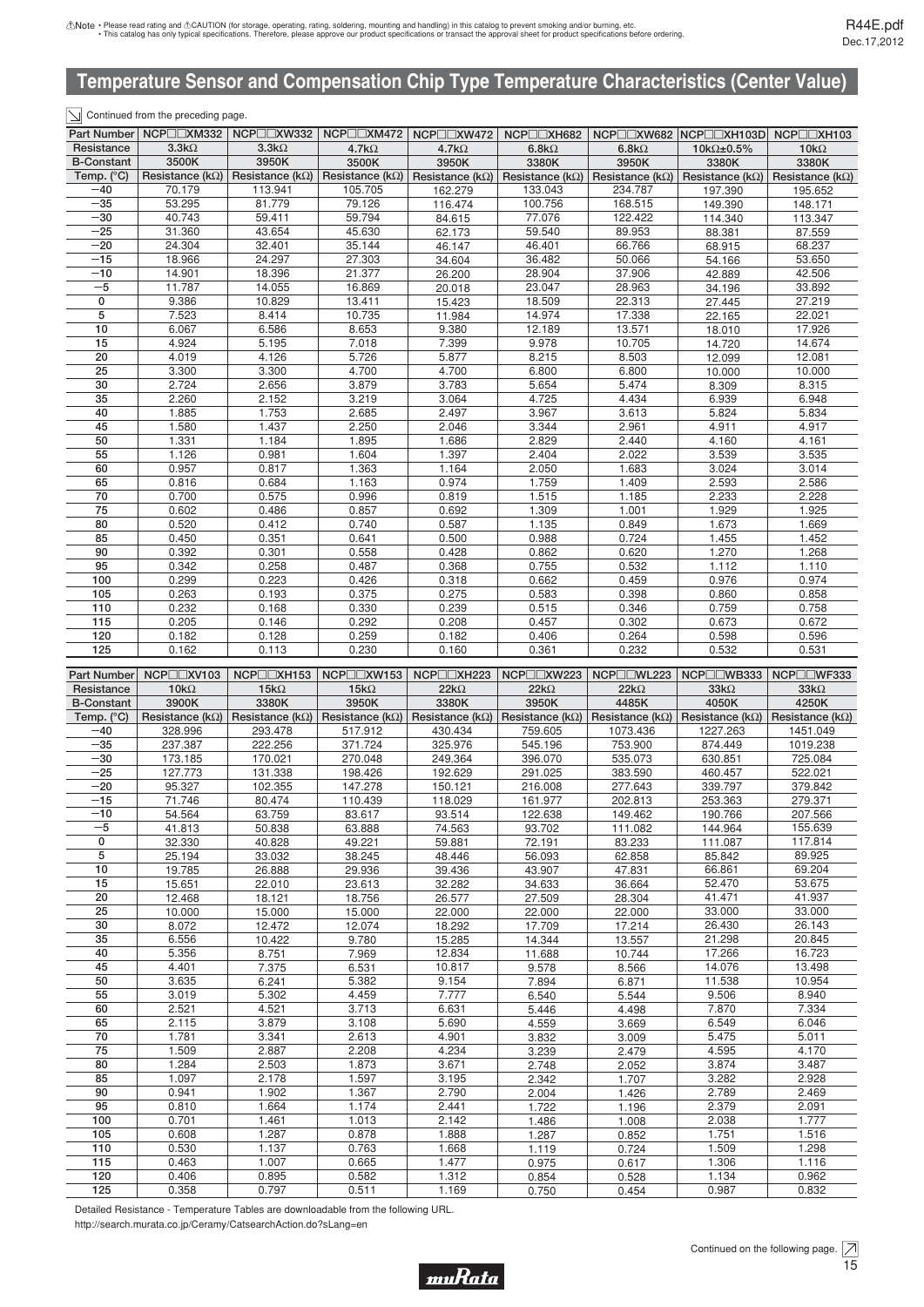#### $\boxed{\searrow}$  Continued from the preceding page.

|                   | Part Number NCP□□WL333                         | NCP15WB473D              | NCP18WB473D | NCP□□WB473                                          | NCP□□WL473               | NCPOOWD683               | NCP□□WF683   | NCP□□WL683                                          |
|-------------------|------------------------------------------------|--------------------------|-------------|-----------------------------------------------------|--------------------------|--------------------------|--------------|-----------------------------------------------------|
| Resistance        | $33k\Omega$                                    | $47k\Omega$              | $47k\Omega$ | $47k\Omega$                                         | $47k\Omega$              | 68k $\Omega$             | 68k $\Omega$ | 68 $k\Omega$                                        |
| <b>B-Constant</b> | 4485K                                          | 4050K                    | 4030K       | 4050K                                               | 4485K                    | 4150K                    | 4250K        | 4485K                                               |
| Temp. (°C)        | Resistance ( $k\Omega$ )                       | Resistance ( $k\Omega$ ) |             | Resistance (k $\Omega$ )   Resistance (k $\Omega$ ) | Resistance ( $k\Omega$ ) | Resistance ( $k\Omega$ ) |              | Resistance (k $\Omega$ )   Resistance (k $\Omega$ ) |
| $-40$             | 1610.154                                       | 1690.586                 | 1743.085    | 1747.920                                            | 2293.249                 | 2735.359                 | 2990.041     | 3317.893                                            |
| $-35$             | 1130.850                                       | 1215.318                 | 1241.814    | 1245.428                                            | 1610.605                 | 1937.391                 | 2100.247     | 2330.237                                            |
| $-30$             | 802.609                                        | 882.908                  | 896.201     | 898.485                                             | 1143.110                 | 1389.345                 | 1494.113     | 1653.862                                            |
| $-25$             | 575.385                                        | 647.911                  | 654.460     | 655.802                                             | 819.487                  | 1008.014                 | 1075.679     | 1185.641                                            |
| $-20$             | 416.464                                        | 480.069                  | 483.172     | 483.954                                             | 593.146                  | 738.978                  | 782.705      | 858.168                                             |
| $-15$             | 304.219                                        | 359.009                  | 360.367     | 360.850                                             | 433.281                  | 547.456                  | 575.674      | 626.875                                             |
| $-10$             | 224.193                                        | 270.868                  | 271.363     | 271.697                                             | 319.305                  | 409.600                  | 427.712      | 461.974                                             |
| $-5$              | 166.623                                        | 206.113                  | 206.204     | 206.463                                             | 237.312                  | 309.217                  | 320.710      | 343.345                                             |
| $\mathbf{0}$      | 124.850                                        | 158.126                  | 158.051     | 158.214                                             | 177.816                  | 235.606                  | 242.768      | 257.266                                             |
| 5                 | 94.287                                         | 122.267                  | 122.145     | 122.259                                             | 134.287                  | 180.980                  | 185.300      | 194.287                                             |
| 10                | 71.747                                         | 95.256                   | 95.145      | 95.227                                              | 102.184                  | 140.139                  | 142.603      | 147.841                                             |
| 15                | 54.996                                         | 74.754                   | 74.676      | 74.730                                              | 78.327                   | 109.344                  | 110.602      | 113.325                                             |
| 20                | 42.455                                         | 59.075                   | 59.038      | 59.065                                              | 60.467                   | 85.929                   | 86.415       | 87.484                                              |
| 25                | 33.000                                         | 47.000                   | 47.000      | 47.000                                              | 47.000                   | 68.000                   | 68.000       | 68.000                                              |
| 30                | 37.636<br>37.667<br>25.822<br>37.643<br>36.776 |                          | 54.167      | 53.871                                              | 53.208                   |                          |              |                                                     |
| 35                | 30.326<br>30.381<br>30.334<br>20.335           |                          | 28.962      | 43.421                                              | 42.954                   | 41.903                   |              |                                                     |
| 40                | 16.115                                         | 24.583                   | 24.654      | 24.591                                              | 22.952                   | 35.016                   | 34.460       | 33.208                                              |
| 45                | 12.849                                         | 20.043                   | 20.124      | 20.048                                              | 18.301                   | 28.406                   | 27.814       | 26.477                                              |
| 50                | 10.306                                         | 16.433                   | 16.518      | 16.433                                              | 14.679                   | 23.166                   | 22.572       | 21.237                                              |
| 55                | 8.317                                          | 13.545                   | 13.631      | 13.539                                              | 11.845                   | 18.997                   | 18.422       | 17.137                                              |
| 60                | 6.748                                          | 11.223                   | 11.306      | 11.209                                              | 9.610                    | 15.657                   | 15.113       | 13.904                                              |
| 65                | 5.504                                          | 9.345                    | 9.424       | 9.328                                               | 7.839                    | 12.967                   | 12.459       | 11.342                                              |
| 70                | 4.513                                          | 7.818                    | 7.892       | 7.798                                               | 6.427                    | 10.794                   | 10.325       | 9.299                                               |
| 75                | 3.718                                          | 6.571                    | 6.639       | 6.544                                               | 5.296                    | 9.021                    | 8.592        | 7.662                                               |
| 80                | 3.078                                          | 5.548                    | 5.609       | 5.518                                               | 4.384                    | 7.575                    | 7.185        | 6.343                                               |
| 85                | 2.560                                          | 4.704                    | 4.759       | 4.674                                               | 3.646                    | 6.387                    | 6.033        | 5.276                                               |
| 90                | 2.139                                          | 4.004                    | 4.054       | 3.972                                               | 3.046                    | 5.407                    | 5.087        | 4.407                                               |
| 95                | 1.794                                          | 3.422                    | 3.468       | 3.388                                               | 2.555                    | 4.598                    | 4.309        | 3.697                                               |
| 100               | 1.511                                          | 2.936                    | 2.977       | 2.902                                               | 2.152                    | 3.922                    | 3.661        | 3.114                                               |
| 105               | 1.278                                          | 2.528                    | 2.566       | 2.494                                               | 1.820                    | 3.359                    | 3.124        | 2.634                                               |
| 110               | 1.085                                          | 2.184                    | 2.220       | 2.150                                               | 1.546                    | 2.887                    | 2.675        | 2.236                                               |
| 115               | 0.925                                          | 1.893                    | 1.927       | 1.860                                               | 1.318                    | 2.489                    | 2.299        | 1.907                                               |
| 120               | 0.792                                          | 1.646                    | 1.679       | 1.615                                               | 1.128                    | 2.155                    | 1.983        | 1.632                                               |
| 125               | 0.681                                          | 1.436                    | 1.468       | 1.406                                               | 0.970                    | 1.870                    | 1.715        | 1.403                                               |

|                     |                            |                            |                                                     |              |                                                     | Part Number   NCP15WF104D   NCP18WF104D/F   NCP□□WF104   NCP□□WL104   NCP□□WL154   NCP□□WM154   NCP□□WL224   NCP□□WM224 |                |              |
|---------------------|----------------------------|----------------------------|-----------------------------------------------------|--------------|-----------------------------------------------------|-------------------------------------------------------------------------------------------------------------------------|----------------|--------------|
| Resistance          | 100k $\Omega$ ±0.5%        | 100k $\Omega$ ±1%          | $100k\Omega$                                        | $100k\Omega$ | 150 $k\Omega$                                       | 150 $k\Omega$                                                                                                           | $220k\Omega$   | $220k\Omega$ |
| <b>B-Constant</b>   | 4250K                      | 4200K                      | 4250K                                               | 4485K        | 4485K                                               | 4500K                                                                                                                   | 4485K          | 4500K        |
| Temp. $(^{\circ}C)$ | Resistance ( $k\Omega$ )   |                            | Resistance (k $\Omega$ )   Resistance (k $\Omega$ ) |              | Resistance (k $\Omega$ )   Resistance (k $\Omega$ ) | Resistance ( $k\Omega$ )   Resistance ( $k\Omega$ )   Resistance ( $k\Omega$ )                                          |                |              |
| $-40$               | 4221.283                   | 4205.686                   | 4397.119                                            | 4879.254     | 7318.881                                            | 7899.466                                                                                                                | 10734.358      | 11585.884    |
| $-35$               | 2995.044                   | 2966.436                   | 3088.599                                            | 3426.818     | 5140.228                                            | 5466.118                                                                                                                | 7539.001       | 8016.973     |
| $-30$               | 2146.996                   | 2118.789                   | 2197.225                                            | 2432.149     | 3648.224                                            | 3834.499                                                                                                                | 5350.729       | 5623.931     |
| $-25$               | 1554.599                   | 1531.319                   | 1581.881                                            | 1743.590     | 2615.385                                            | 2720.523                                                                                                                | 3835.898       | 3990.100     |
| $-20$               | 1136.690                   | 1118.422                   | 1151.037                                            | 1262.012     | 1893.018                                            | 1951.216                                                                                                                | 2776.427       | 2861.784     |
| $-15$               | 839.019                    | 825.570                    | 846.579                                             | 921.875      | 1382.813                                            | 1415.565                                                                                                                | 2028.126       | 2076.162     |
| $-10$               | 624.987                    | 615.526                    | 628.988                                             | 679.373      | 1019.059                                            | 1036.984                                                                                                                | 1494.620       | 1520.909     |
| $-5$                | 469.678                    | 463.104                    | 471.632                                             | 504.919      | 757.379                                             | 767.079                                                                                                                 | 1110.822       | 1125.049     |
| $\mathbf 0$         | 355.975                    | 351.706                    | 357.012                                             | 378.333      | 567.499                                             | 572.667                                                                                                                 | 832.332        | 839.912      |
| 5                   | 272.011                    | 269.305                    | 272.500                                             | 285.717      | 428.575                                             | 431.264                                                                                                                 | 628.577        | 632.521      |
| 10                  | 209.489                    | 207.891                    | 209.710                                             | 217.414      | 326.121                                             | 327.405                                                                                                                 | 478.310        | 480.194      |
| 15                  | 162.559                    | 161.722                    | 162.651                                             | 166.654      | 249.981                                             | 250.538                                                                                                                 | 366.639        | 367.455      |
| 20                  | 127.057                    | 126.723                    | 127.080                                             | 128.653      | 192.979                                             | 193.166                                                                                                                 | 283.036        | 283.310      |
| 25                  | 100.000                    | 100.000                    | 100.000                                             | 100.000      | 150.000                                             | 150.000                                                                                                                 | 220.000        | 220.000      |
| 30                  | 79.222<br>79.222<br>79.439 |                            | 78.247                                              | 117.370      | 117.281                                             | 172.143                                                                                                                 | 172.012        |              |
| 35                  | 63.167                     | 63.509<br>63.167<br>61.622 |                                                     | 92.433       | 92.293                                              | 135.569                                                                                                                 | 135.364        |              |
| 40                  | 50.677                     | 51.084                     | 50.677                                              | 48.835       | 73.252                                              | 73.090                                                                                                                  | 107.436        | 107.198      |
| 45                  | 40.904                     | 41.336                     | 40.904                                              | 38.937       | 58.406                                              | 58.240                                                                                                                  | 85.662         | 85.419       |
| 50                  | 33.195                     | 33.628                     | 33.195                                              | 31.231       | 46.846                                              | 46.665                                                                                                                  | 68.708         | 68.441       |
| 55                  | 27.091                     | 27.510                     | 27.091                                              | 25.202       | 37.803                                              | 37.605                                                                                                                  | 55.444         | 55.153       |
| 60                  | 22.224                     | 22.621                     | 22.224                                              | 20.448       | 30.671                                              | 30.453                                                                                                                  | 44.984         | 44.665       |
| 65                  | 18.323                     | 18.692                     | 18.323                                              | 16.679       | 25.018                                              | 24.804                                                                                                                  | 36.694         | 36.379       |
| 70                  | 15.184                     | 15.525                     | 15.184                                              | 13.675       | 20.513                                              | 20.293                                                                                                                  | 30.085         | 29.763       |
| 75                  | 12.635                     | 12.947                     | 12.635                                              | 11.268       | 16.902                                              | 16.679                                                                                                                  | 24.789         | 24.462       |
| 80                  | 10.566                     | 10.849                     | 10.566                                              | 9.329        | 13.993                                              | 13.776                                                                                                                  | 20.523         | 20.205       |
| 85                  | 8.873                      | 9.129                      | 8.873                                               | 7.758        | 11.638                                              | 11.428                                                                                                                  | 17.068         | 16.761       |
| 90                  | 7.481                      | 7.713                      | 7.481                                               | 6.481        | 9.721                                               | 9.520                                                                                                                   | 14.258         | 13.962       |
| 95                  | 6.337                      | 6.546                      | 6.337                                               | 5.437        | 8.155                                               | 7.966                                                                                                                   | 11.961         | 11.684       |
| 100                 | 5.384                      | 5.572                      | 5.384                                               | 4.580        | 6.869                                               | 6.688                                                                                                                   | 10.075         | 9.809        |
| 105                 | 4.594                      | 4.764                      | 4.594                                               | 3.873        | 5.810                                               | 5.639                                                                                                                   | 8.521          | 8.270        |
| 110                 | 3.934                      | 4.087                      | 3.934                                               | 3.289        | 4.933                                               | 4.772                                                                                                                   | 7.236<br>6.998 |              |
| 115                 | 3.380                      | 3.518                      | 3.380                                               | 2.804        | 4.206                                               | 4.052                                                                                                                   | 6.169          | 5.942        |
| 120                 | 2.916                      | 3.040                      | 2.916                                               | 2.400        | 3.601                                               | 3.454                                                                                                                   | 5.281          | 5.067        |
| 125                 | 2.522                      | 2.634                      | 2.522                                               | 2.064        | 3.096                                               | 2.955                                                                                                                   | 4.540          | 4.334        |

Detailed Resistance - Temperature Tables are downloadable from the following URL.

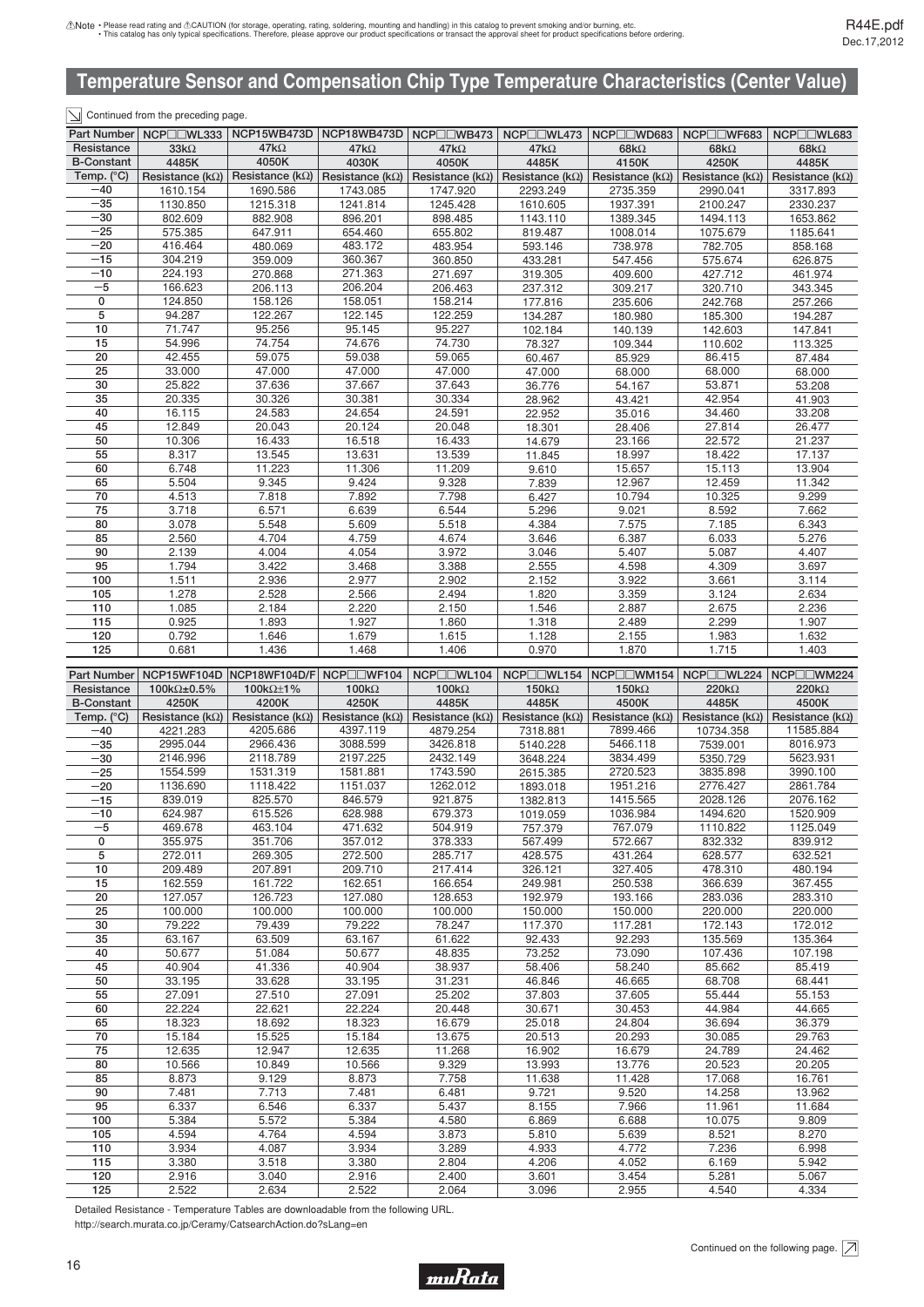|                     | $\leq$ Continued from the preceding page. |  |  |  |
|---------------------|-------------------------------------------|--|--|--|
|                     | Part Number NCP□□WM474                    |  |  |  |
| Resistance          | 470kΩ                                     |  |  |  |
| <b>B-Constant</b>   | 4500K                                     |  |  |  |
| Temp. $(^{\circ}C)$ | Resistance (kΩ)                           |  |  |  |
| $-40$               | 24751.661                                 |  |  |  |
| $-35$               | 17127.169                                 |  |  |  |
| $-30$               | 12014.762                                 |  |  |  |
| $-25$               | 8524.305                                  |  |  |  |
| $-20$               | 6113.811                                  |  |  |  |
| $-15$               | 4435.437                                  |  |  |  |
| $-10$               | 3249.216                                  |  |  |  |
| $-5$                | 2403.515                                  |  |  |  |
| 0                   | 1794.358                                  |  |  |  |
| 5                   | 1351.294                                  |  |  |  |
| 10                  | 1025.870                                  |  |  |  |
| 15                  | 785.018                                   |  |  |  |
| 20                  | 605.252                                   |  |  |  |
| 25                  | 470.000                                   |  |  |  |
| 30                  | 367.480                                   |  |  |  |
| 35                  | 289.186                                   |  |  |  |
| 40                  | 229.014                                   |  |  |  |
| 45                  | 182.485                                   |  |  |  |
| 50                  | 146.215                                   |  |  |  |
| 55                  | 117.828                                   |  |  |  |
| 60                  | 95.420                                    |  |  |  |
| 65                  | 77.718                                    |  |  |  |
| 70                  | 63.584                                    |  |  |  |
| 75                  | 52.260                                    |  |  |  |
| 80                  | 43.166                                    |  |  |  |
| 85                  | 35.808                                    |  |  |  |
| 90                  | 29.828                                    |  |  |  |
| 95                  | 24.961                                    |  |  |  |
| 100                 | 20.955                                    |  |  |  |
| 105                 | 17.668                                    |  |  |  |
| 110                 | 14.951                                    |  |  |  |
| 115                 | 12.695                                    |  |  |  |
| 120                 | 10.824                                    |  |  |  |
| 125                 | 9.259                                     |  |  |  |
|                     |                                           |  |  |  |

Detailed Resistance - Temperature Tables are downloadable from the following URL. http://search.murata.co.jp/Ceramy/CatsearchAction.do?sLang=en

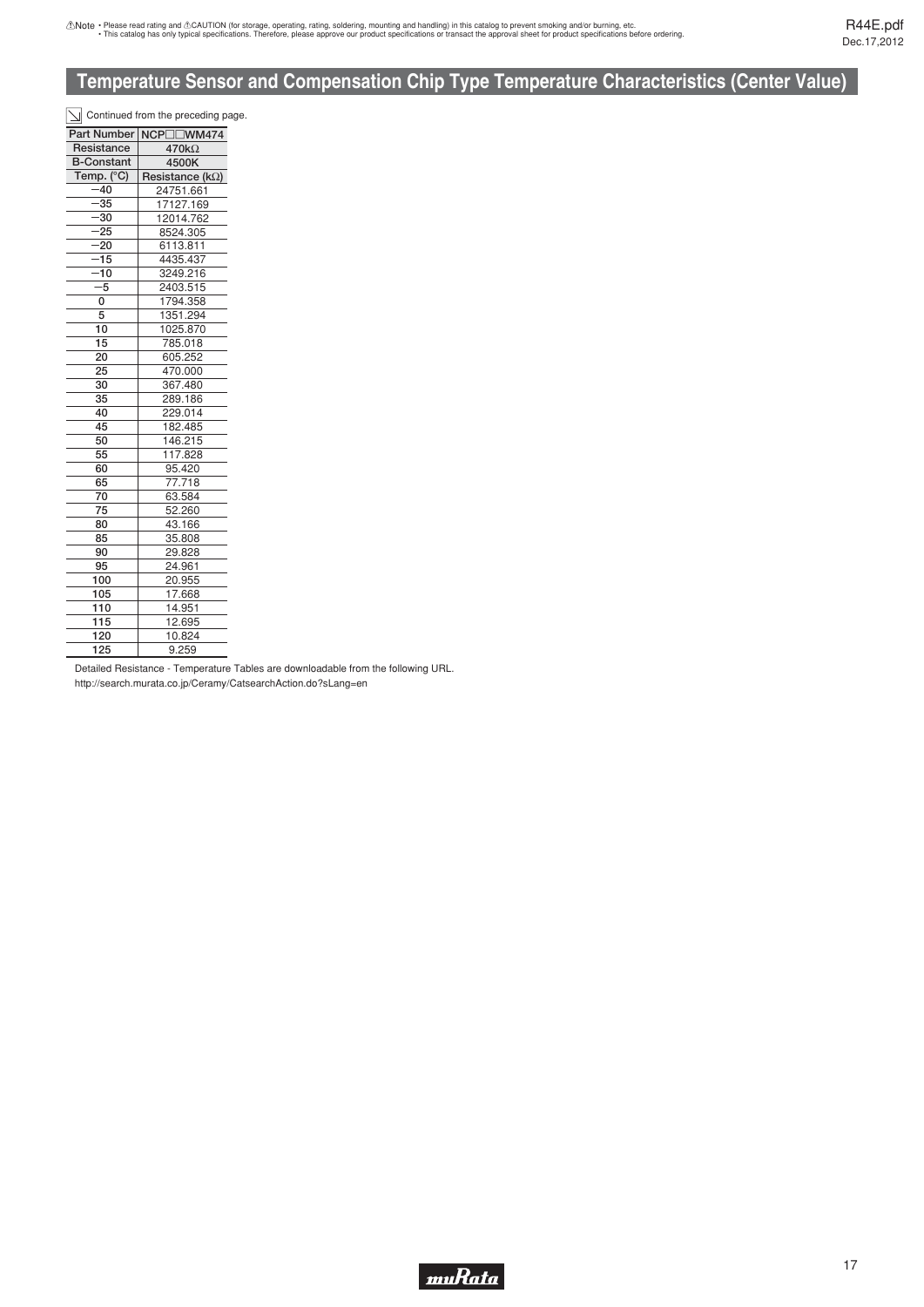# <span id="page-19-0"></span>■ *∆Caution (Storage and Operating Conditions)*

This product is designed for application in an ordinary environment (normal room temperature, humidity and atmospheric pressure). Do not use under the following conditions because all of these factors can deteriorate the product characteristics or cause failures and burn-out.

1. Corrosive gas or deoxidizing gas (Chlorine gas, Hydrogen sulfide gas, Ammonia gas, Sulfuric acid gas, Nitric oxide gas, etc.)

# **Caution (Others)**

Be sure to provide an appropriate fail-safe function on your product to prevent secondary damages that may be caused by the abnormal function or the failure of our product.

## ■ Notice (Storage and Operating Conditions)

To keep solderability of product from declining, the following storage conditions are recommended.

- 1. Storage condition: Temperature -10 to +40 degrees C Humidity less than 75%RH (not dewing condition)
- 2. Storage term: Use this product within 6 months after delivery by first-in and first-out stocking system.
- 3. Storage place:

 Do not store this product in corrosive gas (Sulfuric acid gas, Chlorine gas, etc.) or in direct sunlight.

# **Notice (Rating)**

Use this product within the specified temperature range.

Higher temperature may cause deterioration of the characteristics or the material quality of this product.

# **Notice (Handling)**

The ceramic of this product is fragile, and care must be taken not to load an excessive press - force or to give a shock at handling. Such forces may cause cracking or chipping.

- 2. Volatile or flammable gas
- 3. Dusty conditions
- 4. Under vacuum, or under high or low pressure
- 5. Wet or humid locations
- 6. Places with salt water, oils, chemical liquids or organic solvents
- 7. Strong vibrations
- 8. Other places where similar hazardous conditions exist

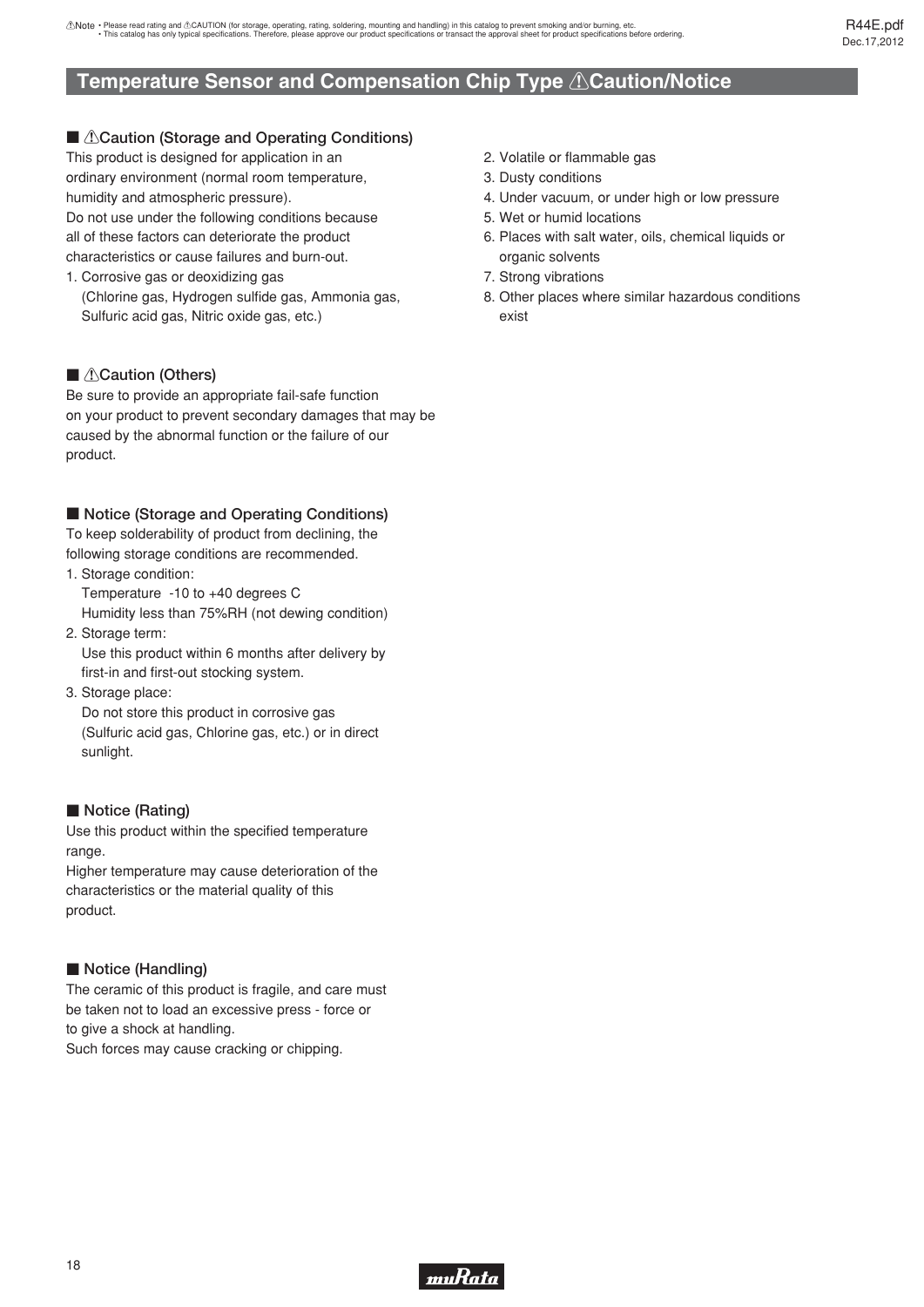## ■ Notice (Soldering and Mounting)

1. Mounting Position

Choose a mounting position that minimizes the stress imposed on the chip during flexing or bending of the board.

Component Direction

Locate this product horizontal to the direction in which stress acts.

Mounting Close to Board Separation Line



Keep this product on the PC Board away from the Separation Line.  $Worst \leftarrow A-C-B-D \rightarrow Better$ 

- 2. Allowable Soldering Temperature and Time
- (a) Solder within the temperature and time combinations indicated by the slanted lines in the following graphs.
- (b) Excessive soldering conditions may cause dissolution of metallization or deterioration of solder-wetting on the external electrode.
- (c) In case of repeated soldering, the accumulated soldering time should be within the range shown in the figure below. (For example, Reflow peak temperature: 260°C, twice -> The total accumulated soldering time at 260°C is within 30 seconds.)



#### **NCP18/21** Series

Allowable Flow Soldering Temp. and Time



Allowable Reflow Soldering Temp. and Time



Continued on the following page.  $\boxed{\nearrow}$ 

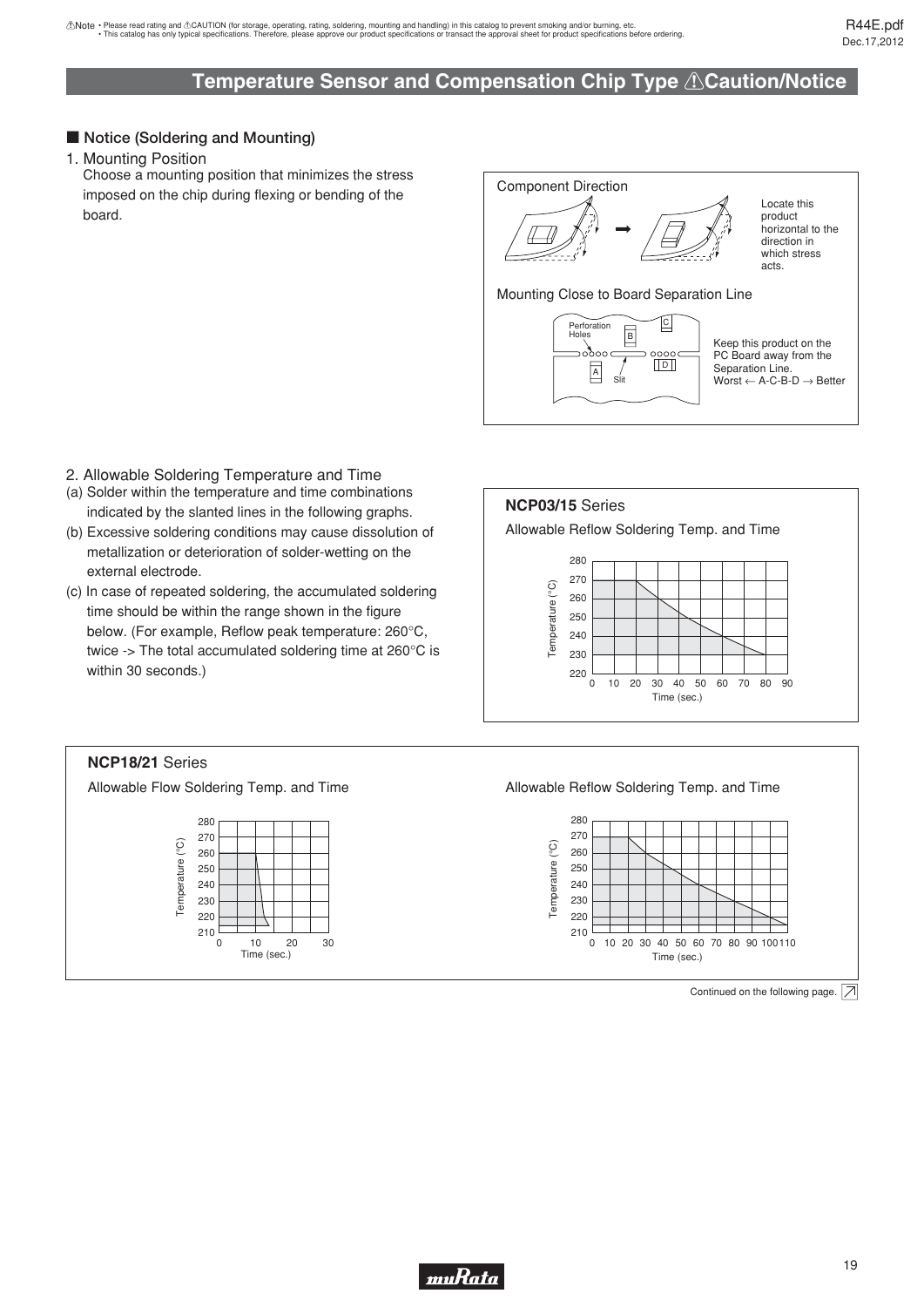$\boxed{\searrow}$  Continued from the preceding page.

3. Recommended Temperature Profile for Soldering

- (a) Insufficient preheating may cause a crack on ceramic body. The difference between preheating temperature and maximum temperature in the profile shall be 100 °C.
- (b) Rapid cooling by dipping in solvent or by other means is not recommended.



\* In case of repeated soldering, the accumulated soldering time should be within the range shown in the figure 2 above.



- 4. Solder and Flux
- (1) Solder and Paste
- (a) Reflow Soldering: NCP03/15/18/21 Series

Use RA/RMA type or equivalent type of solder paste. For your reference, we are using the solder paste below for any internal tests of this product.

.RMA9086 90-4-M20 (Sn:Pb=63wt%:37wt%)

(Manufactured by Alpha Metals Japan Ltd.)

•M705-221BM5-42-11 (Sn:Ag:Cu=96.5wt%:3.0wt%:0.5wt%) (Manufactured by Senju Metal Industry Co., Ltd.)

(b) Flow Soldering: NCP18/21 Series

We are using the solder paste below for any internal tests of this product.

### 5. Cleaning Conditions

For removing the flux after soldering, observe the following points in order to avoid deterioration of the characteristics or any change of the external electrodes' quality.

- Please keep mounted parts and a substrate from an occurrence of resonance in ultrasonic cleaning.
- Please do not clean the products in the case of using a non-washed type flux.

 $\cdot$ Sn:Pb=63wt%:37wt%

•Sn:Ag:Cu=96.5wt%:3.0wt%:0.5wt%

 $(2)$  Flux

Use rosin type flux in soldering process.

If the flux listed below is used, some problems might be caused in the product characteristics and reliability. Please do not use the following flux.

- Strong acidic flux (with halide content exceeding  $0.1wt\%$ ).
- Water-soluble flux

(\*Water-soluble flux can be defined as non rosin type flux including wash-type flux and non-wash-type flux.)

|                            | <b>NCP03/15</b>                                                             | <b>NCP18/21</b>                                                                       |
|----------------------------|-----------------------------------------------------------------------------|---------------------------------------------------------------------------------------|
| Solvent                    | Isopropyl Alcohol                                                           | Isopropyl Alcohol                                                                     |
| <b>Dipping Cleaning</b>    | Less than 5 minutes at<br>room temp. or less than<br>2 minutes at 40°C max. | Less than 5 minutes at<br>room temp. or less than<br>2 minutes at $40^{\circ}$ C max. |
| <b>Ultrasonic Cleaning</b> | Less than 5 minutes and<br>20W/l<br>Frequency of 28kHz to<br>40kHz          | Less than 1 minute and<br>20W/l<br>Frequency of several<br>10kHz to 100kHz            |

### 6. Drying

After cleaning, promptly dry this product.

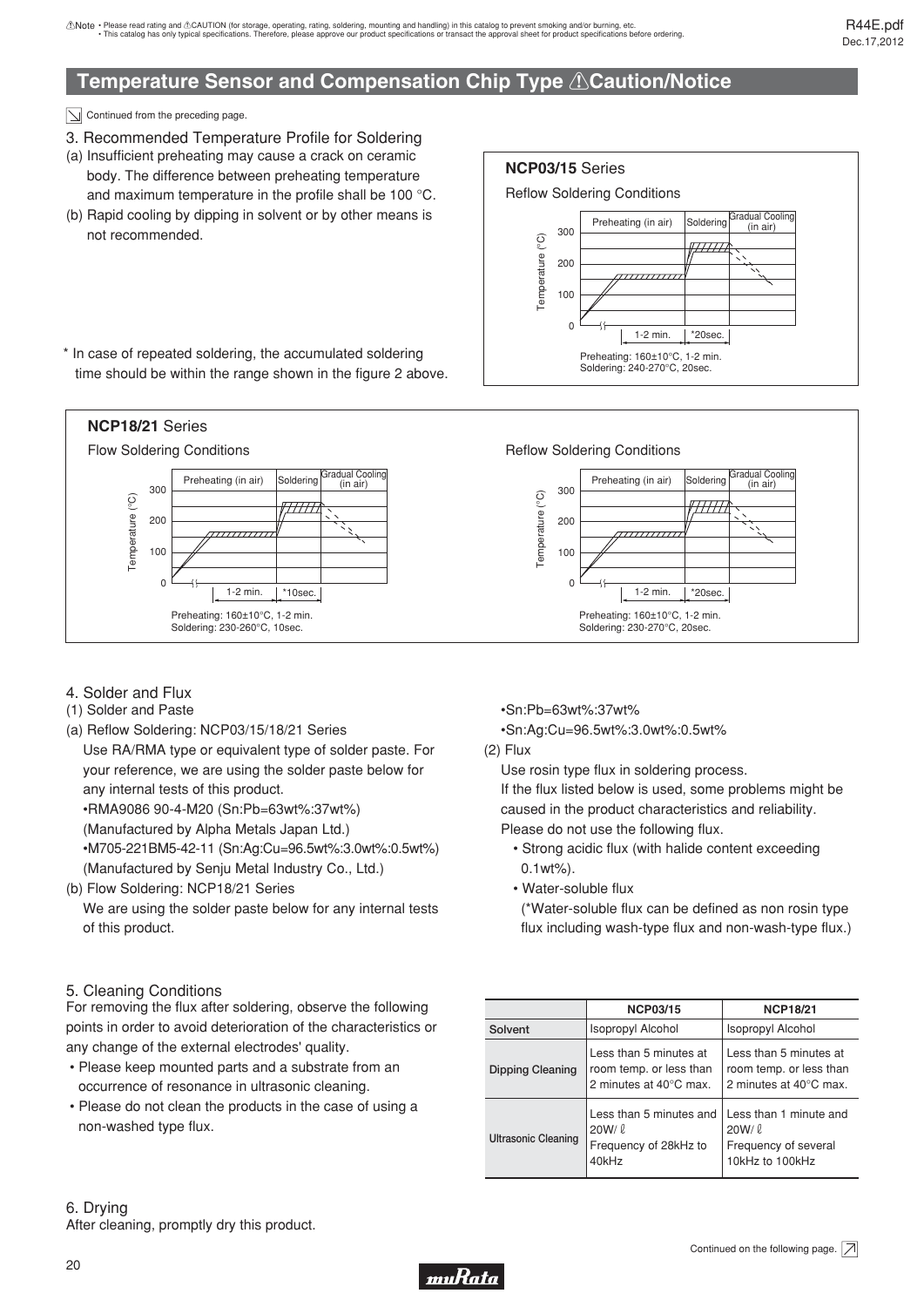$\boxed{\searrow}$  Continued from the preceding page.

- 7. Printing Conditions of Solder Paste
- o The amount of solder is critical. Standard height of fillet is shown in the table below.
- $\bullet$  Too much soldering may cause mechanical stress, resulting in cracking, mechanical and/or electronic damage.



| <b>Part Number</b> | The Solder Paste Thickness |           |
|--------------------|----------------------------|-----------|
| NCP03              | $100 \mu m$                | 1/3E≤T≤E  |
| NCP15              | $150 \mu m$                | 1/3E≤T≤E  |
| NCP18/NCP21        | $200 \mu m$                | 0.2mm≤T≤E |

8. Adhesive Application and Curing

- o Thin or insufficient adhesive may result in loose component contact with land during flow soldering.
- o Low viscosity adhesive causes chips to slip after mounting.

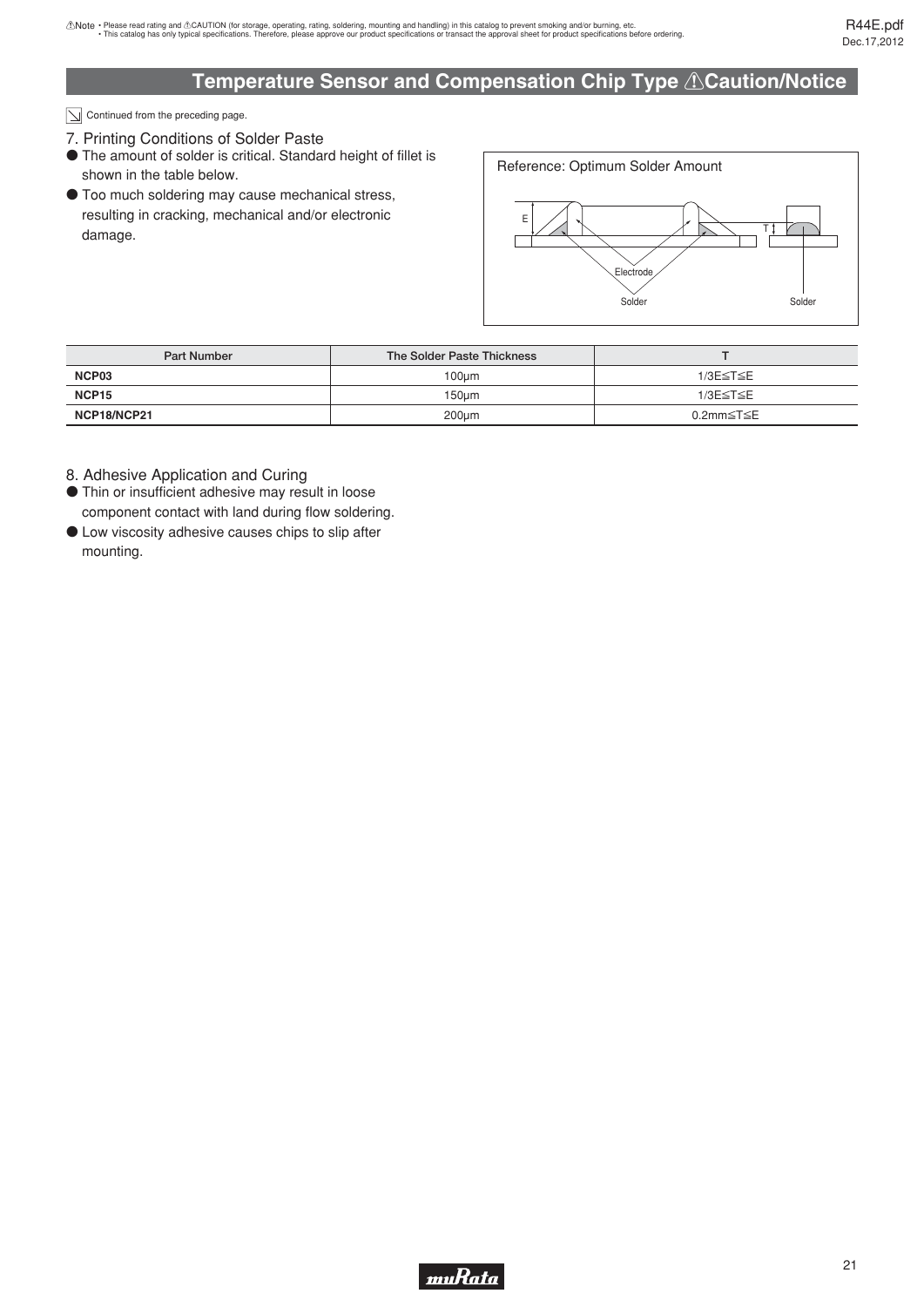# <span id="page-23-0"></span>**Temperature Sensor and Compensation Chip Type Package**

#### **Minimum Quantity Guide**

|                    | Quantity (pcs.) |                          |  |  |  |
|--------------------|-----------------|--------------------------|--|--|--|
| <b>Part Number</b> | Paper Tape      | <b>Embossed Tape</b>     |  |  |  |
| NCP <sub>03</sub>  | 15,000          |                          |  |  |  |
| <b>NCP15</b>       | 10,000          | $\overline{\phantom{0}}$ |  |  |  |
| NCP <sub>18</sub>  | 4,000           |                          |  |  |  |
| <b>NCP21</b>       |                 | 4.000                    |  |  |  |

### **Tape Carrier Packaging**

1. Dimensions of Reel



#### 2. Taping Method

- (1) A tape in a reel contains Leader unit and Trailer unit where products are not packed. (Please refer to the figure at the right.)
- (2) The top and base tapes or, plastic and cover tape are not stuck at the first five pitches minimum.
- (3) A label should be attached on the reel. (MURATA's part number, inspection number and quantity should be marked on the label.)
- (4) Taping reels are packed in a package.

Leader Unit 40 min. 190-250 210-250 Trailer Unit Vacant Section Top Tape alone Cover Tape alone Chip-mounting Unit  $\Gamma$ Direction of Feed (in mm)

Continued on the following page.  $\boxed{\nearrow}$ 

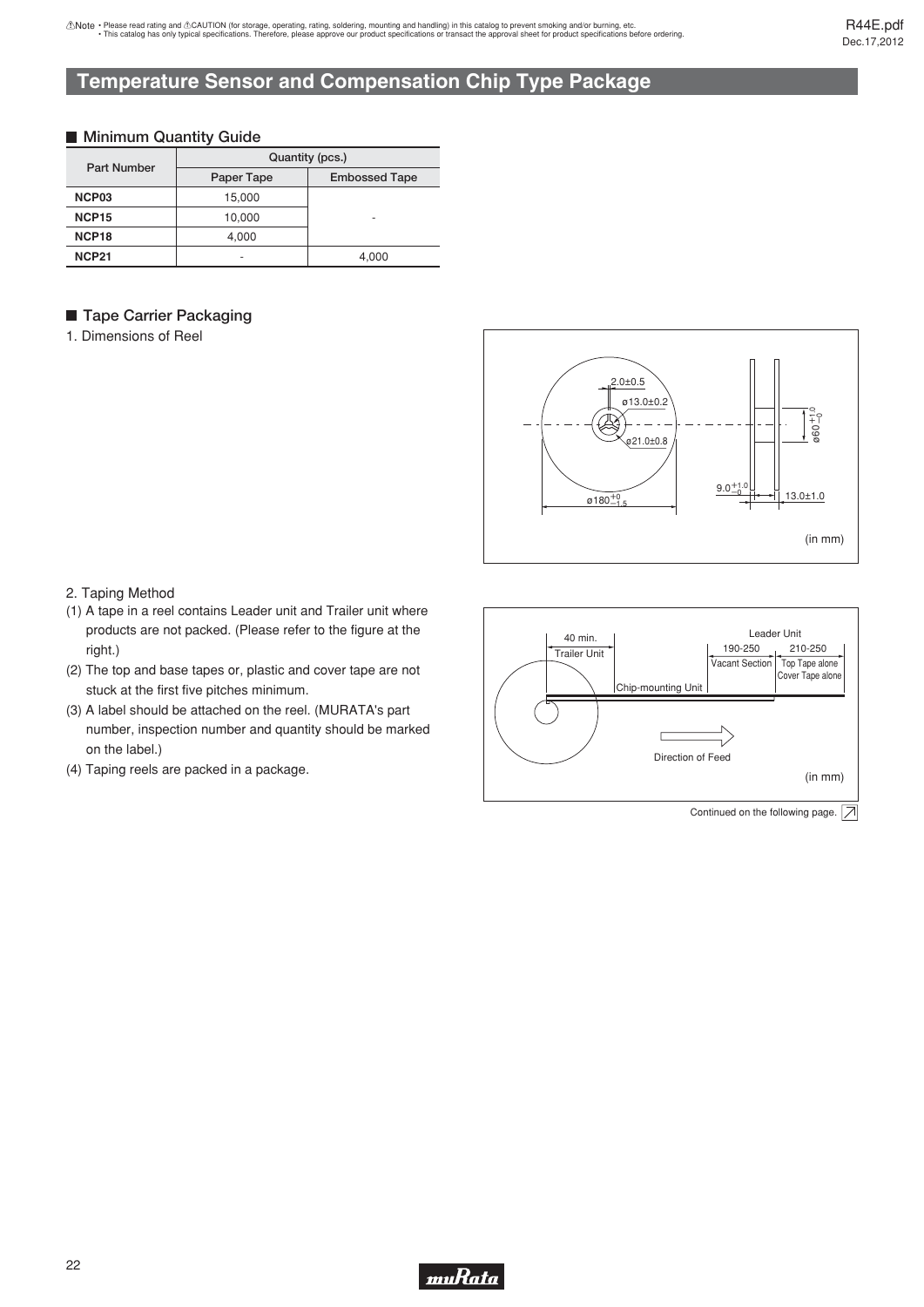# **Temperature Sensor and Compensation Chip Type Package**

 $\boxed{\searrow}$  Continued from the preceding page.

3. Paper Tape (NCP03/15/18 Series)



#### (1) Other Conditions

(a) Packaging

Products are packaged in the cavity of the base tape and sealed by top tape and bottom tape.

(b) Tape

Top tape and bottom tape have no joints and products are packaged and sealed in the cavity of the base tape, continuously.

(2) Peeling Force of Top Tape



(3) Pull Strength

Pull strength of top tape is specified at 10N minimum. Pull strength of bottom tape should be specified 5N minimum.

Continued on the following page.  $\boxed{\nearrow}$ 

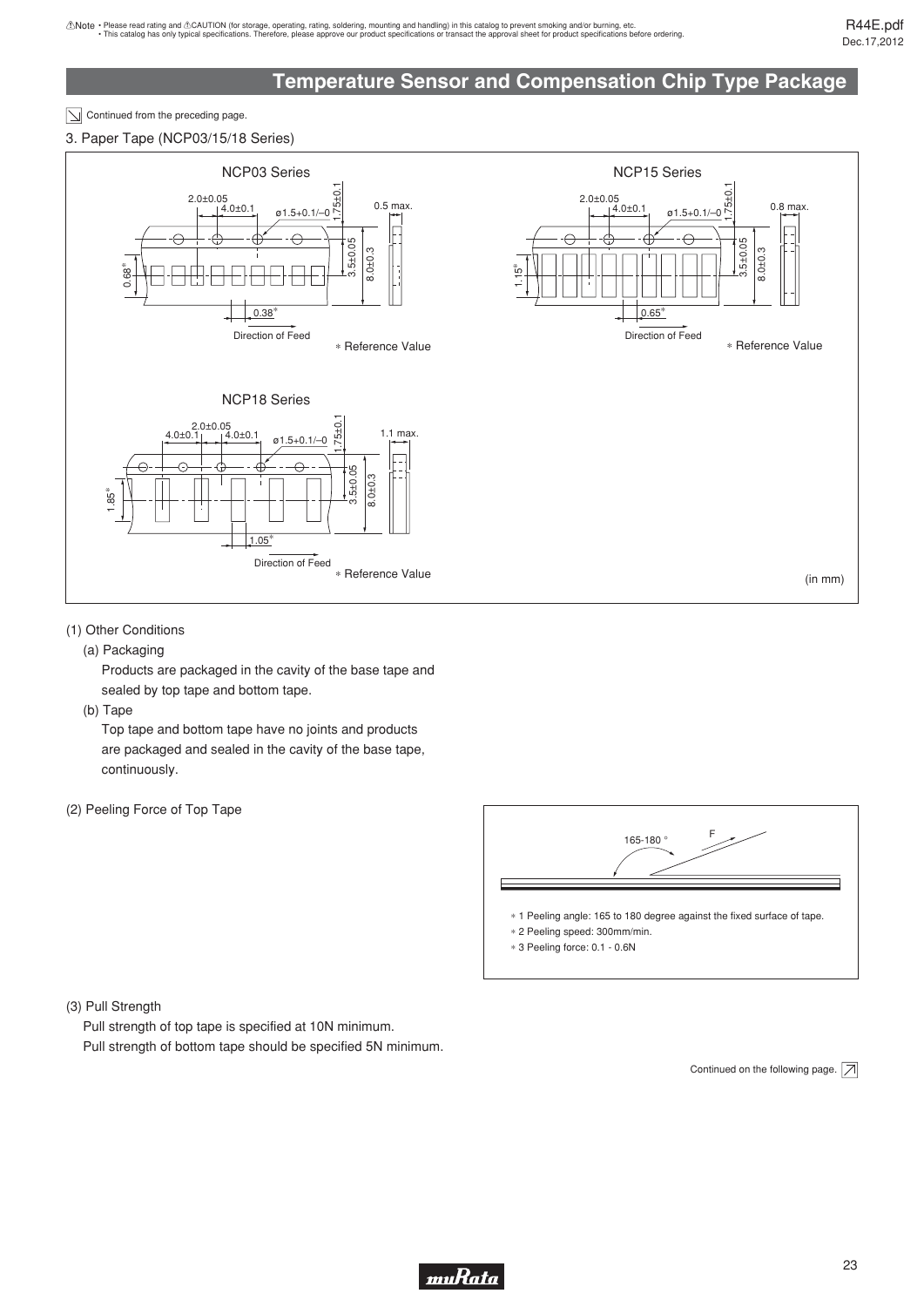# **Temperature Sensor and Compensation Chip Type Package**

 $\boxed{\searrow}$  Continued from the preceding page.

#### 4. Embossed Tape (NCP21 Series)

(1) Other Conditions

(a) Packaging

Products are packaged in the each cavity of Embossed tape and sealed by Cover tape.

(b) Tape

Cover tape has no joints.

(2) Peeling Force of Cover Tape





(3) Tape Strength

Pull strength of Embossed tape and Cover tape should be specified 10N minimum.

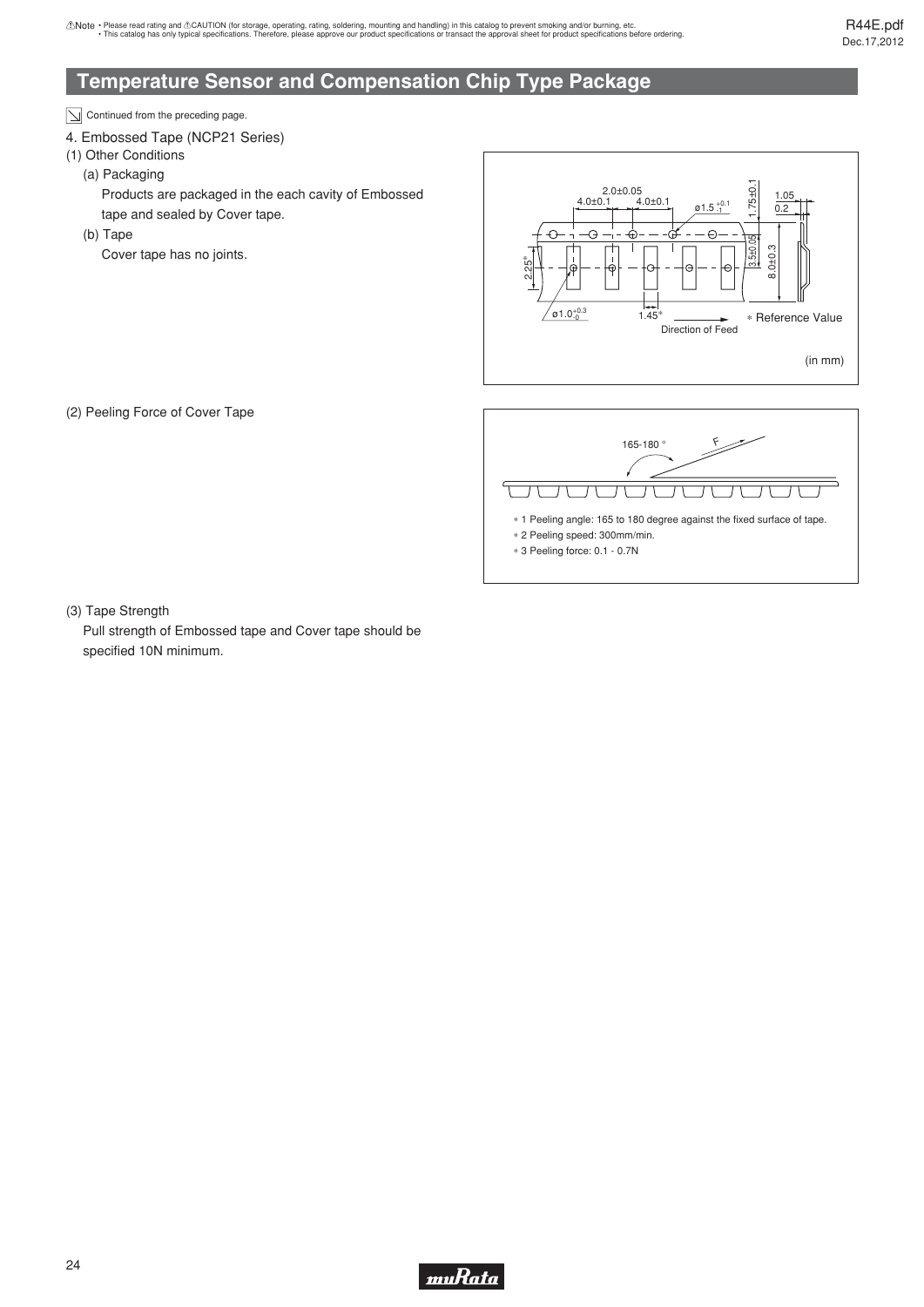# <span id="page-26-0"></span>**NTC Thermistors**



# **Temperature Sensor Thermo String Type**

This product is a small flexible lead type NTC Thermistor with the small head and the thin lead wire.

#### **Features**

- 1. High accuracy and high sensibility temperature sensing is available by the small size and high accuracy NTC Thermistor.
- 2. Narrow space temperature sensing is available by the small sensing head and the thin lead wire.
- 3. Flexibility and wide variety length (25 mm to 150mm) enables designing flexible temperature sensing architectures.
- 4. This product is compatible with our 0402 (EIA) size chip Thermistor.
- 5. Excellent long time aging stability
- 6. This is halogen free product. \* \* Cl= max.900ppm, Br=max.900ppm and
- Cl+Br=max.1500ppm 7. NXFT series are recognized by UL/cUL.
	- (UL1434, File No.E137188).

#### $\blacksquare$  Applications

- 1. Temperature compensation for transistor, IC and crystal oscillator in mobile communications
- 2. Temperature sensor for rechargeable batteries
- 3. Temperature compensation of LCD
- 4. Temperature compensation in general use of electric circuits

| Part Number        | $(25^{\circ}C)$<br>(ohm) | Resistance   B-Constant<br>$(25-50^{\circ}C)$<br>(K) | <b>B-Constant</b><br>$(25-80^{\circ}C)$<br>(Reference Value) (K) | <b>B-Constant</b><br>$(25-85^{\circ}C)$<br>(Reference Value) (K) | <b>B-Constant</b><br>$(25-100^{\circ}C)$<br>(Reference Value) (K) | <b>Operating Current</b><br>for Sensor (25°C)<br>(mA) | Rated Electric<br>Power $(25^{\circ}C)$<br>(mW) | Typical Dissipation<br>Constant (25°C)<br>$(mW)^{\circ}C$ | Thermal Time<br>Constant<br>$(25^{\circ}C)$ (s) |
|--------------------|--------------------------|------------------------------------------------------|------------------------------------------------------------------|------------------------------------------------------------------|-------------------------------------------------------------------|-------------------------------------------------------|-------------------------------------------------|-----------------------------------------------------------|-------------------------------------------------|
| NXFT15XH103FADBOOD | 10k ±1%                  | 3380 ±1%                                             | 3428                                                             | 3434                                                             | 3455                                                              | 0.12                                                  | 7.5                                             | 1.5                                                       |                                                 |
| NXFT15WB473FADBOOD | 47k ±1%                  | $4050 + 1\%$                                         | 4101                                                             | 4108                                                             | 4131                                                              | 0.06                                                  | 7.5                                             | 1.5                                                       |                                                 |
| NXFT15WF104FADBOOD | 100k ±1%                 | 4250 ±1%                                             | 4303                                                             | 4311                                                             | 4334                                                              | 0.04                                                  | 7.5                                             |                                                           |                                                 |

 $\square$  is the filled with lead shape (1: twist, 2: without twist).

DOD is the filled with Total-length codes. (25mm, 30 to 150mm interval 10mm, ex. 050=50mm)

Operating Current for Sensor rises Thermistor's temperature by 0.1°C

Rated Electric Power shows the required electric power that causes Thermistor's temperature to rise to 30°C by self heating, at ambient temperature of 25 °C. Operating Temperature Range: -40°C to +125°C



**NXFT15\_1B Type(twist)**



**NXFT15\_2B Type(without twist)**

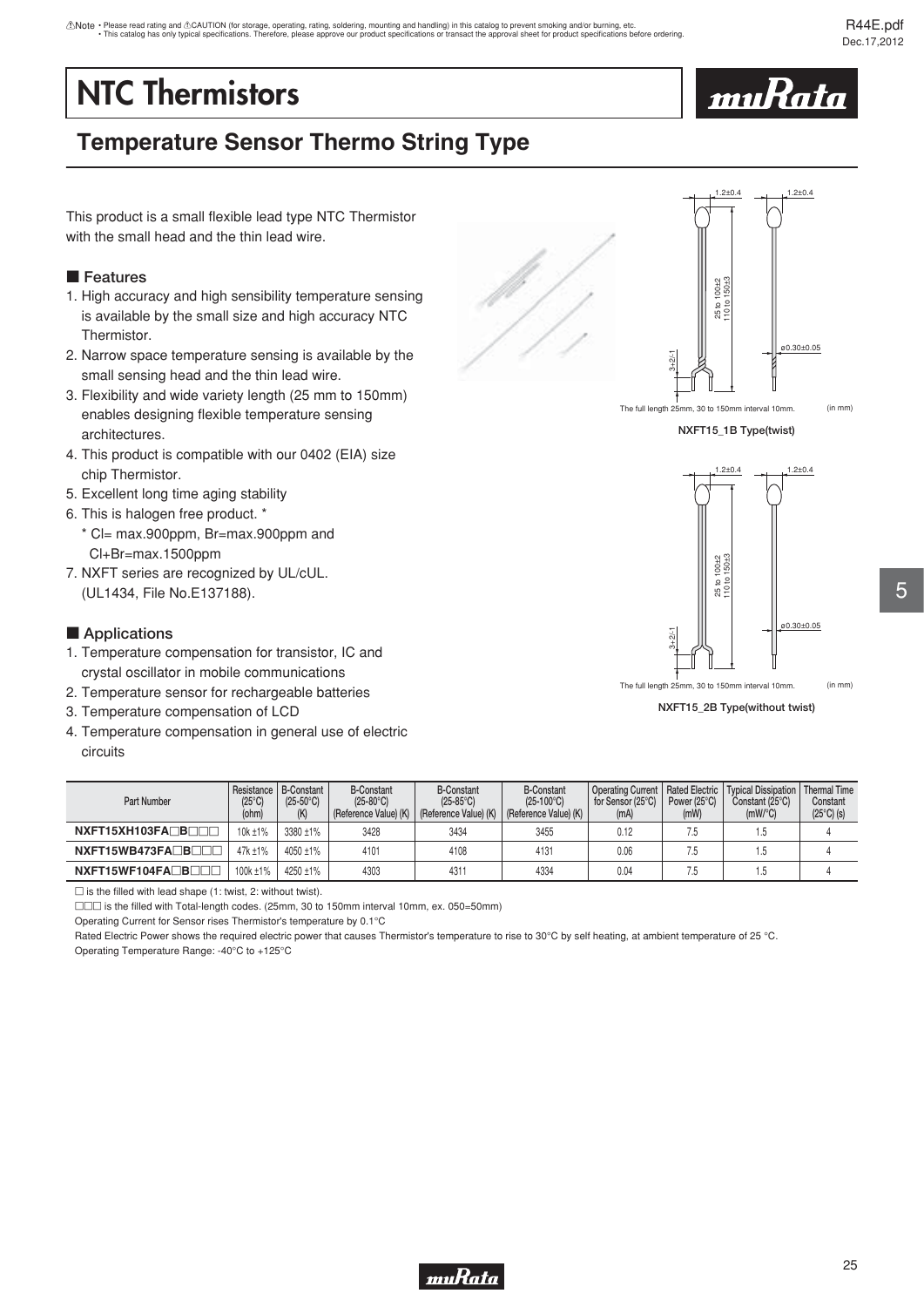# <span id="page-27-0"></span>**Temperature Sensor Thermo String Type Specifications and Test Methods**

| No.            | Item                                           | Specifications                                                                                                                 | <b>Test Methods</b>                                                                                                                                                                                                                                                                                            |
|----------------|------------------------------------------------|--------------------------------------------------------------------------------------------------------------------------------|----------------------------------------------------------------------------------------------------------------------------------------------------------------------------------------------------------------------------------------------------------------------------------------------------------------|
| $\mathbf{1}$   | <b>High Temperature</b><br><b>Storage Test</b> | · Resistance (R25°C) fluctuation rate: less than ±1%.                                                                          | 125±2°C in air, for 1000 +48/-0 hours without loading.                                                                                                                                                                                                                                                         |
| $\overline{2}$ | Low Temperature<br><b>Storage Test</b>         | · B-Constant (B25/50°C) fluctuation rate: less than ±1%.                                                                       | $-40 + 0$ / $-3^{\circ}$ C in air, for 1000 $+48$ / $-0$ hours without loading.                                                                                                                                                                                                                                |
| 3              | <b>Humidity</b><br><b>Storage Test</b>         |                                                                                                                                | $60\pm2\degree$ C, 90 to 95%RH in air, for 1000 +48/-0 hours without<br>loading.                                                                                                                                                                                                                               |
| $\overline{4}$ | Temperature<br>Cycle                           | $\cdot$ Resistance (R25°C) fluctuation rate: less than $\pm 2\%$ .<br>· B-Constant (B25/50°C) fluctuation rate: less than ±1%. | $-40 + 0/-3$ °C, 30 minutes in air<br>+25±2°C, 10 to 15 minutes in air<br>+125±2°C, 30 minutes in air<br>$+ 25 + 2/-0$ °C, 10 to 15 minutes in air (1 cycle)<br>Continuous 100 cycles, without loading.                                                                                                        |
| 5              | <b>High Temperature</b><br>Load                |                                                                                                                                | 85±2°C in air, with 'Operating Current for Sensor' for 1000<br>$+48/-0$ hrs.                                                                                                                                                                                                                                   |
| 6              | <b>Insulation Break -</b><br>down Voltage      | · No damage electrical characteristics at DC100 V, 1 min.                                                                      | 2mm length of coating resin from the top of Thermistor is to be<br>dipped into beads of lead (Pb), and DC100V 1 minute is<br>applied to circuit between beads of lead (Pb) and lead wire.                                                                                                                      |
| $\overline{7}$ | Resistance to<br><b>Soldering Heat</b>         | $\cdot$ Resistance (R25°C) fluctuation rate: less than $\pm 1\%$ .<br>· B-Constant (B25/50°C) fluctuation rate: less than ±1%. | Both lead wires are dipped into 350±10°C solder for 3.5±0.5<br>seconds, or 260±5°C solder for 10±1 seconds according to<br>Fig-1 (solder <jis 3282="" h60a="" z="">).<br/>1 to 2mm<br/>Solder<br/>Fig-1</jis>                                                                                                  |
| 8              | Solderability                                  | More than 90% of lead wire surface shall be covered by solder.                                                                 | Both lead wires are dipped into flux (25wt% colophony <jis k<br="">5902&gt; isopropyl alcohol <jis 8839="" k="">) for 5 to 10 seconds.<br/>Then both lead wires are dipped into 235±5°C solder<br/><jis 3282="" h60a="" z=""> for 2±0.5 seconds according to Fig-1.</jis></jis></jis>                          |
| 9              | <b>Lead Wire</b><br><b>Pull Strength</b>       | · Resistance (R25°C) fluctuation rate: less than ±1%.<br>· B-Constant (B25/50°C) fluctuation rate: less than ±1%.              | The lead wire shall be inserted in a ø1.0mm hole until resin part<br>contacts with a substrate as shown in fig.-2, and 1N force for 10<br>seconds shall be applied to the lead wire.<br>1N (10 sec.)<br>Fig-2                                                                                                  |
| 10             | <b>Lead Wire</b><br><b>Bending Strength</b>    | · Lead wire does not break.                                                                                                    | Hold the lead wires as in Fig-3. Bend by 90 degrees and again<br>bend back to the initial position. Then bend to the other side by<br>90 degrees and again bend back to the initial position. After<br>bending process, 10N force for 3 seconds shall be applied to<br>the lead wire.<br>10N (3 sec.)<br>Fig-3 |

\* · R25 is zero-power resistance at 25°C.

· B25/50 is calculated by zero-power resistance of Thermistor in 25°C -50°C.

· After each test, NTC Thermistor should be kept for 1 hour at room temperature (normal humidity and normal atmospheric pressure).

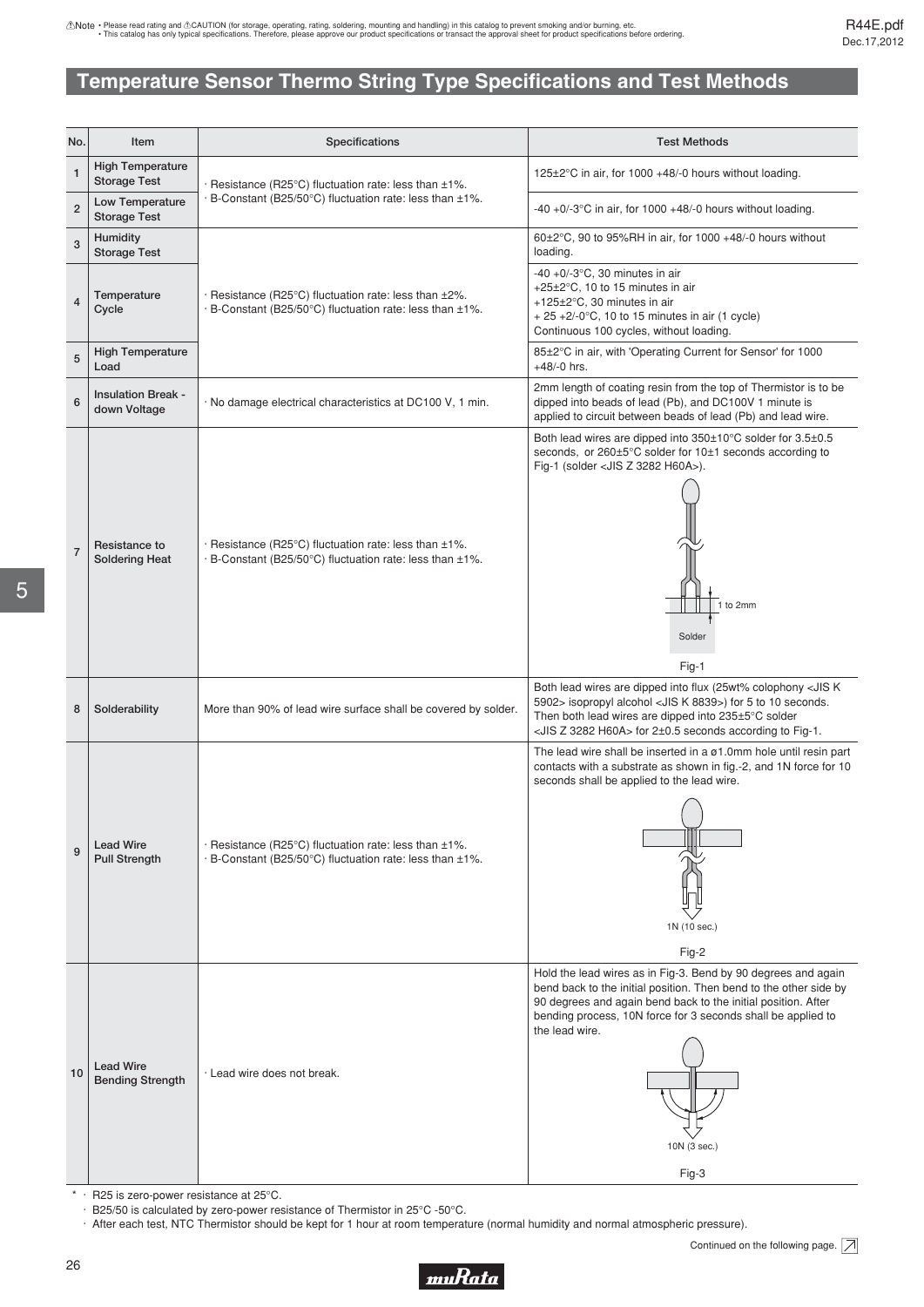# **Temperature Sensor Thermo String Type Specifications and Test Methods**

|     | Continued from the preceding page. |                                                                                                                                                                    |                                                                                                                                                                                                                                                                                                                                                                                                                       |  |  |  |  |  |  |
|-----|------------------------------------|--------------------------------------------------------------------------------------------------------------------------------------------------------------------|-----------------------------------------------------------------------------------------------------------------------------------------------------------------------------------------------------------------------------------------------------------------------------------------------------------------------------------------------------------------------------------------------------------------------|--|--|--|--|--|--|
| No. | Item                               | Specifications                                                                                                                                                     | <b>Test Methods</b>                                                                                                                                                                                                                                                                                                                                                                                                   |  |  |  |  |  |  |
| 11  | <b>Free Fall</b>                   |                                                                                                                                                                    | NTC Thermistor shall be dropped without any force onto<br>concrete floor from 1 meter height one time.                                                                                                                                                                                                                                                                                                                |  |  |  |  |  |  |
| 12  | Vibration                          | $\cdot$ Resistance (R25°C) fluctuation rate: less than $\pm$ 1%.<br>· B-Constant (B25/50°C) fluctuation rate: less than ±1%.<br>· No visible damage at resin part. | NTC Thermistor shall be fixed to the vibration test equipment.<br>Vibration of total 1.5 mm amplitude, Frequency sequence of<br>10Hz - 55Hz - 10Hz in 1 minute, shall be applied for right<br>angled 3 directions for each 2 hours duration.<br>Mount<br>Oscillating<br>Direction Z<br>Solder is attached<br>from the reverse side.<br>8<br>$\rightarrow$<br>Oscillating<br>Direction Y<br>Oscillating<br>Direction X |  |  |  |  |  |  |

\* · R25 is zero-power resistance at 25°C.

· B25/50 is calculated by zero-power resistance of Thermistor in 25°C -50°C.

· After each test, NTC Thermistor should be kept for 1 hour at room temperature (normal humidity and normal atmospheric pressure).

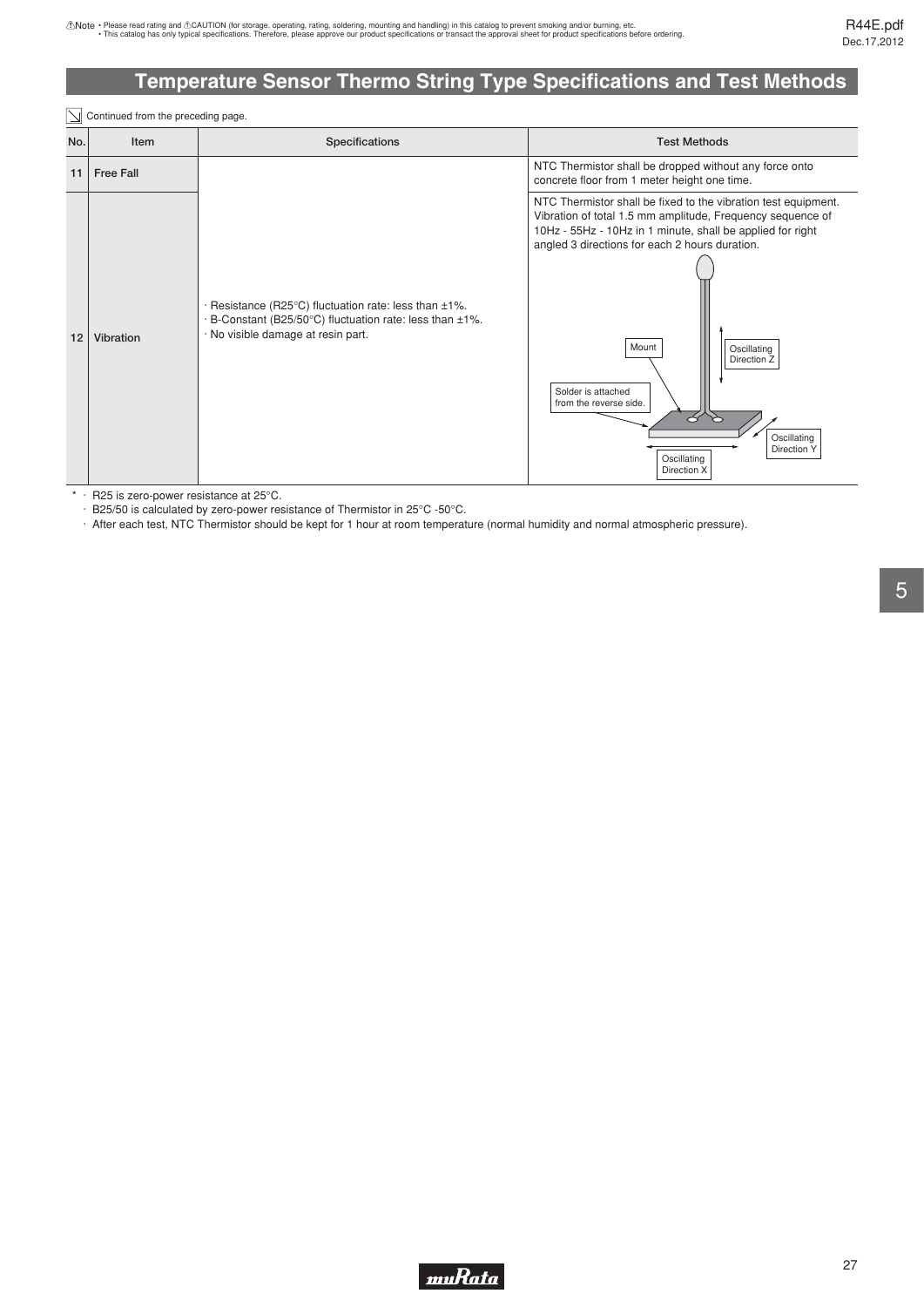# <span id="page-29-0"></span>**NTC Thermistors**



# **Temperature Sensor Lead Type**

This product is Thermistor for normal temperature level sensors having self-subsistence by strong lead strength based on chip NTC.

#### **Features**

- 1. High accuracy and high sensibility temperature sensing is available by the high accuracy NTC Thermistor.
- 2. This product is compatible with 1005 (1.0mm x 0.5mm) size NTC Thermistor.
- 3. The variation per hour of this product is stable few.
- 4. This product is produced with the automation line which was consistent from a lead to packing so that the product of uniform quality may be obtained at low cost in large quantities.
- 5. Since this product has strong lead intensity with original lead mounting technique, it is bent at the time of use and can perform processing etc. freely. Moreover, taping supply can also respond.

**Applications** 

- 1. For temperature detection of a rechargeable battery pack
- 2. For temperature detection of a charge circuit
- 3. For temperature detection of a printer head
- 4. For temperature detection of DC fan motor
- 5. For temperature detection of home electronics

| Part Number     | Resistance<br>$(25^{\circ}C)$<br>(ohm) | <b>B-Constant</b><br>$(25-50^{\circ}C)$<br>(K) | <b>B-Constant</b><br>$(25-80^{\circ}C)$<br>(Reference Value) (K) | <b>B-Constant</b><br>$(25-85^{\circ}C)$<br>(Reference Value) (K) | <b>B-Constant</b><br>$(25-100^{\circ}C)$<br>(Reference Value) (K) | <b>Operating Current</b><br>for Sensor (25°C)<br>(mA) | <b>Rated Electric</b><br>Power $(25^{\circ}C)$<br>(mW) | <b>Typical Dissipation</b><br>Constant (25°C)<br>$(mW)^{\circ}C$ | <b>Thermal Time</b><br>Constant<br>$(25^{\circ}C)$ (s) |
|-----------------|----------------------------------------|------------------------------------------------|------------------------------------------------------------------|------------------------------------------------------------------|-------------------------------------------------------------------|-------------------------------------------------------|--------------------------------------------------------|------------------------------------------------------------------|--------------------------------------------------------|
| NXRT15XM202EA1B | 2.0k ±3%                               | 3500 ±1%                                       | 3539                                                             | 3545                                                             | 3560                                                              | 0.27                                                  | 7.5                                                    | 1.5                                                              |                                                        |
| NXRT15XH103FA1B | $10k + 1%$                             | 3380 ±1%                                       | 3428                                                             | 3434                                                             | 3455                                                              | 0.12                                                  | 7.5                                                    | 1.5                                                              |                                                        |
| NXRT15XV103FA1B | 10k ±1%                                | 3936 ±1%                                       | 3972                                                             | 3977                                                             | 3989                                                              | 0.12                                                  | 7.5                                                    | 1.5                                                              |                                                        |
| NXRT15WB333JA1B | 33k ±5%                                | 4050 ±3%                                       | 4101                                                             | 4108                                                             | 4131                                                              | 0.07                                                  | 7.5                                                    | 1.5                                                              |                                                        |
| NXRT15WB473FA1B | $47k + 1%$                             | 4050 ±1%                                       | 4101                                                             | 4108                                                             | 4131                                                              | 0.06                                                  | 7.5                                                    | 1.5                                                              |                                                        |
| NXRT15WF104FA1B | $100k + 1%$                            | $4250 + 1\%$                                   | 4303                                                             | 4311                                                             | 4334                                                              | 0.04                                                  | 7.5                                                    | 1.5                                                              |                                                        |

 $\square\square\square$  is the filled with Total-length codes. (10 to 40mm interval 10mm, ex. 040=40mm)

Operating Current for Sensor rises Thermistor's temperature by 0.1°C.

Rated Electric Power is necessary electric power that Thermistor's temperature rises 5°C by self heating at 25°C in still air.

Taping type of part numbers with "3A016" is available (Lead Spacing=5mm).

Operating Temperature Range: -40°C to +125°C



The full length 10.0 to 40.0mm interval 10.0mm

| NXRT15XI |
|----------|
| NXRT15XI |
|          |

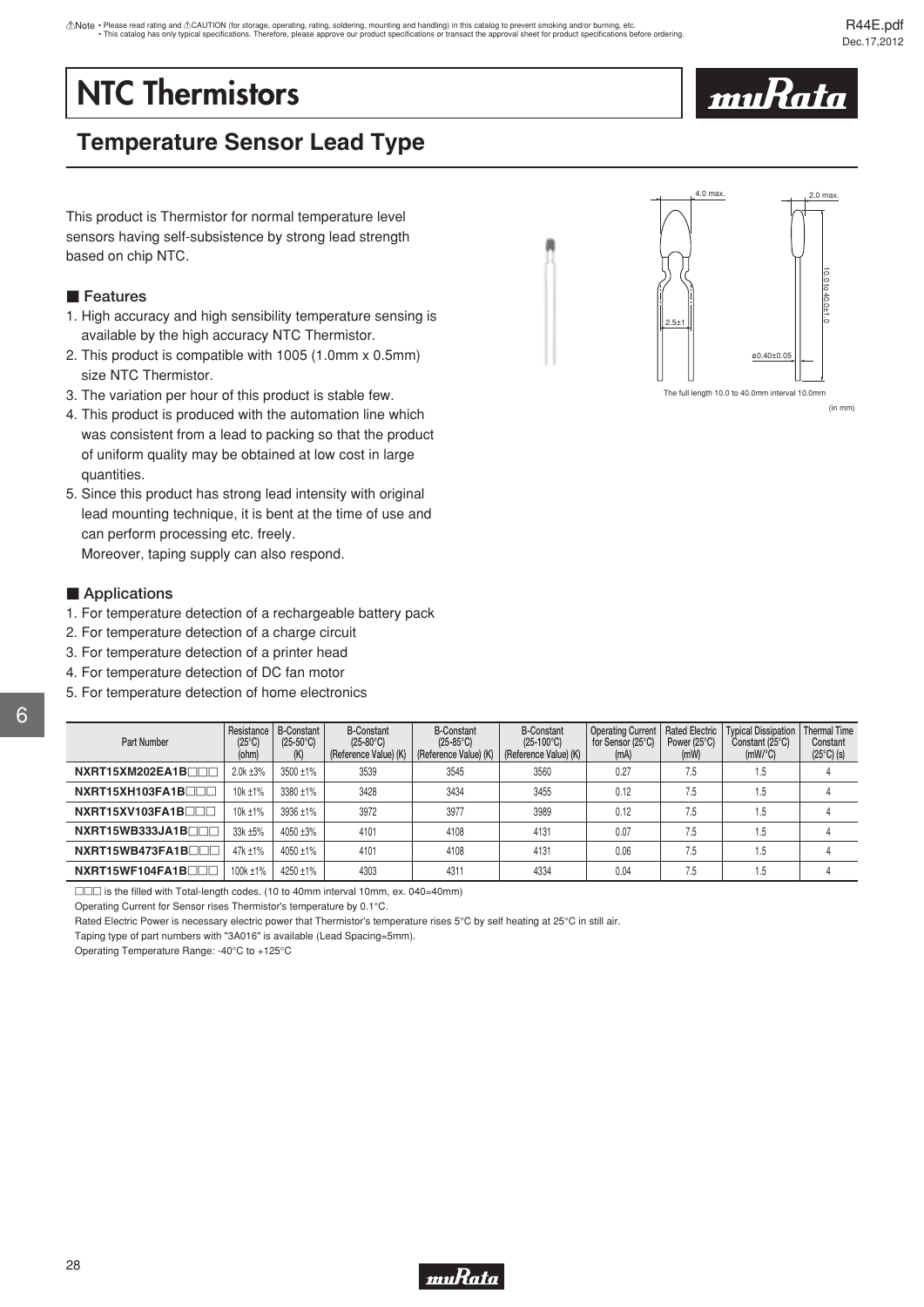# **Temperature Sensor Lead Type Specifications and Test Methods**

<span id="page-30-0"></span>

| No.            | Item                                           | Specifications                                                                                                                                                       | <b>Test Methods</b>                                                                                                                                                                                                                                                                               |
|----------------|------------------------------------------------|----------------------------------------------------------------------------------------------------------------------------------------------------------------------|---------------------------------------------------------------------------------------------------------------------------------------------------------------------------------------------------------------------------------------------------------------------------------------------------|
| $\mathbf{1}$   | Low Temperature<br><b>Storage Test</b>         | $\cdot$ Resistance (R25°C) fluctuation rate: less than $\pm 1\%$ .                                                                                                   | -40 +0/-3 $^{\circ}$ C in air, for 1000 +48/-0 hours without loading.                                                                                                                                                                                                                             |
| $\overline{2}$ | <b>High Temperature</b><br><b>Storage Test</b> | B-Constant (B25/50°C) fluctuation rate: less than ±1%.                                                                                                               | 125±2°C in air, for 1000 +48/-0 hours without loading.                                                                                                                                                                                                                                            |
| 3              | <b>High Temperature</b><br>Load                |                                                                                                                                                                      | 85±2°C in air, with 'Operating Current for Sensor' for<br>1000 +48/-0 hrs.                                                                                                                                                                                                                        |
| $\overline{4}$ | <b>Humidity Storage</b><br>Test                | · Resistance (R25°C) fluctuation rate: less than ±2%.                                                                                                                | $60\pm2\degree$ C, 90 to 95%RH in air, for 1000 +48/-0 hours without<br>loading.                                                                                                                                                                                                                  |
| 5              | Temperature<br>Cycle                           | · B-Constant (B25/50°C) fluctuation rate: less than ±1%.                                                                                                             | $-40^{\circ}$ C +0/-3 $^{\circ}$ C, 30 minutes in air<br>+25 $\degree$ C $\pm$ 2 $\degree$ C, 10 to 15 minutes in air<br>+125 $\degree$ C +3/-0 $\degree$ C, 30 minutes in air<br>+25 $\degree$ C +2/-0 $\degree$ C, 10 to 15 minutes in air (1 cycle)<br>Continuous 100 cycles, without loading. |
| 6              | <b>Insulation Break -</b><br>down Voltage      | · No damage electrical characteristics on D.C.100 V, 1 min.                                                                                                          | 2mm length of coating resin from the top of thermistor is to be<br>dipped into beads of lead (Pb), and DC100V 1 minute is<br>applied to circuit between beads of lead (Pb) and lead wire.                                                                                                         |
| $\overline{7}$ | Resistance to<br><b>Soldering Heat</b>         | $\cdot$ Resistance (R25°C) fluctuation rate: less than $\pm 1\%$ .<br>· B-Constant (B25/50°C) fluctuation rate: less than ±1%.                                       | Both lead wires are dipped into 350±10°C solder for 3.5±0.5<br>seconds, or 260±5°C solder for 10±1 seconds according to<br>Fig-1. (solder <sn-3ag-0.5cu>)<br/>Solder<br/>Fig-1</sn-3ag-0.5cu>                                                                                                     |
| 8              | <b>Solder Ability</b>                          | More than 90% of lead wire surface shall be covered by<br>solder.                                                                                                    | Both lead wires are dipped into flux (25wt% colophony<br><jis 5902="" k=""> isopropyl alcohol <jis 8839="" k="">) for 5 to 10<br/>seconds. Then both lead wires are dipped into 245±5°C solder<br/><sn-3ag-0.5cu> for 2±0.5 seconds according to Fig-1.</sn-3ag-0.5cu></jis></jis>                |
| 9              | <b>Lead Wire Pull</b><br>Strength              | $\cdot$ Resistance(R25°C) fluctuation rate: less than $\pm 1\%$ .<br>· B-Constant(B25/50°C) fluctuation rate: less than ±1%.<br>· No visible damage at resin part.   | One end of a lead wire shall be fixed and 2.5N forth for 10<br>seconds shall be applied to the other lead wire as shown in<br>Fig-2.<br>2.5N (10sec.)<br>Fig-2                                                                                                                                    |
| 10             | <b>Lead Wire</b><br><b>Bending Strength</b>    | Lead wire does not break.                                                                                                                                            | One lead wire is held and 2.5N force is applied. Then the body<br>of NTC thermistor is bent by 90°C and again bent back to the<br>initial position. This sequence shall be completed twice. See<br>Fig-3.<br>$90^\circ$<br>2.5N<br>Fig-3                                                          |
| 11             | <b>Free Fall</b>                               |                                                                                                                                                                      | NTC thermistor shall be dropped without any force onto<br>concrete floor from 1 meter height one time.                                                                                                                                                                                            |
| 12             | Vibration                                      | $\cdot$ Resistance (R25°C) fluctuation rate: less than $\pm 1\%$ .<br>· B-Constant (B25/50°C) fluctuation rate: less than ±1%.<br>· No visible damage at resin part. | NTC thermistor shall be fixed to the vibration test Equipment.<br>Vibration of total 1.5mm amplitude, Frequency sequence of<br>10Hz - 55Hz - 10Hz in 1 minute, shall be applied for right<br>angled 3 directions for each 2 hours duration.                                                       |

\* · R25 is zero-power resistance at 25°C.

· B25/50 is calculated by zero-power resistance of Thermistor in 25°C-50°C.

· After each test, NTC Thermistor should be kept for 1 hour at room temperature (normal humidity and normal atmospheric pressure).

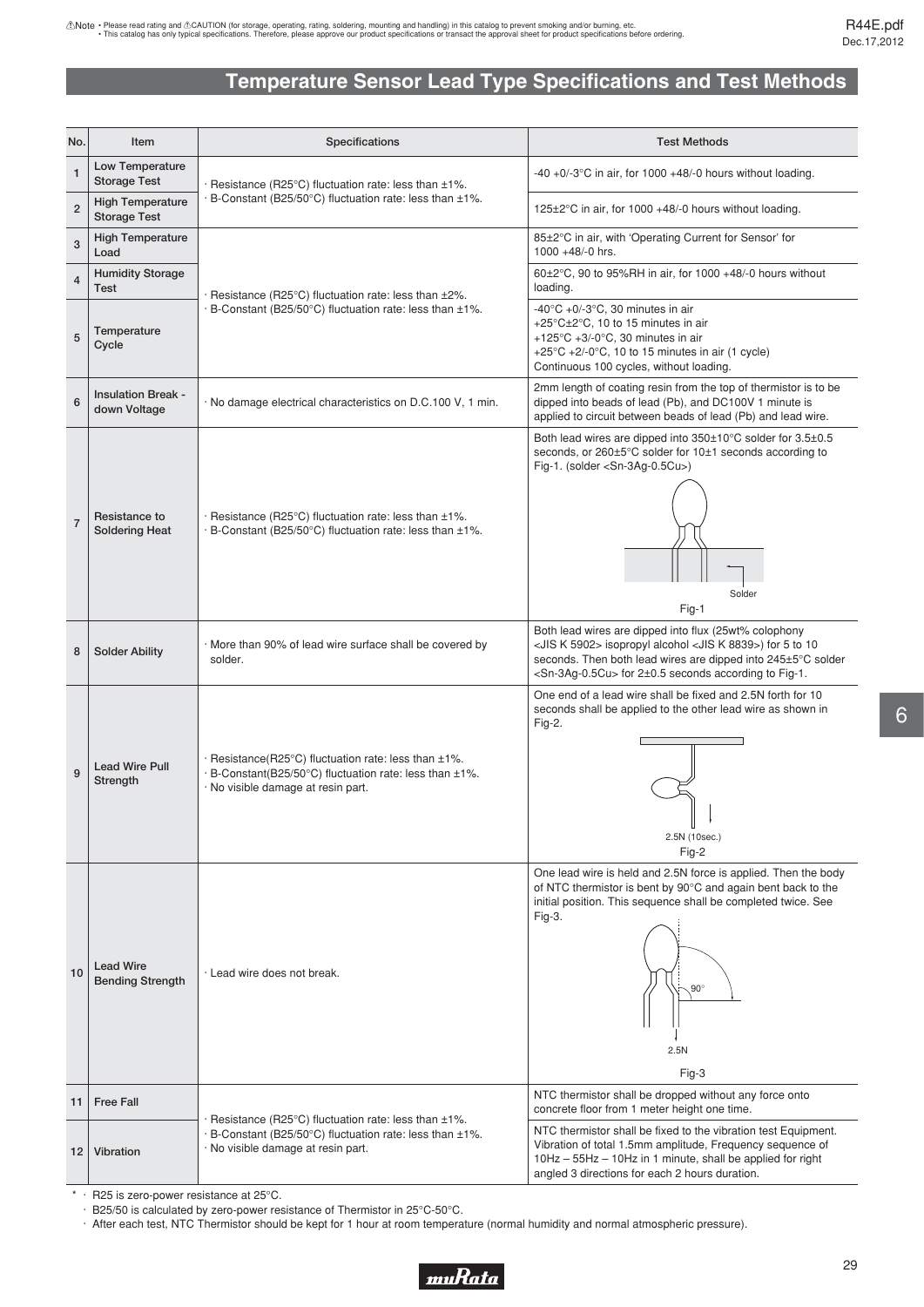# <span id="page-31-0"></span>**Temperature Sensor Thermo String/Lead Type Temperature Characteristics (Center Value)**

| Part Number         | NXFT15XH103              | NXFT15WB473              | NXFT15WF104              |
|---------------------|--------------------------|--------------------------|--------------------------|
| Resistance          | $10k\Omega$              | $47k\Omega$              | $100k\Omega$             |
| <b>B-Constant</b>   | 3380K                    | 4050K                    | 4250K                    |
| Temp. $(^{\circ}C)$ | Resistance ( $k\Omega$ ) | Resistance ( $k\Omega$ ) | Resistance ( $k\Omega$ ) |
| $-40$               | 197.388                  | 1690.590                 | 4221.280                 |
| -35                 | 149.395                  | 1215.320                 | 2995.040                 |
| -30                 | 114.345                  | 882.908                  | 2147.000                 |
| -25                 | 88.381                   | 647.911                  | 1554.600                 |
| $-20$               | 68.915                   | 480.069                  | 1136.690                 |
| $-15$               | 54.166                   | 359.009                  | 839.019                  |
| $-10$               | 42.889                   | 270.868                  | 624.987                  |
| $-5$                | 34.196                   | 206.113                  | 469.678                  |
| 0                   | 27.445                   | 158.126                  | 355.975                  |
| 5                   | 22.165                   | 122.267                  | 272.011                  |
| 10                  | 18.010                   | 95.256                   | 209.489                  |
| 15                  | 14.720                   | 74.754                   | 162.559                  |
| 20                  | 12.099                   | 59.075                   | 127.057                  |
| 25                  | 10.000                   | 47.000                   | 100.000                  |
| 30                  | 8.309                    | 37.636                   | 79.222                   |
| 35                  | 6.939                    | 30.326                   | 63.167                   |
| 40                  | 5.824                    | 24.583                   | 50.677                   |
| 45                  | 4.911                    | 20.043                   | 40.904                   |
| 50                  | 4.160                    | 16.433                   | 33.195                   |
| 55                  | 3.539                    | 13.545                   | 27.091                   |
| 60                  | 3.024                    | 11.223                   | 22.224                   |
| 65                  | 2.593                    | 9.345                    | 18.323                   |
| 70                  | 2.233                    | 7.818                    | 15.184                   |
| 75                  | 1.929                    | 6.571                    | 12.635                   |
| 80                  | 1.673                    | 5.548                    | 10.566                   |
| 85                  | 1.455                    | 4.704                    | 8.873                    |
| 90                  | 1.270                    | 4.004                    | 7.481                    |
| 95                  | 1.112                    | 3.422                    | 6.337                    |
| 100                 | 0.976                    | 2.936                    | 5.384                    |
| 105                 | 0.860                    | 2.528                    | 4.594                    |
| 110                 | 0.759                    | 2.184                    | 3.934                    |
| 115                 | 0.673                    | 1.893                    | 3.380                    |
| 120                 | 0.598                    | 1.646                    | 2.916                    |
| 125                 | 0.532                    | 1.436                    | 2.522                    |

| <b>Part Number</b> | <b>NXRT15XM202</b>       | NXRT15XH103              | <b>NXRT15XV103</b>       | <b>NXRT15WB333</b>       | NXRT15WB473              | NXRT15WF104              |
|--------------------|--------------------------|--------------------------|--------------------------|--------------------------|--------------------------|--------------------------|
| Resistance         | $2.0k\Omega$             | $10k\Omega$              | $10k\Omega$              | $33k\Omega$              | $47k\Omega$              | $100k\Omega$             |
| <b>B-Constant</b>  | 3500K                    | 3380K                    | 3936K                    | 4050K                    | 4050K                    | 4250K                    |
| Temp. (°C)         | Resistance ( $k\Omega$ ) | Resistance ( $k\Omega$ ) | Resistance ( $k\Omega$ ) | Resistance ( $k\Omega$ ) | Resistance ( $k\Omega$ ) | Resistance ( $k\Omega$ ) |
| $-40$              | 44.981                   | 195.652                  | 337.503                  | 1227.263                 | 1747.920                 | 4397.119                 |
| $-35$              | 33.671                   | 148.171                  | 243.332                  | 874.449                  | 1245.428                 | 3088.599                 |
| $-30$              | 25.444                   | 113.347                  | 177.496                  | 630.851                  | 898.485                  | 2197.225                 |
| $-25$              | 19.417                   | 87.559                   | 130.859                  | 460.457                  | 655.802                  | 1581.881                 |
| $-20$              | 14.955                   | 68.237                   | 97.428                   | 339.797                  | 483.954                  | 1151.037                 |
| $-15$              | 11.619                   | 53.650                   | 73.230                   | 253.363                  | 360.850                  | 846.579                  |
| $-10$              | 9.097                    | 42.506                   | 55.529                   | 190.766                  | 271.697                  | 628.988                  |
| $-5$               | 7.178                    | 33.892                   | 42.467                   | 144.964                  | 206.463                  | 471.632                  |
| 0                  | 5.707                    | 27.219                   | 32.747                   | 111.087                  | 158.214                  | 357.012                  |
| 5                  | 4.568                    | 22.021                   | 25.450                   | 85.842                   | 122.259                  | 272.500                  |
| 10                 | 3.682                    | 17.926                   | 19.932                   | 66.861                   | 95.227                   | 209.710                  |
| 15                 | 2.986                    | 14.674                   | 15.727                   | 52.470                   | 74.730                   | 162.651                  |
| 20                 | 2.437                    | 12.081                   | 12.498                   | 41.471                   | 59.065                   | 127.080                  |
| 25                 | 2.000                    | 10.000                   | 10.000                   | 33.000                   | 47.000                   | 100.000                  |
| 30                 | 1.651                    | 8.315                    | 8.054                    | 26.430                   | 37.643                   | 79.222                   |
| 35                 | 1.370                    | 6.948                    | 6.529                    | 21.298                   | 30.334                   | 63.167                   |
| 40                 | 1.143                    | 5.834                    | 5.324                    | 17.266                   | 24.591                   | 50.677                   |
| 45                 | 0.958                    | 4.917                    | 4.366                    | 14.076                   | 20.048                   | 40.904                   |
| 50                 | 0.807                    | 4.161                    | 3.601                    | 11.538                   | 16.433                   | 33.195                   |
| 55                 | 0.682                    | 3.535                    | 2.985                    | 9.506                    | 13.539                   | 27.091                   |
| 60                 | 0.580                    | 3.014                    | 2.488                    | 7.870                    | 11.209                   | 22.224                   |
| 65                 | 0.495                    | 2.586                    | 2.083                    | 6.549                    | 9.328                    | 18.323                   |
| 70                 | 0.424                    | 2.228                    | 1.752                    | 5.475                    | 7.798                    | 15.184                   |
| 75                 | 0.365                    | 1.925                    | 1.480                    | 4.595                    | 6.544                    | 12.635                   |
| 80                 | 0.315                    | 1.669                    | 1.256                    | 3.874                    | 5.518                    | 10.566                   |
| 85                 | 0.273                    | 1.452                    | 1.070                    | 3.282                    | 4.674                    | 8.873                    |
| 90                 | 0.237                    | 1.268                    | 0.916                    | 2.789                    | 3.972                    | 7.481                    |
| 95                 | 0.207                    | 1.110                    | 0.787                    | 2.379                    | 3.388                    | 6.337                    |
| 100                | 0.181                    | 0.974                    | 0.679                    | 2.038                    | 2.902                    | 5.384                    |
| 105                | 0.160                    | 0.858                    | 0.588                    | 1.751                    | 2.494                    | 4.594                    |
| 110                | 0.141                    | 0.758                    | 0.512                    | 1.509                    | 2.150                    | 3.934                    |
| 115                | 0.124                    | 0.672                    | 0.446                    | 1.306                    | 1.860                    | 3.380                    |
| 120                | 0.110                    | 0.596                    | 0.391                    | 1.134                    | 1.615                    | 2.916                    |
| 125                | 0.098                    | 0.531                    | 0.343                    | 0.987                    | 1.406                    | 2.522                    |

Detailed Resistance - Temperature Tables are downloadable from the following URL.

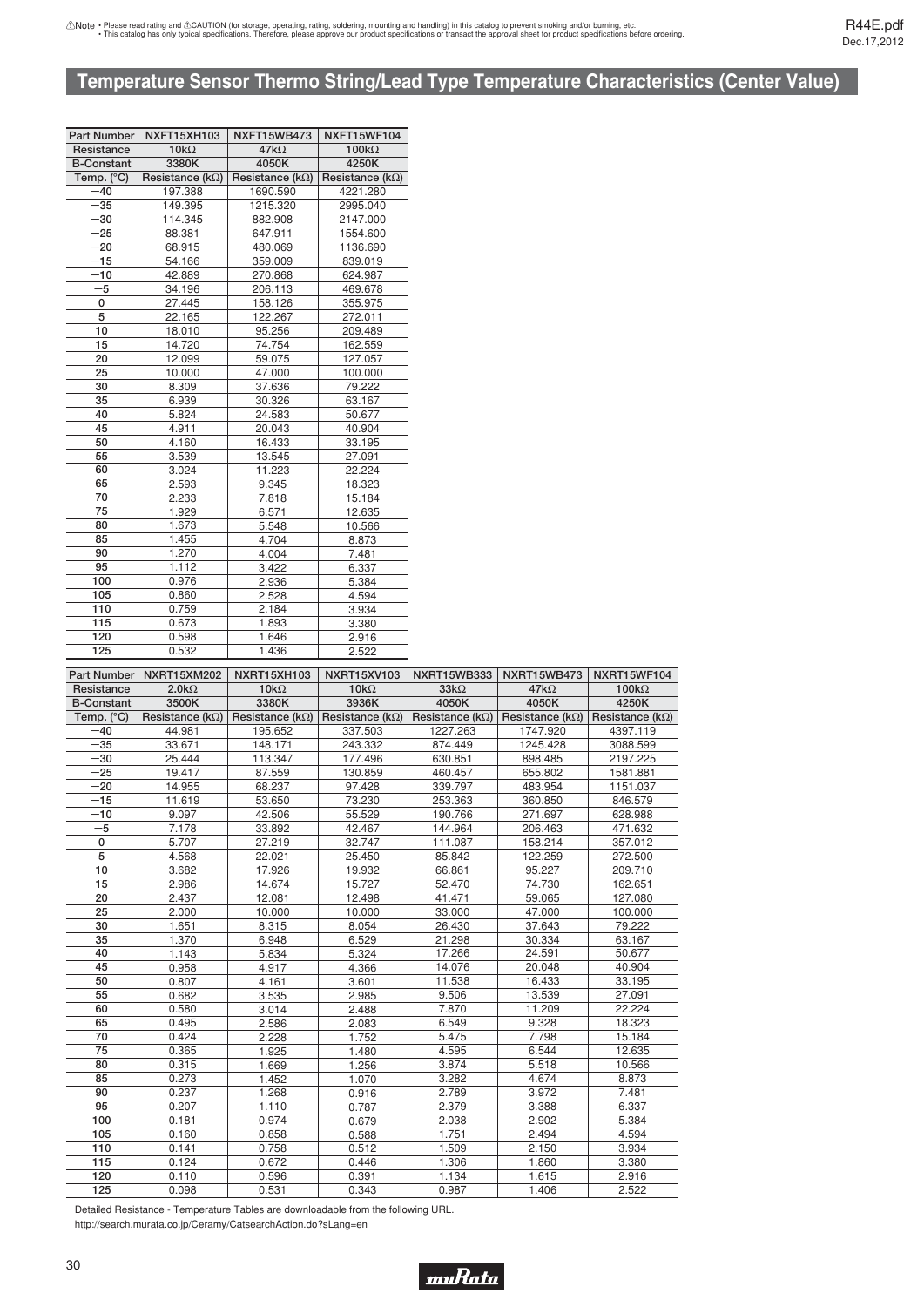# **Temperature Sensor Thermo String/Lead Type** !**Caution/Notice**

#### <span id="page-32-0"></span>■ *∆Caution (Storage and Operating Conditions)*

This product is designed for application in an ordinary environment (normal room temperature, humidity and atmospheric pressure). Do not use under the following conditions because all of these factors can deteriorate the product

characteristics or cause failures and burn-out.

1. Corrosive gas or deoxidizing gas (Chlorine gas, Hydrogen sulfide gas, Ammonia gas, Sulfuric acid gas, Nitric oxide gas, etc.)

#### **E** *A*Caution (Others)

Be sure to provide an appropriate fail-safe function on your product to prevent secondary damages that may be

#### ■ Notice (Storage and Operating Conditions)

To keep solderability of product from declining, the following storage condition is recommended.

1. Storage condition:

 Temperature -10 to +40 degrees C Humidity less than 75%RH (not dewing condition)

2. Storage term:

 Use this product within 6 months after delivery by first-in and first-out stocking system.

#### **Notice (Rating)**

Use this product within the specified temperature range.

#### ■ Notice (Soldering and Mounting) NXF Series

Please note as shown below when you mount this product.

- 1. Do not melt solder in the resin head when you solder this product. If you do so, it has a possibility of wire break, electric short mode failure and wire coating break. In case you cut the lead wire of this product less than 20mm from the resin head, the heat of the melted solder at the lead wire edge is propagated easily to the resin head along the lead wire.
- 2. Do not touch the resin head directly with the soldering iron. It may cause the melting of solder in the resin head.

#### ■ Notice (Soldering and Mounting) NXR Series

Please notice as shown below when you mount this product.

1. Do not melt the solder in resin head, when you solder this product. If you melt the solder in resin head, it has posibility that the break of wire and short. In case you cut the lead wire of this product less than 8mm from resin head, the heat of melted solder at lead wire edge is propagated easily to the resin

#### **Notice (Handling)**

1. The ceramic element of this product is fragile, and care must be taken not to load an excessive press-force or not to give a shock at handling. Such forces may cause cracking or chipping.

- 2. Volatile or flammable gas
- 3. Dusty conditions
- 4. Under vacuum, or under high or low pressure
- 5. Wet or humid locations
- 6. Places with salt water, oils, chemical liquids or organic solvents
- 7. Strong vibrations
- 8. Other places where similar hazardous conditions exist

caused by the abnormal function or the failure of our product.

3. Handling after unpacking:

 After unpacking, reseal product promptly or store it in a sealed container with a drying agent.

4. Storage place:

 Do not store this product in corrosive gas (Sulfuric acid gas, Chlorine gas, etc.) or in direct sunlight.

Higher temperature may cause deterioration of the characteristics or the material quality of this product.

- 3. Do not separate the parallel lead wires 10mm or less from the resin head, when you separate parallel lead wires.
- 4. If you mold this product by resin, please evaluate the quality of this product before you use it.
- 5. Do not bend the lead wire radius 1mm or less when you bend the lead wire.

 head along the lead wire. Please do not cut below this product 9mm.

- 2. Do not touch the resin head directly by solder iron. It may cause the melt of solder in resin head.
- 3. If you mold by resin this product, please evaluate the qualityl of this product before you use it.
- 2. Do not apply an excessive force to the lead. Otherwise, it may cause junction between lead and element to break or crack. Holding element by side lead wire is recommended when lead wire is bent or cut.

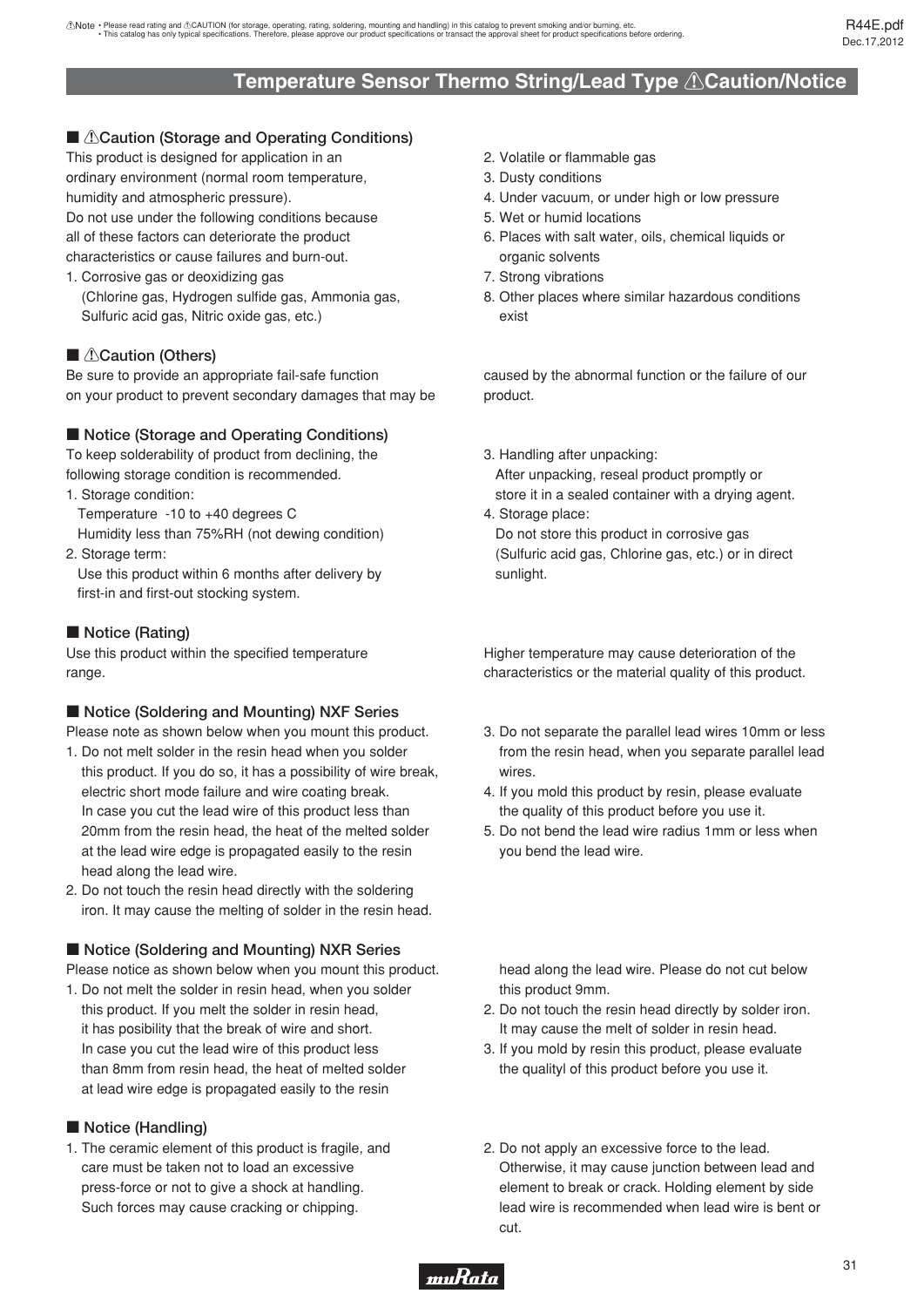# <span id="page-33-0"></span>**Temperature Sensor Thermo String/Lead Type Package**

#### **Minimum Order Quantity**

|                    | <b>Bulk</b>             | Ammo Pack Taping   |                         |  |
|--------------------|-------------------------|--------------------|-------------------------|--|
| <b>Part Number</b> | Minimum Quantity (pcs.) | <b>Part Number</b> | Minimum Quantity (pcs.) |  |
| <b>NXFT</b>        | 1.000                   |                    |                         |  |
| <b>NXRT</b>        | 500                     | <b>NXRT 3A016</b>  | 2.500                   |  |

#### c **Taping Dimensions (NXRT\_3A016 Series)**



| Item                                              | Code                                              | Dimensions (mm)    |
|---------------------------------------------------|---------------------------------------------------|--------------------|
| <b>Pitch of Component</b>                         | P                                                 | $12.7 \pm 1.0$     |
| <b>Pitch of Sproket Hole</b>                      | P <sub>0</sub>                                    | $12.7 \pm 0.3$     |
| <b>Lead Spacing</b>                               | F                                                 | $5.0 + 1.0$        |
| Length from Hole Center to Component Center       | P <sub>2</sub>                                    | $6.35 \pm 1.3$     |
| Length from Hole Center to Lead                   | P <sub>1</sub>                                    | $3.85 \pm 0.7$     |
| <b>Body Diameter</b>                              | D                                                 | $4.0$ max.         |
| Deviation Along Tape, Left or Right               | $\Delta S$                                        | $0 + 2.0$          |
| <b>Carrier Tape Width</b>                         | Wз                                                | $18.0 + 0.5$       |
| Position of Sproket Hole                          | W <sub>1</sub>                                    | $9.0 + 0.5$        |
| Lead Distance between Reference and Bottom Planes | H <sub>0</sub>                                    | $16.0 \pm 1.0$     |
| <b>Height of Component</b>                        | H <sub>3</sub>                                    | $7.5 \pm 1.0$      |
| <b>Protrusioin Length</b>                         |                                                   | $+0.5$ to $-1.0$   |
| Diameter of Sproket Hole                          | øDo                                               | $4.0{\pm}0.1$      |
| <b>Lead Diameter</b>                              | ød                                                | $0.40 \pm 0.05$    |
| <b>Total Tape Thickness</b>                       | $11$                                              | $0.6 + 0.3$        |
| <b>Total Thickness, Tape and Lead Wire</b>        | t <sub>2</sub>                                    | $1.6$ max.         |
| <b>Deviation Across Tape</b>                      | $\Delta$ h <sub>1</sub> , $\Delta$ h <sub>2</sub> | $1.0$ max.         |
| Portion to Cut in Case of Defect                  | L <sub>3</sub>                                    | $11.0^{+0}_{-2.0}$ |
| Hold down Tape Width                              | W <sub>0</sub>                                    | 9.5 min.           |
| <b>Hold down Tape Position</b>                    | W <sub>2</sub>                                    | $1.5 + 1.5$        |
| <b>Thickness</b>                                  | т                                                 | 2.0 max.           |

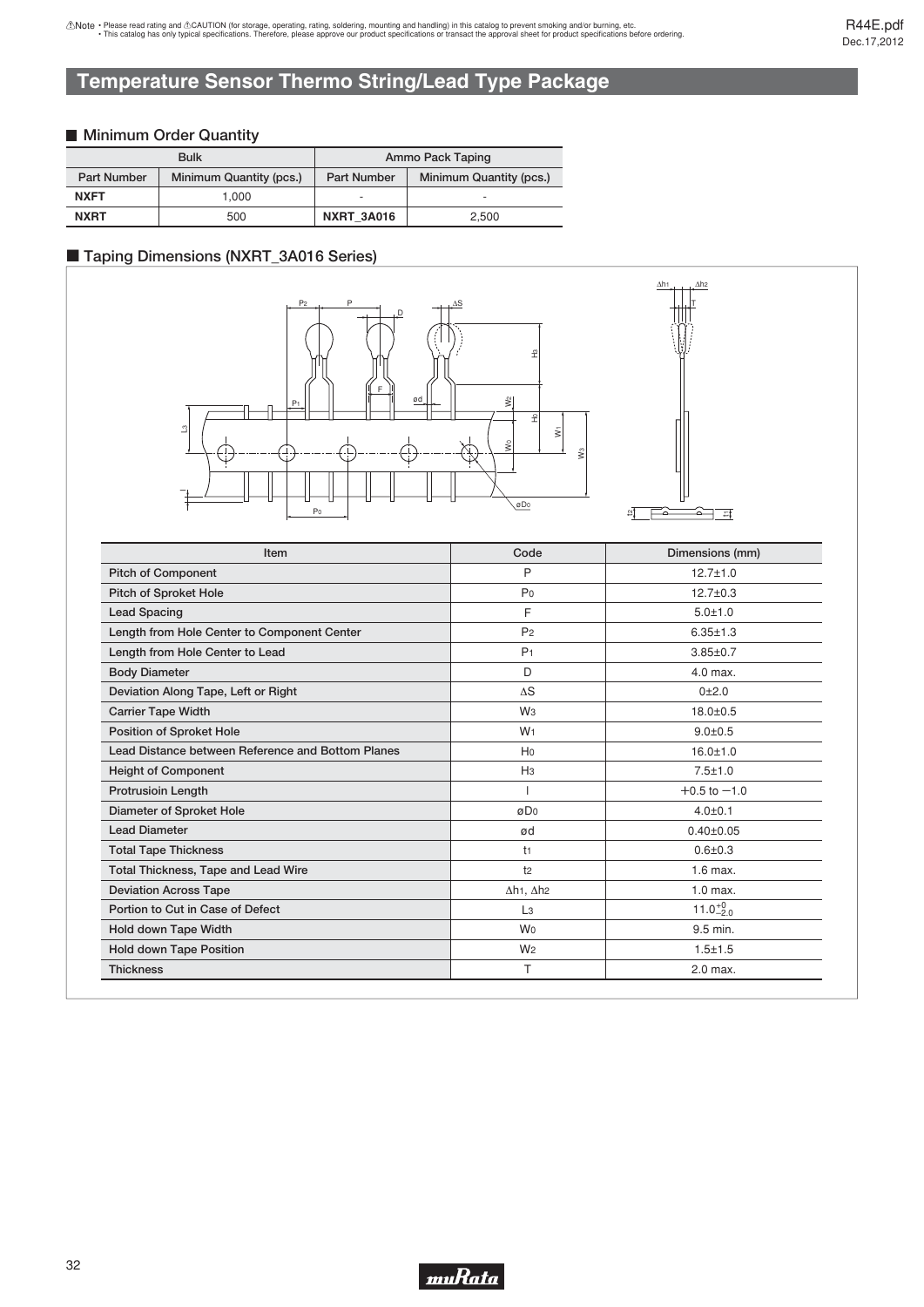# <span id="page-34-0"></span>**NTC Thermistors**



# **Inrush Current Suppression Lead Type**

This product effectively supresses surge currents which are generated when switching power regulators are turned on.

#### **Features**

- 1. Lead is not contained in the ceramic element, the terminations, the solder for inner connection and the coating resin.
- 2. Most suitable for power supplies of less than 100W
- 3. Excellent recovery characteristics due to resin coating with excellent heat characteristics
- 4. Highly reliable

#### **E** Applications

- 1. Switching power supplies
- 2. CRT monitors
- 3. Color televisions
- 4. VCR-Power supplies
- 5. Other power circuits



(in mm)





(in mm)



**NTPA7/NTPA9 Series**



(in mm)

| <b>Part Number</b> | Resistance<br>(25°C)<br>(ohm) | Permissible Max.<br>Current $(25^{\circ}C)$<br>(A) | Permissible Max.<br>Current $(55^{\circ}C)$<br>(A) | <b>Thermal Time</b><br>Constant (25°C)<br>(s) | <b>Thermal Dissipation</b><br>Constant (25°C)<br>$(mW)^{\circ}C$ |
|--------------------|-------------------------------|----------------------------------------------------|----------------------------------------------------|-----------------------------------------------|------------------------------------------------------------------|
| NTPAN3R0LDKB0      | $3.0 \pm 15%$                 | 5.4                                                | 4.7                                                | 135                                           | 26.8                                                             |
| NTPAN4R0LDKB0      | $4.0 \pm 15%$                 | 4.7                                                | 4.1                                                | 130                                           | 26.8                                                             |
| NTPAN6R0LDKB0      | $6.0 \pm 15\%$                | 3.9                                                | 3.4                                                | 130                                           | 26.8                                                             |
| NTPAJ4R0LDKB0      | $4.0 \pm 15%$                 | 4.0                                                | 3.5                                                | 125                                           | 21.8                                                             |
| NTPAJ6R0LDKB0      | $6.0 \pm 15%$                 | 3.4                                                | 2.9                                                | 125                                           | 21.8                                                             |
| NTPAJ8R0LDKB0      | $8.0 \pm 15%$                 | 3.0                                                | 2.6                                                | 130                                           | 21.8                                                             |
| NTPAJ100LDKB0      | $10.0 \pm 15%$                | 2.6                                                | 2.2                                                | 130                                           | 21.8                                                             |
| NTPAD3R9LDNB0      | $3.9 + 15%$                   | 3.3                                                | 2.9                                                | 65                                            | 18.2                                                             |
| NTPAD5R1LDNB0      | $5.1 \pm 15%$                 | 3.0                                                | 2.6                                                | 85                                            | 18.8                                                             |
| NTPAD8R0LDNB0      | $8.0 \pm 15%$                 | 2.7                                                | 2.3                                                | 65                                            | 18.7                                                             |
| NTPAD160LDNB0      | 16.0 ±15%                     | 2.0                                                | 1.7                                                | 100                                           | 19.1                                                             |
| NTPAA2R2LDNB0      | $2.2 \pm 15%$                 | 3.7                                                | 3.2                                                | 70                                            | 13.5                                                             |



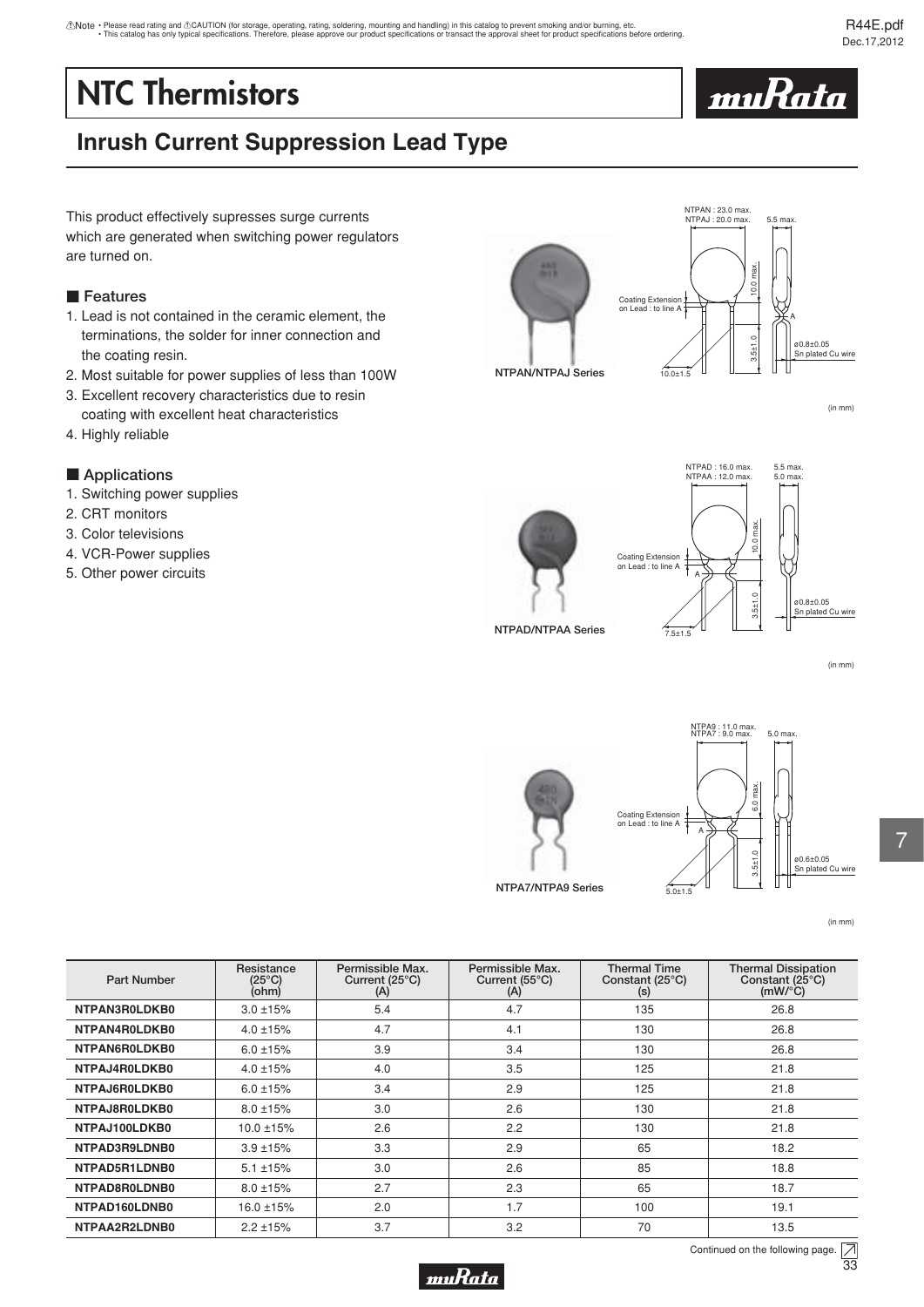Note · Please read rating and ACAUTION (for storage, operating, rating, soldering, mounting and handling) in this catalog to prevent smoking and/or burning, etc.<br>This catalog has only typical specifications. Therefore, ple

R44E.pdf Dec.17,2012

| <b>Part Number</b> | Resistance<br>$(25^{\circ}C)$<br>(ohm) | Permissible Max.<br>Current $(25^{\circ}C)$<br>(A) | Permissible Max.<br>Current $(55^{\circ}C)$<br>(A) | <b>Thermal Time</b><br>Constant (25°C)<br>(s) | <b>Thermal Dissipation</b><br>Constant (25°C)<br>$(mW)^{\circ}C$ |
|--------------------|----------------------------------------|----------------------------------------------------|----------------------------------------------------|-----------------------------------------------|------------------------------------------------------------------|
| NTPAA3R9LDNB0      | $3.9 + 15%$                            | 2.7                                                | 2.3                                                | 70                                            | 13.5                                                             |
| NTPAA5R1LDNB0      | $5.1 \pm 15%$                          | 2.5                                                | 2.2                                                | 70                                            | 13.5                                                             |
| NTPAA8R2LDNB0      | $8.2 \pm 15%$                          | 2.0                                                | 1.7                                                | 70                                            | 13.5                                                             |
| NTPAA100LDNB0      | 10.0 ±15%                              | 1.7                                                | 1.5                                                | 70                                            | 13.5                                                             |
| NTPA9160LBMB0      | 16.0 ±15%                              | 1.4                                                | 1.2                                                | 65                                            | 11.6                                                             |
| NTPA74R0LBMB0      | $4.0 \pm 15%$                          | 2.3                                                | 2.0                                                | 40                                            | 9.4                                                              |
| NTPA75R0LBMB0      | $5.0 \pm 15%$                          | 1.9                                                | 1.6                                                | 40                                            | 9.4                                                              |
| NTPA78R0LBMB0      | $8.0 \pm 15%$                          | 1.7                                                | 1.5                                                | 40                                            | 9.5                                                              |
| NTPA7100LBMB0      | 10.0 ±15%                              | 1.4                                                | 1.2                                                | 40                                            | 9.5                                                              |
| NTPA7160LBMB0      | 16.0 ±15%                              | 1.2                                                | 1.0                                                | 40                                            | 9.9                                                              |
| NTPA7220LBMB0      | 22.0 ±15%                              | 1.0                                                | 0.88                                               | 40                                            | 9.1                                                              |

NTPAD/NTPAA/NTPA9/NTPA7 series are also available on tape. The final alphabet of the part number should be "DNB0=>D6A0", "BNB0 =>B1A0". Operating Temperature Range: -20°C to +160°C

## **Permissible Electrolytic Capacitor**

| Voltage (AC)<br>Part Number | 100Vrms    | 120Vrms    | 132Vrms | 220Vrms    | 240Vrms    | 264Vrms     |
|-----------------------------|------------|------------|---------|------------|------------|-------------|
| <b>NTPAN</b>                | 8600µF     | 5972µF     | 4936µF  | 1777uF     | 1493µF     | 1234µF      |
| <b>NTPAJ</b>                | 5000µF     | 3472µF     | 2870µF  | 1033µF     | 868µF      | 717µF       |
| <b>NTPAD</b>                | 2700µF     | 1875µF     | 1550µF  | 558µF      | 469µF      | 387µF       |
| <b>NTPAA</b>                | 1400µF     | 972µF      | 803µF   | 289µF      | $243\mu F$ | $201 \mu F$ |
| NTPA9                       | 800µF      | 556µF      | 459µF   | $165\mu F$ | $139\mu F$ | $115\mu F$  |
| NTPA74R0                    |            |            | 402µF   |            | $122\mu F$ | $100\mu F$  |
| NTPA75R0                    | 700µF      | 486µF      |         | 145µF      |            |             |
| NTPA78R0                    |            |            |         |            |            | $82\mu F$   |
| <b>NTPA7100</b>             | 570µF      | 396µF      | 327µF   | $118\mu F$ | $99\mu F$  |             |
| <b>NTPA7160</b>             |            |            |         |            |            |             |
| <b>NTPA7220</b>             | $400\mu F$ | $278\mu F$ | 230µF   | $83\mu F$  | $69\mu F$  | $57\mu F$   |

# **E** Application Circuit



# $\blacksquare$  Determination of Allowable Current



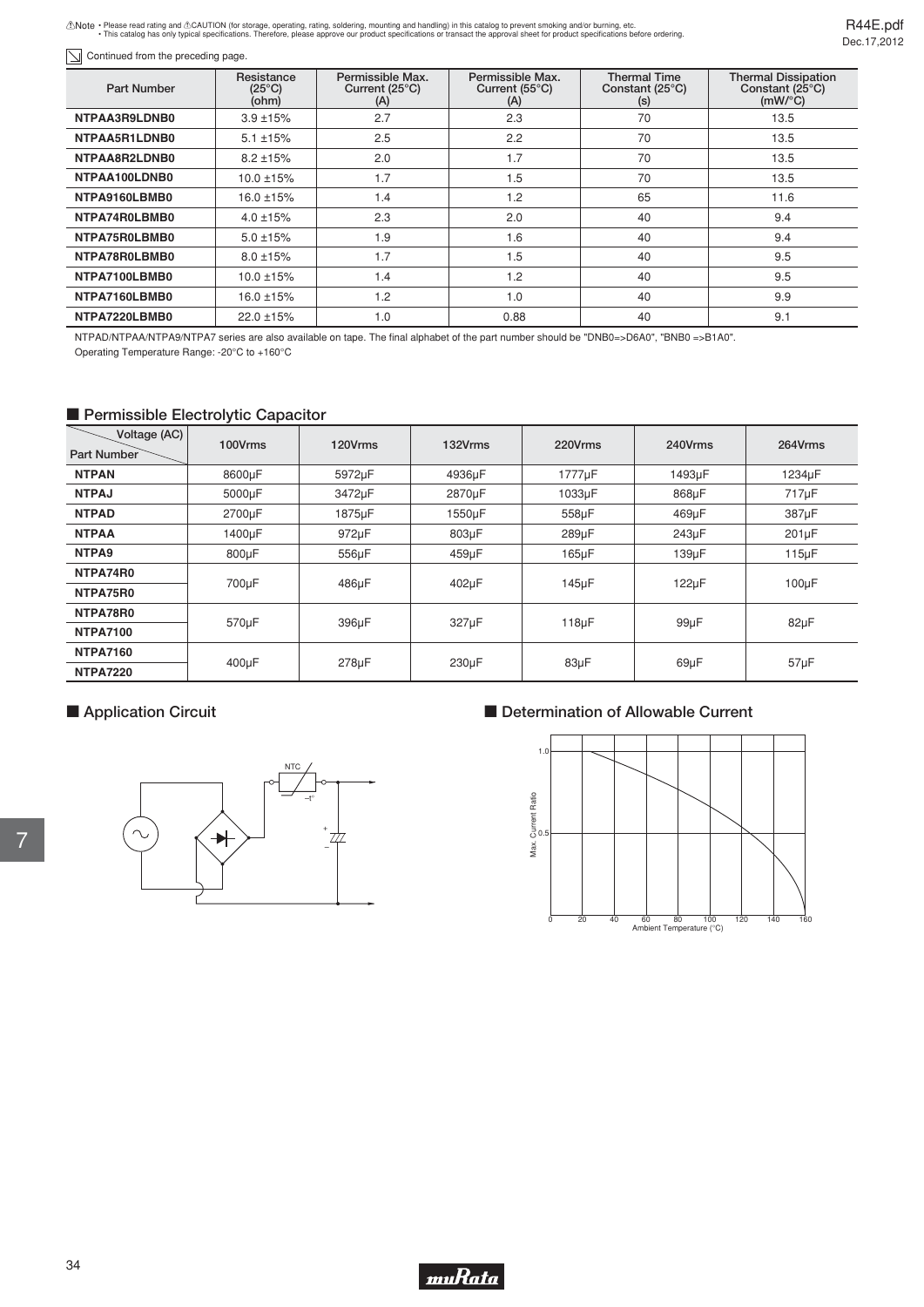# **Current - R Ratio (RT/R25)/Current - Temperature Characteristics (Typical)**

#### <span id="page-36-0"></span>**NTPAN3R0L Type**



#### **NTPAN6R0L Type**



#### **NTPAJ6R0L Type**



#### **NTPAJ100L Type**



#### **NTPAN4R0L Type**



#### **NTPAJ4R0L Type**



### **NTPAJ8R0L Type**



### **NTPAD3R9L Type**



Continued on the following page.  $\boxed{\nearrow}$ 

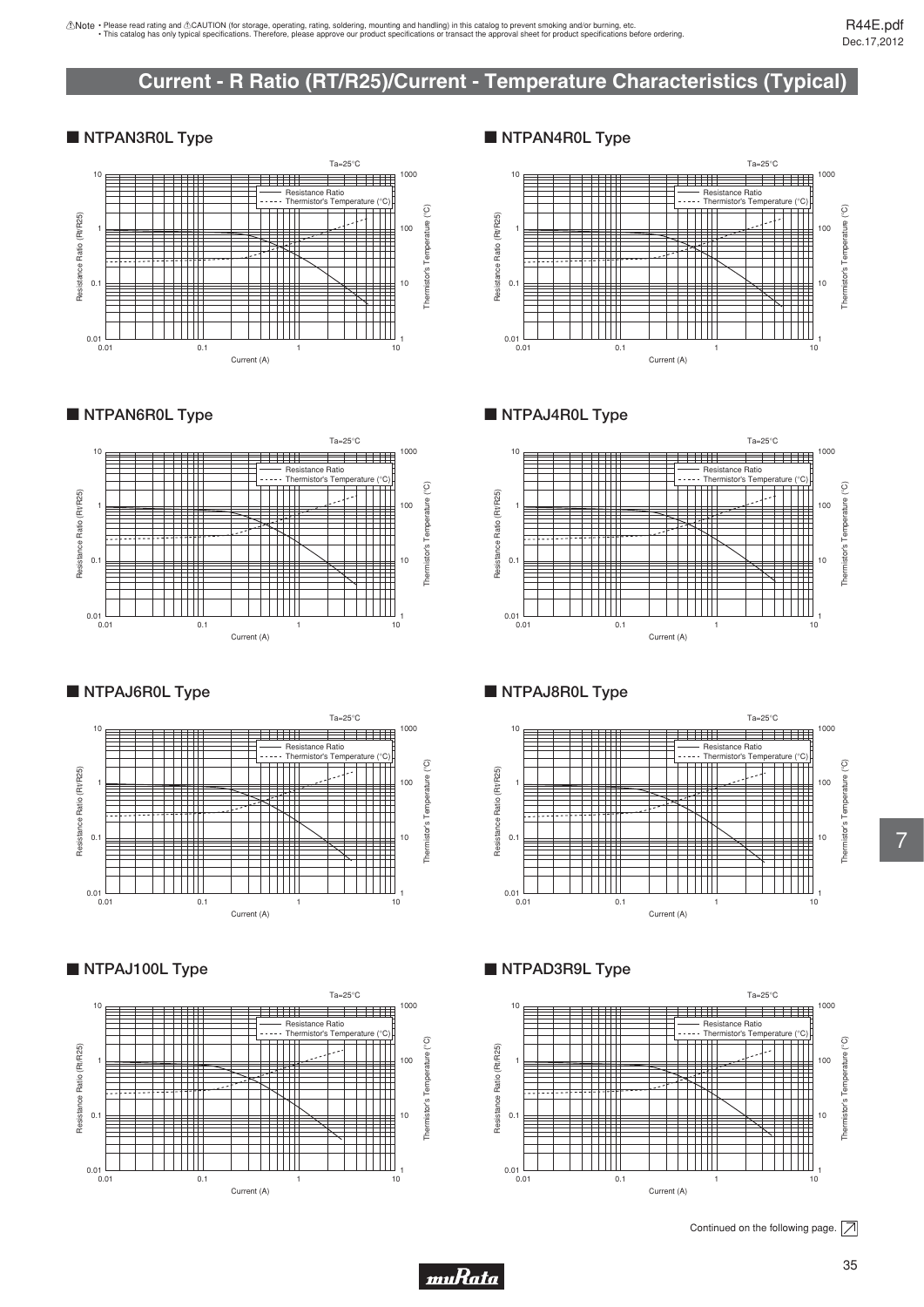# **Current - R Ratio (RT/R25)/Current - Temperature Characteristics (Typical)**

 $\boxed{\searrow}$  Continued from the preceding page.

# **NTPAD5R1L Type**





# **NTPAA3R9L Type**







## **NTPAD8R0L Type**



### **NTPAA2R2L Type**



### **NTPAA5R1L Type**



# **NTPAA100L Type**



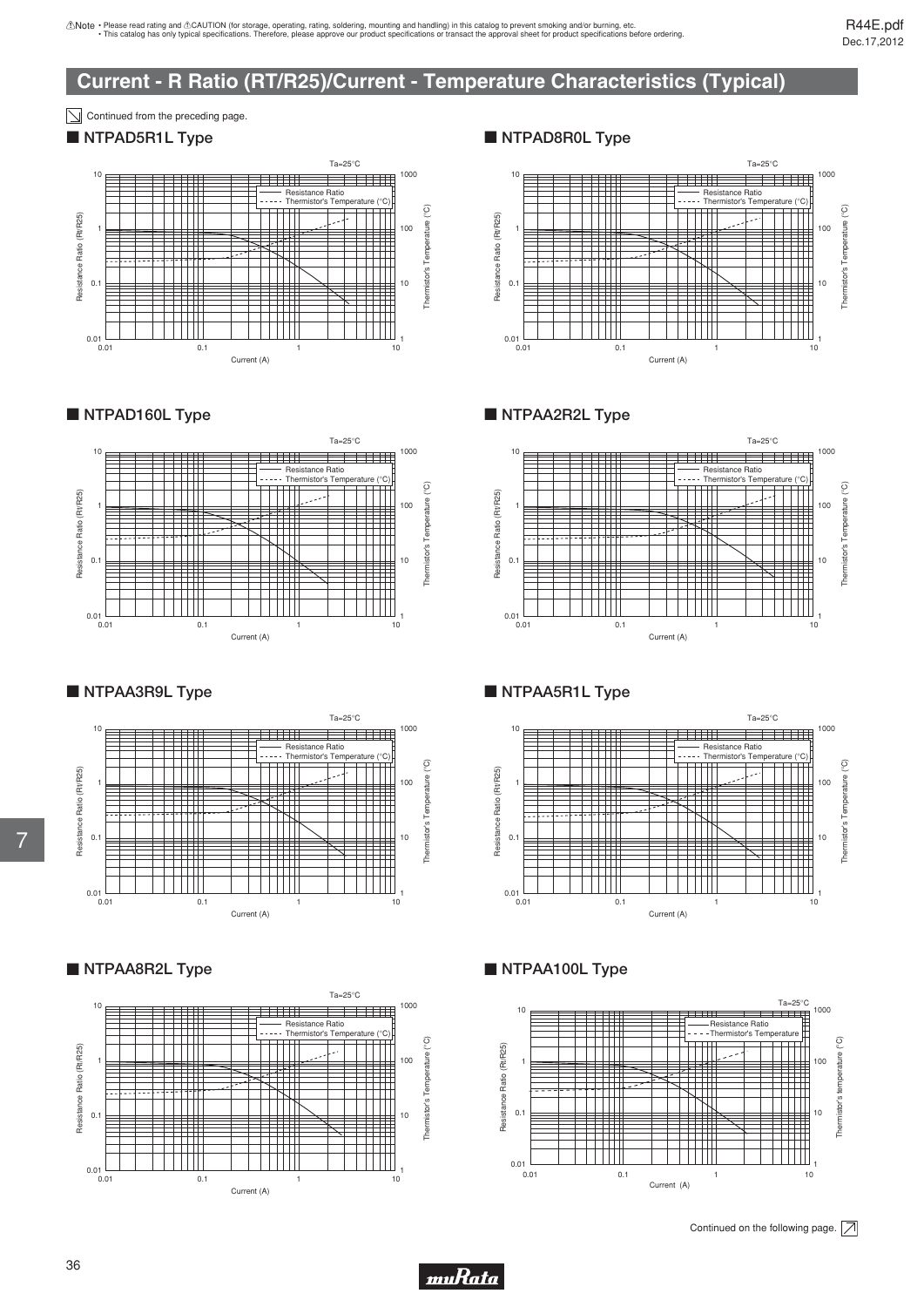# **Current - R Ratio (RT/R25)/Current - Temperature Characteristics (Typical)**

 $\boxed{\searrow}$  Continued from the preceding page.

### **NTPA9160L Type**



**NTPA75R0L Type** 



**NTPA7100L Type** 



### **NTPA7220L Type**



#### **NTPA74R0L Type**



**NTPA78R0L Type** 



### **NTPA7160L Type**

*muRata* 

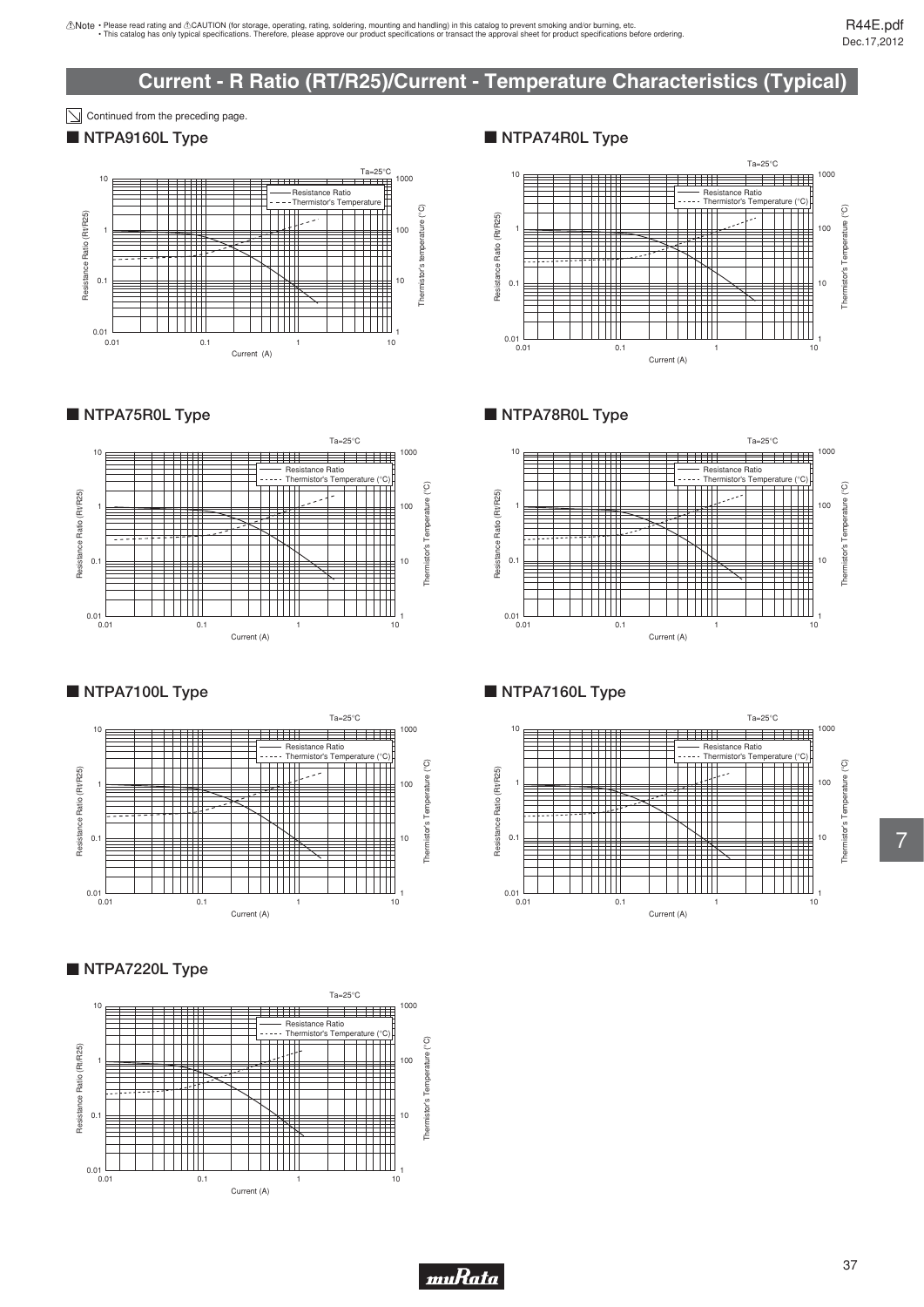## <span id="page-39-0"></span>**Inrush Current Suppression Lead Type** !**Caution/Notice**

#### ■ *∆Caution (Storage and Operating Conditions)*

- 1. This product is designed for the Switching Power Supply with smoothing capacitors. Other applications of this product may result in fire.
- 2. Use this product within the specified maximum current. Otherwise it may catch fire in the worst case.
- 3. Use this product with smoothing capacitor within the specified maximum capacitance value. Otherwise it may catch fire in the worst case.
- 4. This product is designed for application in an ordinary environment (normal room temperature, humidity and atmospheric pressure).

#### **E** *A*Caution (Others)

Be sure to provide an appropriate fail-safe function on your product to prevent secondary damages that may be caused by the abnormal function or the failure of our product.

#### ■ Notice (Storage and Operating Conditions)

To keep solderability of product from declining, the following storage condition is recommended.

- 1. Storage condition:
	- Temperature -10 to +40 degrees C

 Humidity less than 75%RH (not dewing condition) 2. Storage term:

 Use this product within 6 months after delivery by first-in and first-out stocking system.

# 7

#### **Notice (Rating)**

Use this product within the specified temperature range.

Higher temperature may cause deterioration of the characteristics or the material quality of this product.

#### ■ Notice (Soldering and Mounting)

- 1. Be sure that the preheat-up does not melt the soldering of this product. Excessive heat may cause failure to open, short or insulation break down.
- 2. Do not touch the body with soldering iron. The soldering point should be min. 5mm away from the root of lead wire.

 Do not use under the following conditions because all these factors can deteriorate the

product characteristics cause failure and burn-out.

- (1) Corrosive gas or deoxidizing gas. (Chlorine gas, Hydrogen sulfide gas, Ammonia gas, Sulfuric acid gas, Nitric oxide gas, etc.)
- (2) Volatile or flammable gas
- (3) Dusty conditions
- (4) Under high or low pressure
- (5) Wet or humid conditions
- (6) Near with salt water, oils, chemical liquids or organic solvents
- (7) Strong vibrations
- (8) Other places where similar hazardous conditions exist.

- 3. Handling after unpacking: After unpacking, reseal product promptly or store it in a sealed container with a drying agent.
- 4. Storage place:

 Do not store this product in corrosive gas (Sulfuric acid gas, Chlorine gas, etc.) or in direct sunlight.

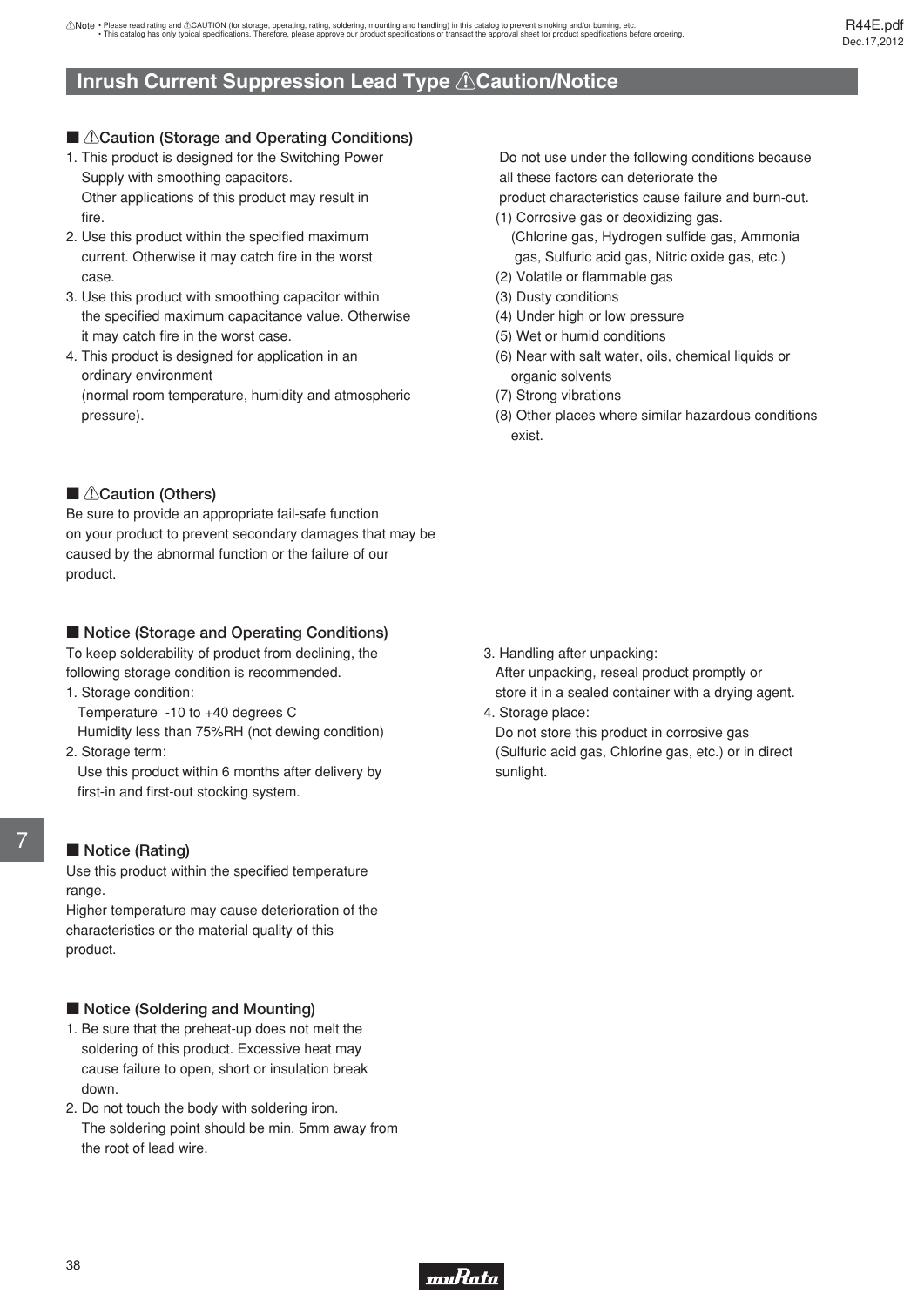# **Inrush Current Suppression Lead Type** !**Caution/Notice**

#### **Notice (Handling)**

- 1. When this product is operated, temperature of some area may be about 160 (degree C). Use proper surrounding parts and material which withstand such temperature. If they are inadequate and kept at high temperature for long time, they may be deteriorated or may produce harmful gas. And, such harmful gas may deteriorate the element of this product.
- 2. This product does not have waterproof construction. Splashed water may cause failure mode such as deterioration of characteristics or current leak. So, do not apply cleaning to immerse it into water or any solvent.

#### **Notice (Others)**

1. This product may allow passing higher current than its initial value when it receives inrush current again just after the last one until it cools down and recovers its original resistance enough. Be sure the highest current under actual condition on the operating repetition and the operating temperature.

- 3. The ceramic element of this product is fragile, and care must be taken not to load an excessive press-force or not to give a shock at handling. Such forces may cause cracking or chipping to the element.
- 4. Do not apply an excessive force to the lead wire. Otherwise, it may cause break off junction between lead wire and element, or may crack element. So, fix lead wire of element side when lead wire is bent or cut.
- 2. The resin coating of this product does not guarantee insulating. Keep an adequate insulating distance to surrounding parts.

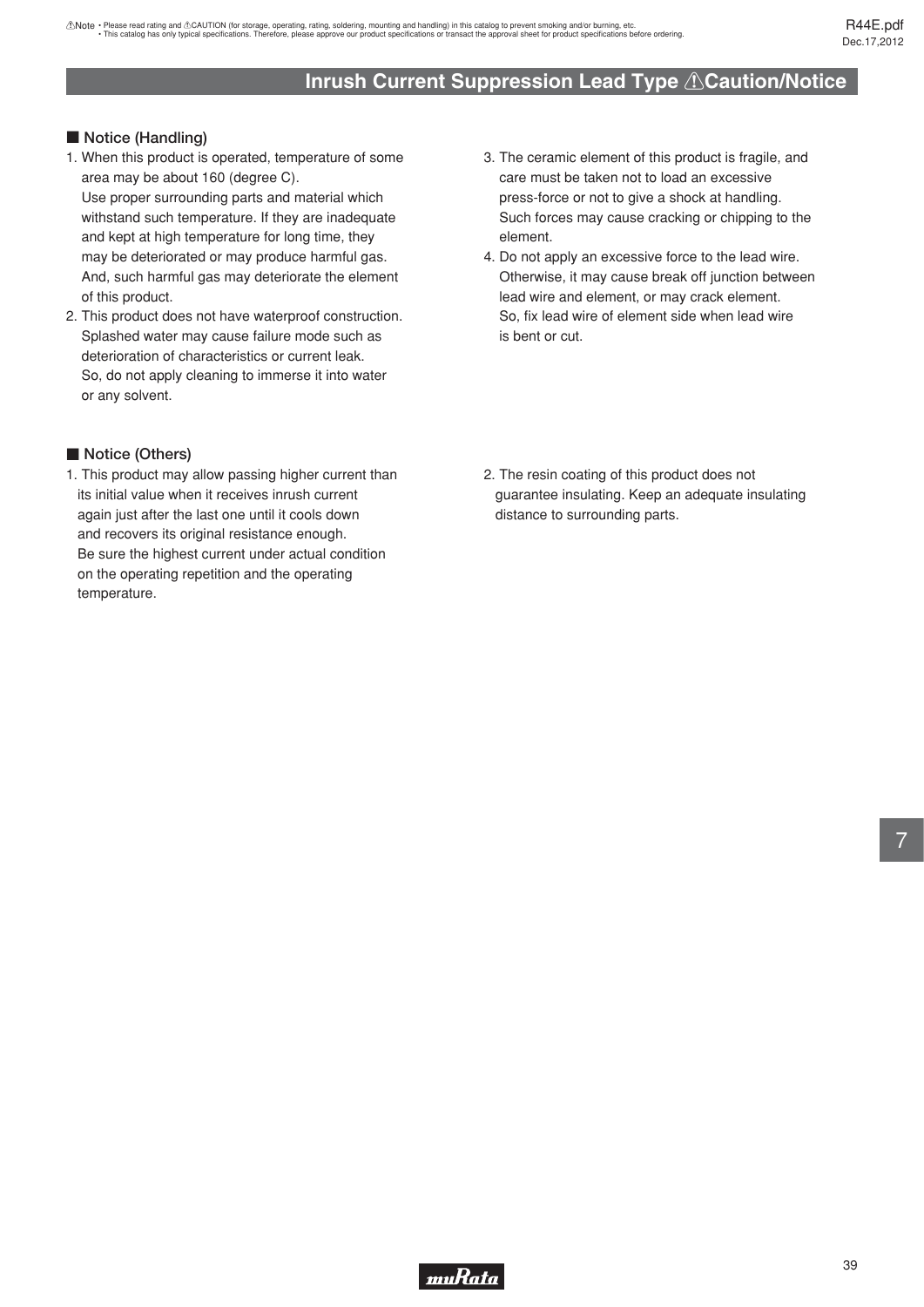R44E.pdf Dec.17,2012

# <span id="page-41-0"></span>**Inrush Current Suppression Lead Type Package**

#### $\blacksquare$  **Minimum Order Quantity**

|                    | <b>Bulk</b>             | Ammo Pack Taping   |                         |  |
|--------------------|-------------------------|--------------------|-------------------------|--|
| <b>Part Number</b> | Minimum Quantity (pcs.) | <b>Part Number</b> | Minimum Quantity (pcs.) |  |
| <b>NTPAN DKB0</b>  | 50                      |                    |                         |  |
| <b>NTPAJ DKB0</b>  | 100                     |                    |                         |  |
| NTPAD DNB0         | 150                     | NTPAD D6A0         | 400                     |  |
| NTPAA DNB0         | 300                     | NTPAA D6A0         | 750                     |  |
| NTPA9 BMB0         | 300                     | NTPA9 B1A0         | 1,000                   |  |
| NTPA7 BMB0         | 500                     | NTPA7 B1A0         | 1,000                   |  |

#### ■ Taping Dimensions (NTPAD/NTPAA\_D6A0 Series)



|                                     | Item                                             |                | Code                                              | Dimensions (mm)            |
|-------------------------------------|--------------------------------------------------|----------------|---------------------------------------------------|----------------------------|
| <b>Pitch of Component</b>           |                                                  |                | P                                                 | 30.0                       |
| Pitch of Sprocket Hole              |                                                  |                | Po                                                | $15.0 \pm 0.3$             |
| <b>Lead Spacing</b>                 |                                                  |                | F                                                 | $7.5 \pm 0.5$              |
|                                     | Length from Hole Center to Component Center      |                | P <sub>2</sub>                                    | $7.5 \pm 1.5$              |
| Length from Hole Center to Lead     |                                                  |                | P <sub>1</sub>                                    | $3.75 \pm 1.0$             |
| <b>Body Diameter</b>                |                                                  |                | D                                                 | (refer to the table below) |
| <b>Body Thickness</b>               |                                                  |                | т                                                 | (refer to the table below) |
| Deviation Along Tape, Left or Right |                                                  |                | $\Delta S$                                        | ±2.0                       |
| <b>Carrier Tape Width</b>           |                                                  |                | W                                                 | $18.0 + 0.5$               |
| Position of Sprocket Hole           |                                                  |                | W <sub>1</sub>                                    | $9.0 + 0.5$                |
|                                     | Lead Distance between Reference and Bottom Plane |                | Ho                                                | $16.0 + 0.5$               |
| <b>Height of Component</b>          |                                                  |                | H <sub>2</sub>                                    | $10.0$ max.                |
| <b>Protrusion Length</b>            |                                                  |                |                                                   | $+0.5$ to $-6.0$           |
| Diameter of Sprocket Hole           |                                                  |                | D <sub>0</sub>                                    | $4.0{\pm}0.1$              |
| <b>Lead Diameter</b>                |                                                  |                | d                                                 | $0.8 + 0.05$               |
| <b>Total Tape Thickness</b>         |                                                  |                | t <sub>1</sub>                                    | $0.6 + 0.3$                |
| Total Thickness, Tape and Lead Wire |                                                  |                | t <sub>2</sub>                                    | 2.0 max.                   |
| <b>Deviation Across Tape</b>        |                                                  |                | $\Delta$ h <sub>1</sub> , $\Delta$ h <sub>2</sub> | 2.0 max.                   |
| Portion to Cut in Case of Defect    |                                                  |                |                                                   | $11.0^{+0}_{-2.0}$         |
| Hold down Tape Width                |                                                  | W <sub>0</sub> | 11.5 min.                                         |                            |
| <b>Hold down Tape Position</b>      |                                                  | W <sub>2</sub> | $4.0$ max.                                        |                            |
| Coating Extension on Lead           |                                                  |                | e                                                 | to line A                  |
| <b>Type</b>                         | $D$ (mm)                                         | $T$ (mm)       |                                                   |                            |
| <b>NTPAD</b>                        | 16.0 max.                                        | 5.5 max.       |                                                   |                            |

Continued on the following page.  $\boxed{\overline{\nearrow}}$ 



12.0 max. 5.0 max.

**NTPAA**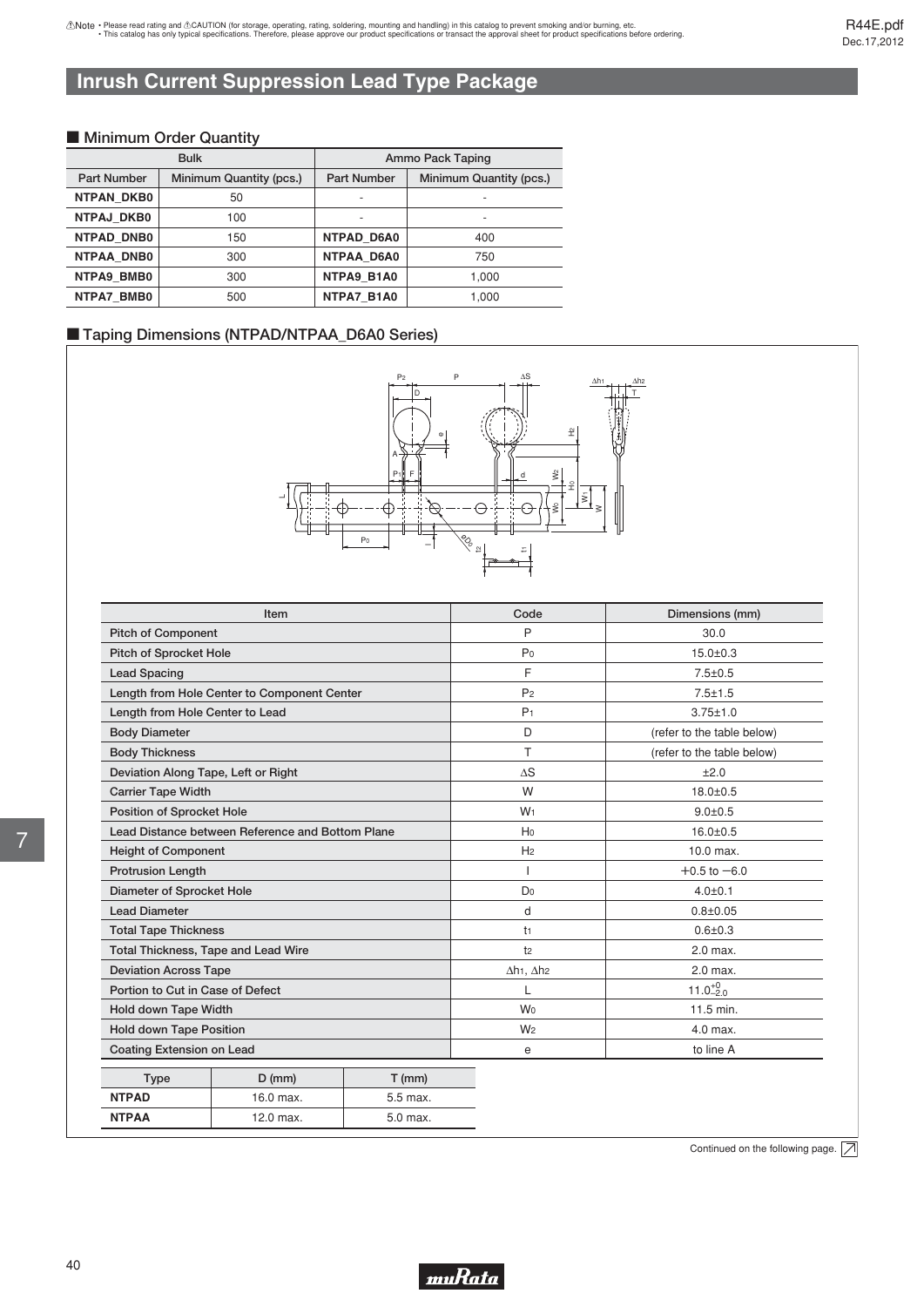# **Inrush Current Suppression Lead Type Package**

#### $\boxed{\searrow}$  Continued from the preceding page.

#### ■ Taping Dimensions (NTPA9/NTPA7\_B1A0 Series)



| <b>Item</b>                                       | Code                                              | Dimensions (mm)            |
|---------------------------------------------------|---------------------------------------------------|----------------------------|
| <b>Pitch of Component</b>                         | P                                                 | 12.7                       |
| <b>Pitch of Sprocket Hole</b>                     | P <sub>0</sub>                                    | $12.7 \pm 0.3$             |
| <b>Lead Spacing</b>                               | E                                                 | $5.0^{+0.8}_{-0.3}$        |
| Length from Hole Center to Component Center       | P <sub>2</sub>                                    | $6.35 \pm 1.3$             |
| Length from Hole Center to Lead                   | P <sub>1</sub>                                    | $3.85 \pm 0.8$             |
| <b>Body Diameter</b>                              | D                                                 | (refer to the table below) |
| <b>Body Thickness</b>                             | т                                                 | 5.0 max.                   |
| Deviation Along Tape, Left or Right               | $\Delta S$                                        | ±1.5                       |
| <b>Carrier Tape Width</b>                         | W                                                 | $18.0 \pm 0.5$             |
| <b>Position of Sprocket Hole</b>                  | W <sub>1</sub>                                    | $9.0^{+0.5}_{-0.75}$       |
| Lead Distance between Reference and Bottom Planes | Ho                                                | $16.0 + 1.0$               |
| <b>Height of Component</b>                        | H <sub>2</sub>                                    | 6.0 max.                   |
| <b>Protrusion Length</b>                          | ı                                                 | $+0.5$ to $-4.0$           |
| Diameter of Sprocket Hole                         | Do                                                | $4.0 \pm 0.3$              |
| <b>Lead Diameter</b>                              | d                                                 | $0.6 + 0.05$               |
| <b>Total Tape Thickness</b>                       | t <sub>1</sub>                                    | $0.6 + 0.3$                |
| Total Thickness, Tape and Lead Wire               | t <sub>2</sub>                                    | 2.0 max.                   |
| <b>Deviation Across Tape</b>                      | $\Delta h$ <sub>1</sub> , $\Delta h$ <sub>2</sub> | $1.5$ max.                 |
| Portion to Cut in Case of Defect                  |                                                   | $11.0^{+0}_{-2.0}$         |
| Hold down Tape Width                              | W <sub>0</sub>                                    | 11.0 min.                  |
| <b>Hold down Tape Position</b>                    | W <sub>2</sub>                                    | 4.0 max.                   |
| <b>Coating Extension on Lead</b>                  | e                                                 | to line A                  |

|             | <b>Type</b>                |  |
|-------------|----------------------------|--|
| $11.0$ max. |                            |  |
|             | 9.0 max.                   |  |
|             | NTPA <sub>9</sub><br>NTPA7 |  |